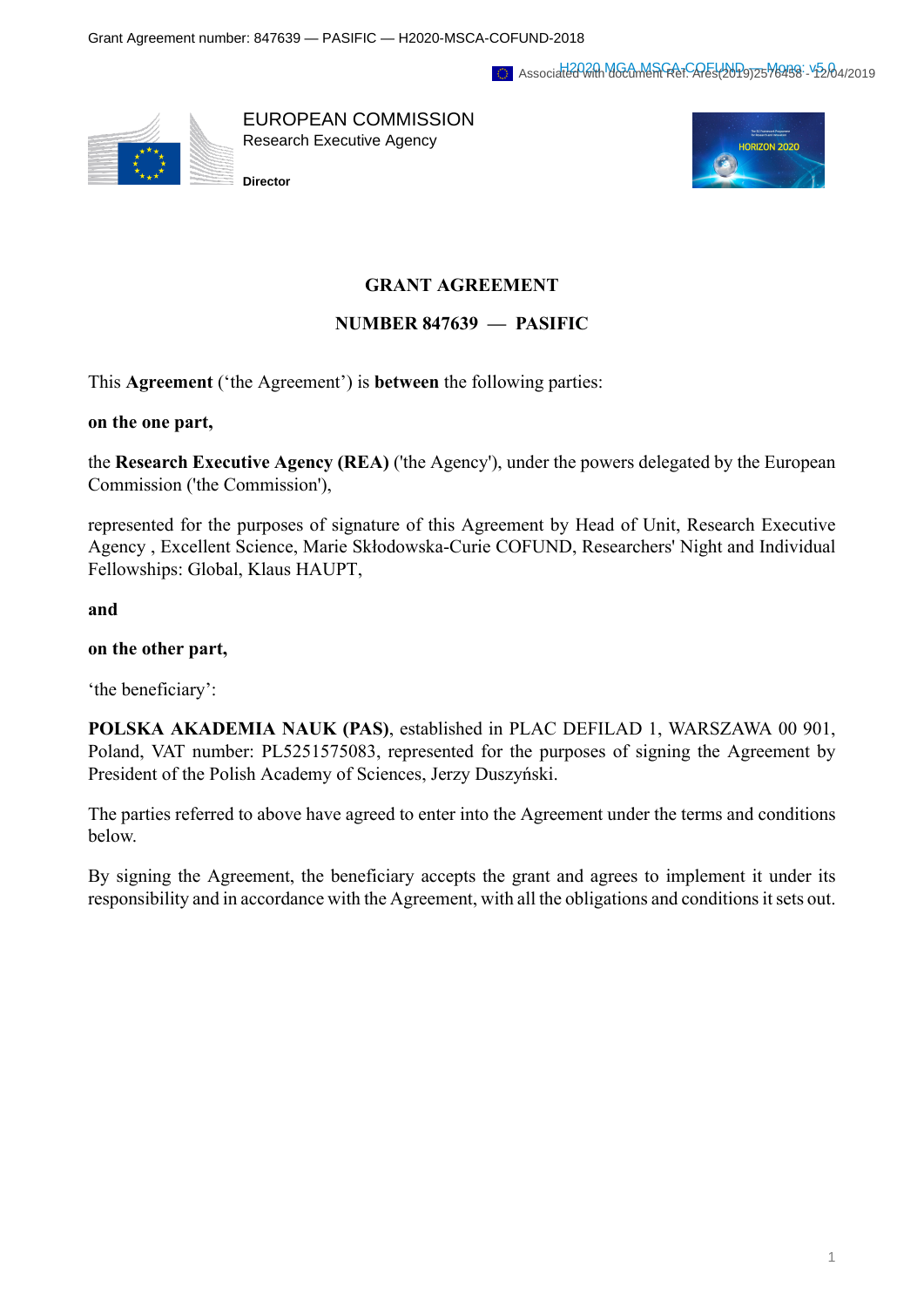### The Agreement is composed of:

#### Terms and Conditions

- Annex 1 Description of the action
- Annex 2 Estimated budget for the action

2a Additional information on the estimated budget

- Annex 3 Not applicable
- Annex 4 Model for the financial statements
- Annex 5 Not applicable
- Annex 6 Not applicable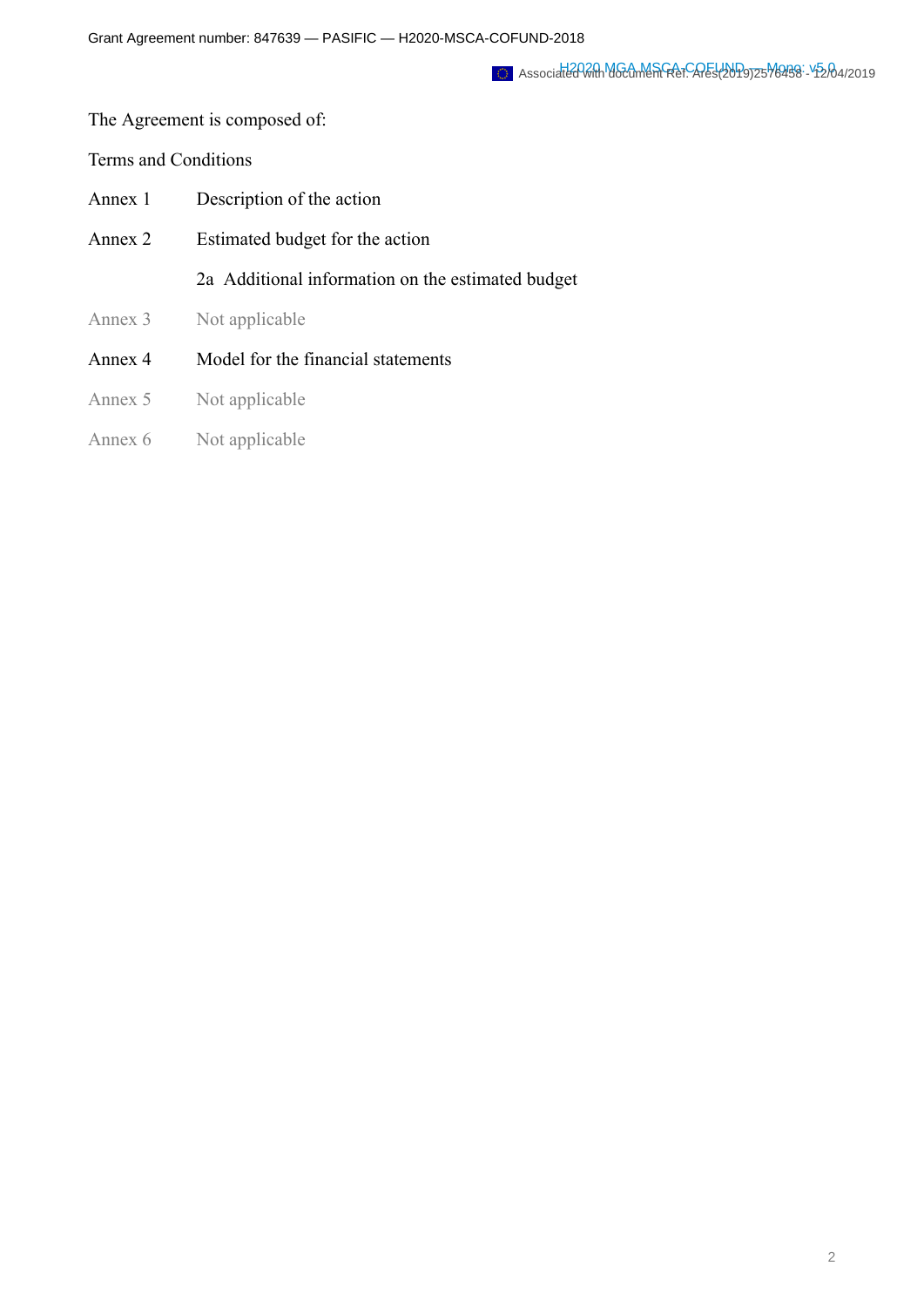# **TERMS AND CONDITIONS**

# **TABLE OF CONTENTS**

| 4.1                                                                           |  |
|-------------------------------------------------------------------------------|--|
| 4.2                                                                           |  |
| <b>CHAPTER 3</b>                                                              |  |
| ARTICLE 5 - GRANT AMOUNT, FORM OF GRANT, REIMBURSEMENT RATES AND FORMS OF     |  |
| 5.1                                                                           |  |
| 5.2                                                                           |  |
| 5.3                                                                           |  |
| 5.4                                                                           |  |
|                                                                               |  |
| 6.1                                                                           |  |
| 6.2                                                                           |  |
| 6.3                                                                           |  |
| 6.4                                                                           |  |
|                                                                               |  |
| SECTION 1 RIGHTS AND OBLIGATIONS RELATED TO IMPLEMENTING THE ACTION 13        |  |
| ARTICLE 7 - GENERAL OBLIGATION TO PROPERLY IMPLEMENT THE ACTION 13            |  |
| 7.1                                                                           |  |
| 7.2                                                                           |  |
| ARTICLE 8 - RESOURCES TO IMPLEMENT THE ACTION - THIRD PARTIES INVOLVED IN THE |  |
| ARTICLE 9 - IMPLEMENTATION OF ACTION TASKS BY BENEFICIARIES NOT RECEIVING EU  |  |
|                                                                               |  |
| ARTICLE 11 — USE OF IN-KIND CONTRIBUTIONS PROVIDED BY THIRD PARTIES AGAINST   |  |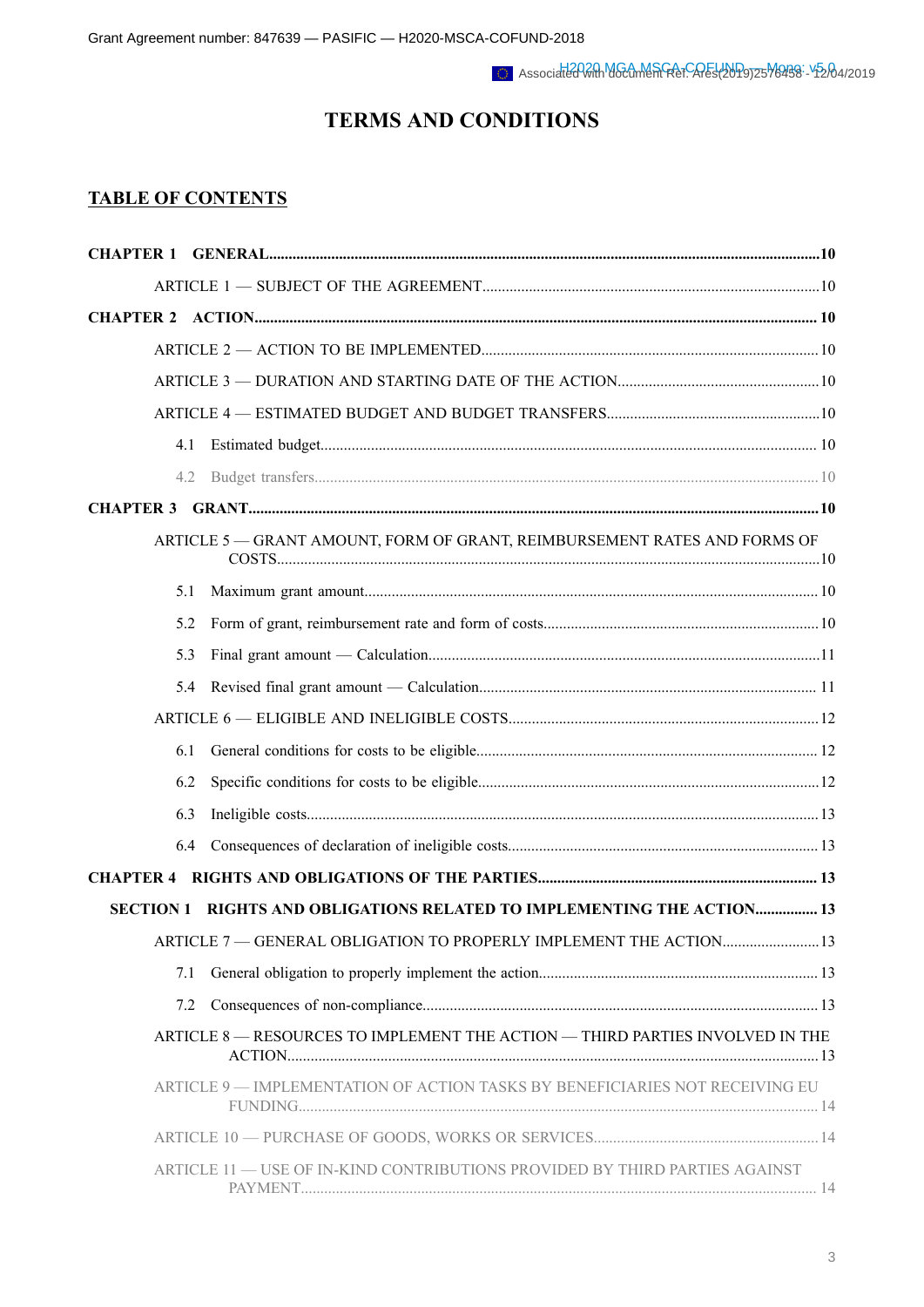|      | ARTICLE 12 - USE OF IN-KIND CONTRIBUTIONS PROVIDED BY THIRD PARTIES FREE OF                      |  |
|------|--------------------------------------------------------------------------------------------------|--|
|      | ARTICLE 13 - IMPLEMENTATION OF ACTION TASKS BY SUBCONTRACTORS 14                                 |  |
|      | ARTICLE 14 - IMPLEMENTATION OF ACTION TASKS BY LINKED THIRD PARTIES 14                           |  |
|      | ARTICLE 15 - FINANCIAL SUPPORT TO OR IMPLEMENTATION OF A FELLOWSHIP                              |  |
| 15.1 | Rules for providing financial support to or implementing a fellowship programme 14               |  |
| 15.2 |                                                                                                  |  |
|      | ARTICLE 16 - PROVISION OF TRANS-NATIONAL OR VIRTUAL ACCESS TO RESEARCH                           |  |
|      | SECTION 2    RIGHTS AND OBLIGATIONS RELATED TO THE GRANT ADMINISTRATION 17                       |  |
|      |                                                                                                  |  |
| 17.1 |                                                                                                  |  |
| 17.2 | Obligation to keep information up to date and to inform about events and circumstances likely to |  |
| 17.3 |                                                                                                  |  |
|      |                                                                                                  |  |
| 18.1 |                                                                                                  |  |
| 18.2 |                                                                                                  |  |
|      |                                                                                                  |  |
| 19.1 |                                                                                                  |  |
| 19.2 |                                                                                                  |  |
|      |                                                                                                  |  |
| 20.1 |                                                                                                  |  |
| 20.2 |                                                                                                  |  |
| 20.3 |                                                                                                  |  |
| 20.4 |                                                                                                  |  |
| 20.5 |                                                                                                  |  |
| 20.6 |                                                                                                  |  |
| 20.7 |                                                                                                  |  |
| 20.8 |                                                                                                  |  |
|      |                                                                                                  |  |
| 21.1 |                                                                                                  |  |
| 21.2 |                                                                                                  |  |
| 21.3 |                                                                                                  |  |
| 21.4 | Payment of the balance — Amount — Calculation — Release of the amount retained for the           |  |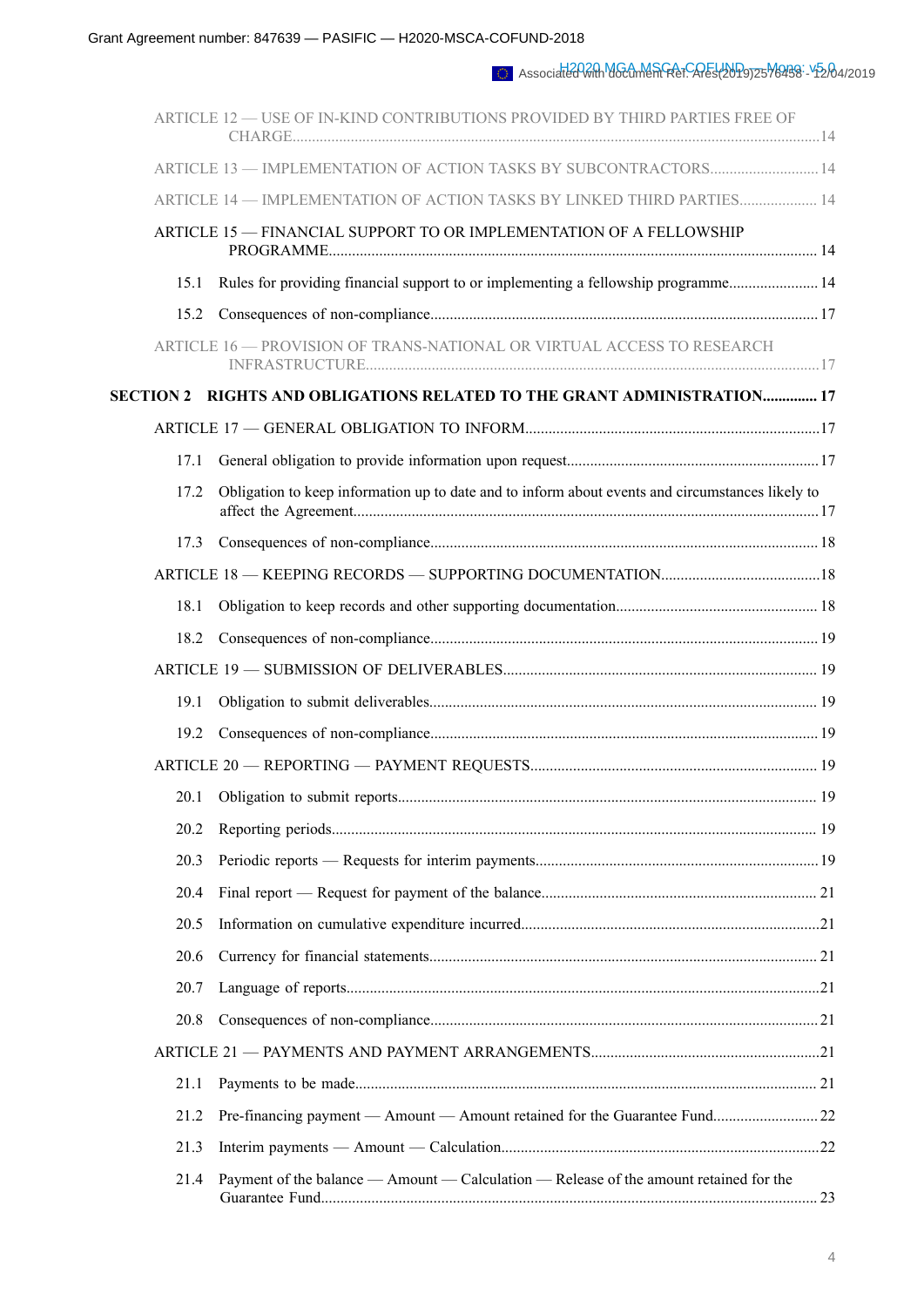#### Associated with MGamMar Ref. Ares(2049)2576458 - 42/04/2019

| 21.5                |                                                                                            |  |
|---------------------|--------------------------------------------------------------------------------------------|--|
| 21.6                |                                                                                            |  |
| 21.7                |                                                                                            |  |
| 21.8                |                                                                                            |  |
| 21.9                |                                                                                            |  |
| 21.10               |                                                                                            |  |
| 21.11               |                                                                                            |  |
|                     | ARTICLE 22 - CHECKS, REVIEWS, AUDITS AND INVESTIGATIONS - EXTENSION OF                     |  |
| 22.1                |                                                                                            |  |
| 22.2                |                                                                                            |  |
| 22.3                |                                                                                            |  |
| 22.4                |                                                                                            |  |
| 22.5                | Consequences of findings in checks, reviews, audits and investigations — Extension of      |  |
| 22.6                |                                                                                            |  |
|                     |                                                                                            |  |
| 23.1                |                                                                                            |  |
| 23.2                |                                                                                            |  |
| <b>SECTION 3</b>    | RIGHTS AND OBLIGATIONS RELATED TO BACKGROUND AND RESULTS 29                                |  |
| <b>SUBSECTION 1</b> |                                                                                            |  |
|                     |                                                                                            |  |
| 23a.1               | Obligation to take measures to implement the Commission Recommendation on the management   |  |
|                     |                                                                                            |  |
|                     | <b>SUBSECTION 2 RIGHTS AND OBLIGATIONS RELATED TO BACKGROUND 30</b>                        |  |
|                     |                                                                                            |  |
|                     |                                                                                            |  |
| 25.1                |                                                                                            |  |
| 25.2                | Access rights for other beneficiaries, for implementing their own tasks under the action30 |  |
| 25.3                |                                                                                            |  |
| 25.4                |                                                                                            |  |
| 25.5                |                                                                                            |  |
| 25.6                |                                                                                            |  |
| <b>SUBSECTION 3</b> |                                                                                            |  |
|                     |                                                                                            |  |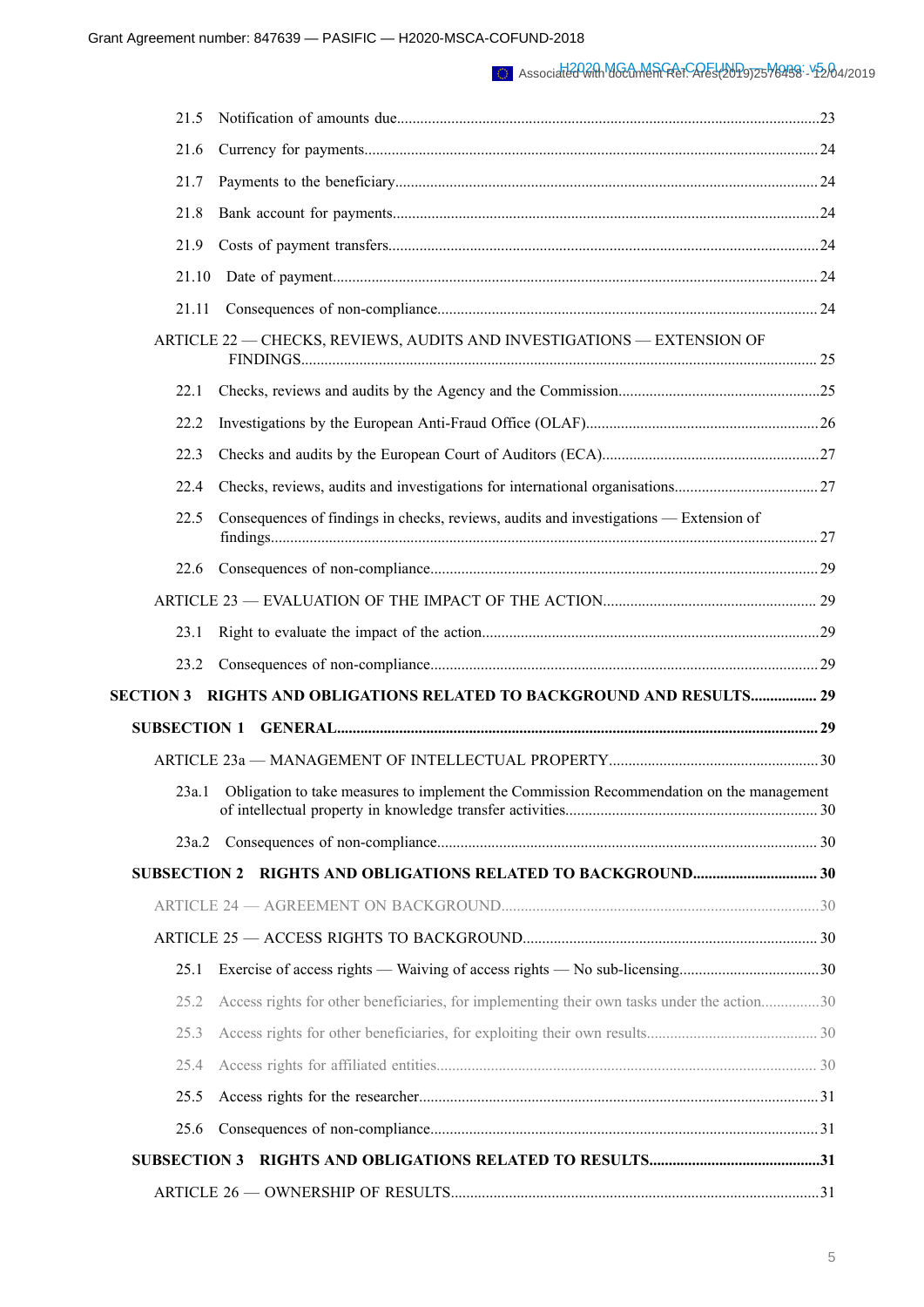#### Associated with MGamMar Ref. Ares(2049)2576458 - 42/04/2019

| 26.1 |                                                                                                 |  |
|------|-------------------------------------------------------------------------------------------------|--|
| 26.2 |                                                                                                 |  |
| 26.3 |                                                                                                 |  |
| 26.4 |                                                                                                 |  |
| 26.5 |                                                                                                 |  |
|      |                                                                                                 |  |
| 27.1 |                                                                                                 |  |
| 27.2 |                                                                                                 |  |
| 27.3 |                                                                                                 |  |
| 27.4 |                                                                                                 |  |
|      |                                                                                                 |  |
| 28.1 |                                                                                                 |  |
| 28.2 | Results that could contribute to European or international standards - Information on EU        |  |
| 28.3 |                                                                                                 |  |
|      | ARTICLE 29 - DISSEMINATION OF RESULTS - OPEN ACCESS - VISIBILITY OF EU                          |  |
| 29.1 |                                                                                                 |  |
| 29.2 |                                                                                                 |  |
| 29.3 |                                                                                                 |  |
| 29.4 |                                                                                                 |  |
| 29.5 |                                                                                                 |  |
| 29.6 |                                                                                                 |  |
|      |                                                                                                 |  |
| 30.1 |                                                                                                 |  |
| 30.2 |                                                                                                 |  |
| 30.3 |                                                                                                 |  |
| 30.4 |                                                                                                 |  |
|      |                                                                                                 |  |
|      |                                                                                                 |  |
|      | 31.2 Access rights for other beneficiaries, for implementing their own tasks under the action37 |  |
|      |                                                                                                 |  |
|      |                                                                                                 |  |
|      | 31.5 Access rights for the EU institutions, bodies, offices or agencies and EU Member States37  |  |
|      |                                                                                                 |  |
| 31.7 |                                                                                                 |  |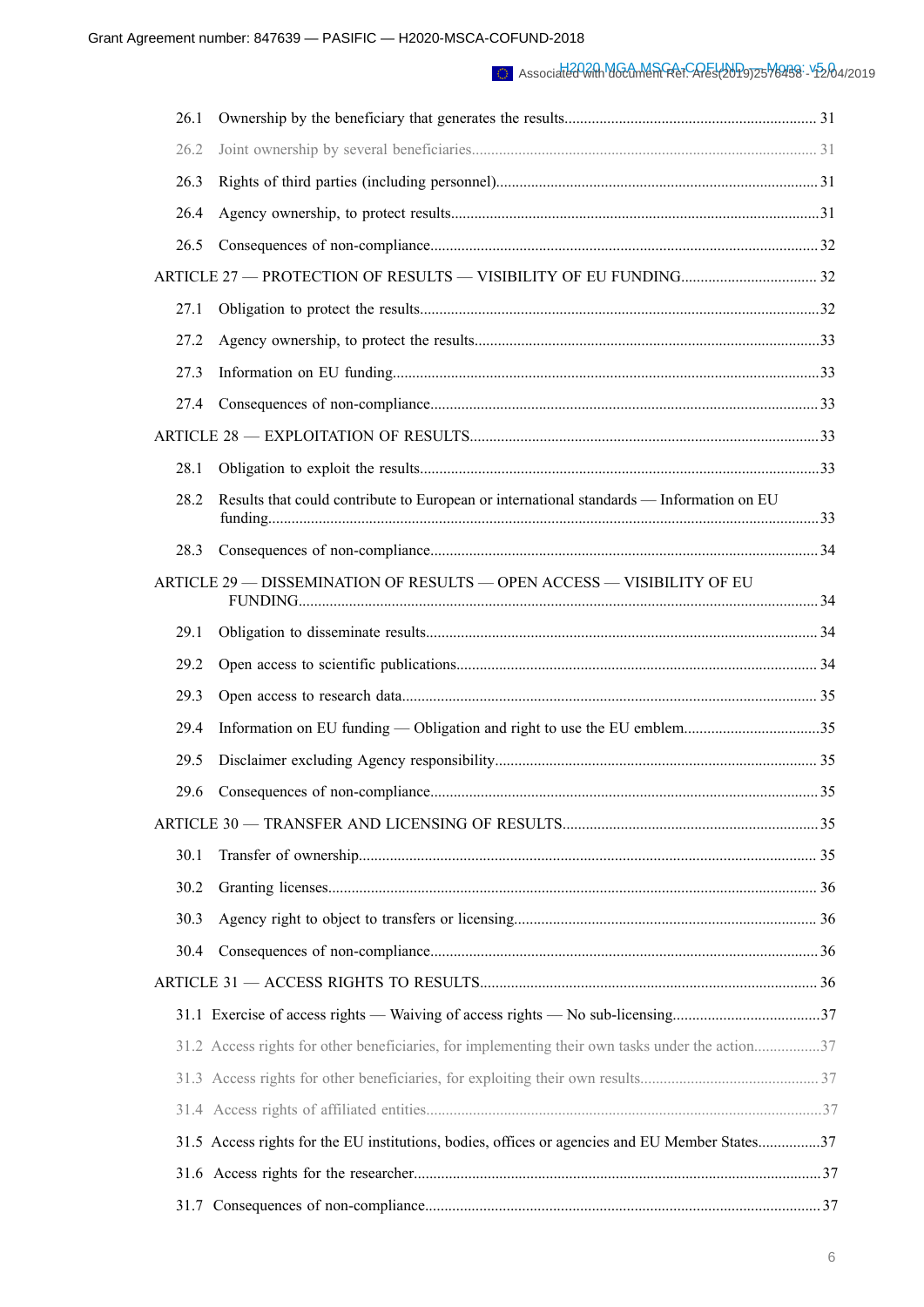| 33.1                                                                                                                                                                  |  |
|-----------------------------------------------------------------------------------------------------------------------------------------------------------------------|--|
| 33.2                                                                                                                                                                  |  |
|                                                                                                                                                                       |  |
| 34.1                                                                                                                                                                  |  |
| 34.2                                                                                                                                                                  |  |
| 34.3                                                                                                                                                                  |  |
| 34.4                                                                                                                                                                  |  |
|                                                                                                                                                                       |  |
| 35.1                                                                                                                                                                  |  |
| 35.2                                                                                                                                                                  |  |
|                                                                                                                                                                       |  |
| 36.1                                                                                                                                                                  |  |
| 36.2                                                                                                                                                                  |  |
|                                                                                                                                                                       |  |
| 37.1                                                                                                                                                                  |  |
| 37.2                                                                                                                                                                  |  |
| 37.3                                                                                                                                                                  |  |
| 37.4                                                                                                                                                                  |  |
|                                                                                                                                                                       |  |
| 38.1                                                                                                                                                                  |  |
| 38.2                                                                                                                                                                  |  |
| 38.3                                                                                                                                                                  |  |
|                                                                                                                                                                       |  |
| 39.1                                                                                                                                                                  |  |
| 39.2                                                                                                                                                                  |  |
| 39.3                                                                                                                                                                  |  |
| ARTICLE 40 - ASSIGNMENTS OF CLAIMS FOR PAYMENT AGAINST THE AGENCY44                                                                                                   |  |
| <b>BENEFICIARY'S ROLES AND RESPONSIBILITIES — RELATIONSHIP WITH</b><br><b>CHAPTER 5</b><br><b>COMPLEMENTARY BENEFICIARIES - RELATIONSHIP WITH PARTNERS OF A JOINT</b> |  |
| ARTICLE 41 - BENEFICIARY'S ROLES AND RESPONSIBILITIES - RELATIONSHIP WITH<br>COMPLEMENTARY BENEFICIARIES - RELATIONSHIP WITH PARTNERS OF A JOINT                      |  |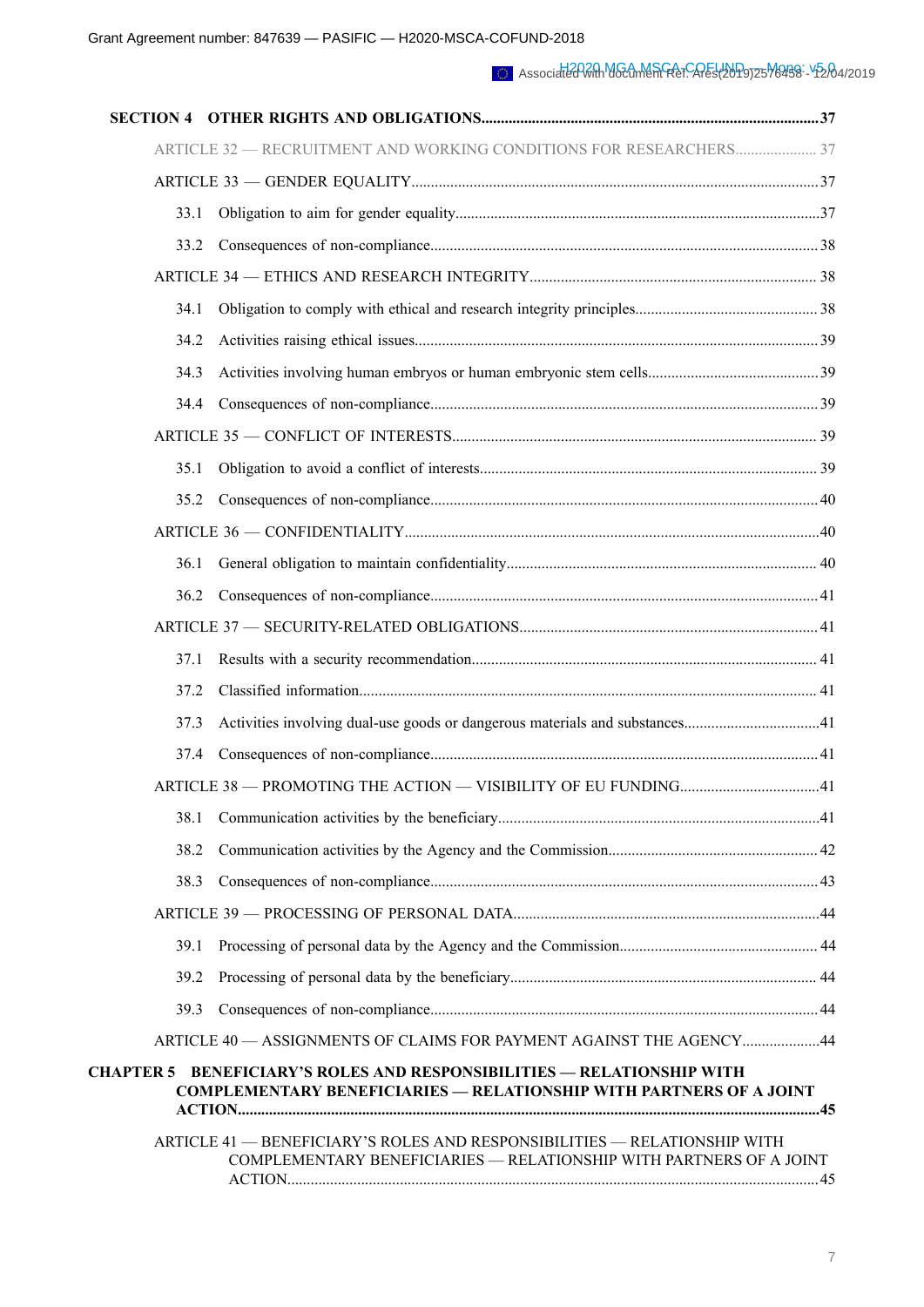| 41.1             |                                                                                     |  |
|------------------|-------------------------------------------------------------------------------------|--|
| 41.2             |                                                                                     |  |
| 41.3             |                                                                                     |  |
| 41.4             |                                                                                     |  |
| 41.5             |                                                                                     |  |
|                  | <b>CHAPTER 6 REJECTION OF COSTS - REDUCTION OF THE GRANT - RECOVERY - SANCTIONS</b> |  |
|                  | <b>SECTION 1 REJECTION OF COSTS - REDUCTION OF THE GRANT - RECOVERY -</b>           |  |
|                  |                                                                                     |  |
| 42.1             |                                                                                     |  |
| 42.2             |                                                                                     |  |
| 42.3             |                                                                                     |  |
|                  |                                                                                     |  |
| 43.1             |                                                                                     |  |
| 43.2             |                                                                                     |  |
| 43.3             |                                                                                     |  |
|                  |                                                                                     |  |
| 44.1             |                                                                                     |  |
|                  |                                                                                     |  |
|                  |                                                                                     |  |
|                  |                                                                                     |  |
|                  |                                                                                     |  |
| 46.2             |                                                                                     |  |
| <b>SECTION 3</b> |                                                                                     |  |
|                  |                                                                                     |  |
| 47.1             |                                                                                     |  |
| 47.2             |                                                                                     |  |
|                  |                                                                                     |  |
| 48.1             |                                                                                     |  |
| 48.2             |                                                                                     |  |
|                  |                                                                                     |  |
| 49.1             |                                                                                     |  |
| 49.2             |                                                                                     |  |
|                  |                                                                                     |  |
| 50.1             |                                                                                     |  |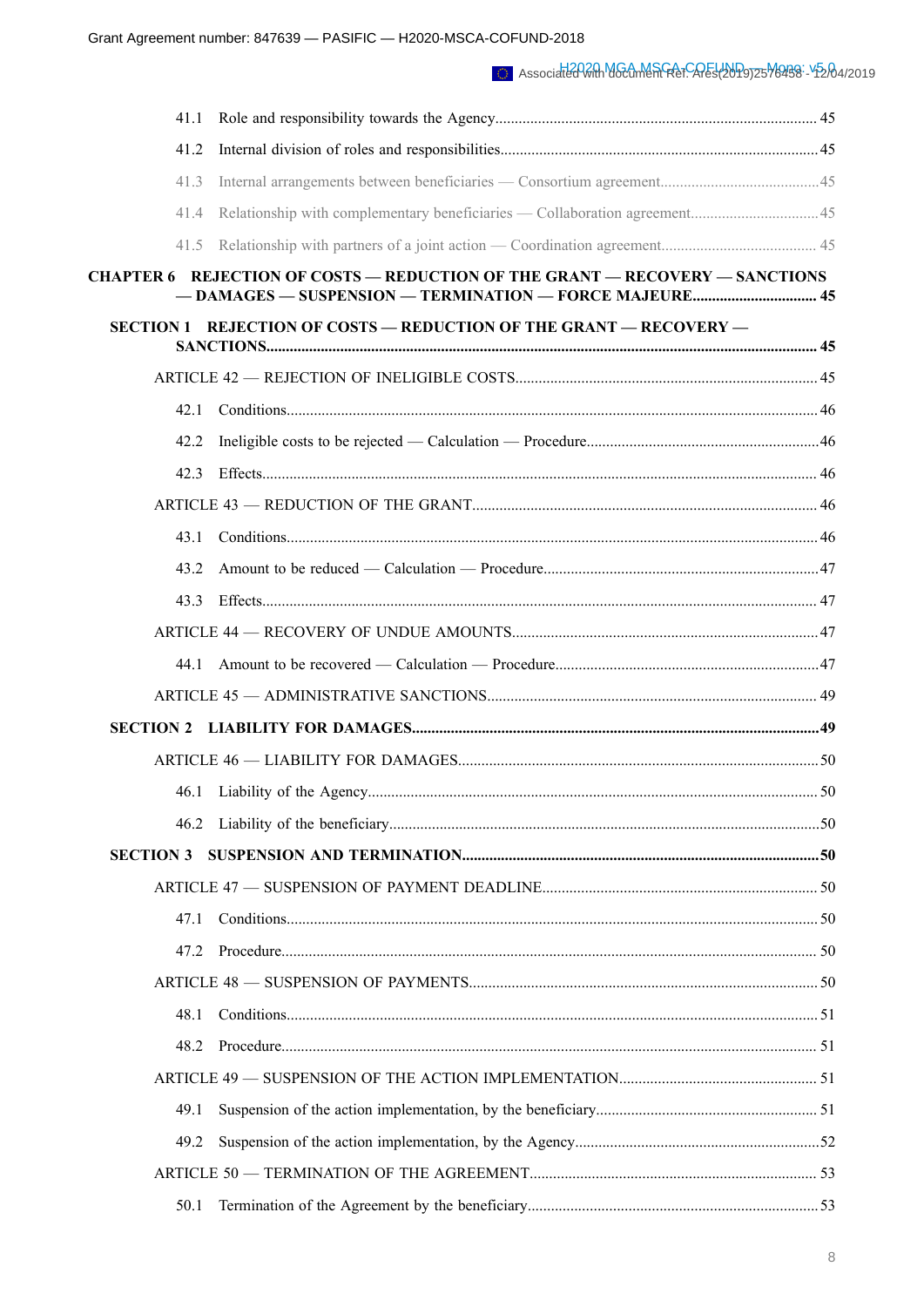| 50.3 |  |
|------|--|
|      |  |
|      |  |
|      |  |
|      |  |
| 52.1 |  |
| 52.2 |  |
| 52.3 |  |
|      |  |
| 53.1 |  |
|      |  |
|      |  |
|      |  |
| 55 1 |  |
| 55 2 |  |
|      |  |
|      |  |
| 57.1 |  |
| 57.2 |  |
|      |  |
|      |  |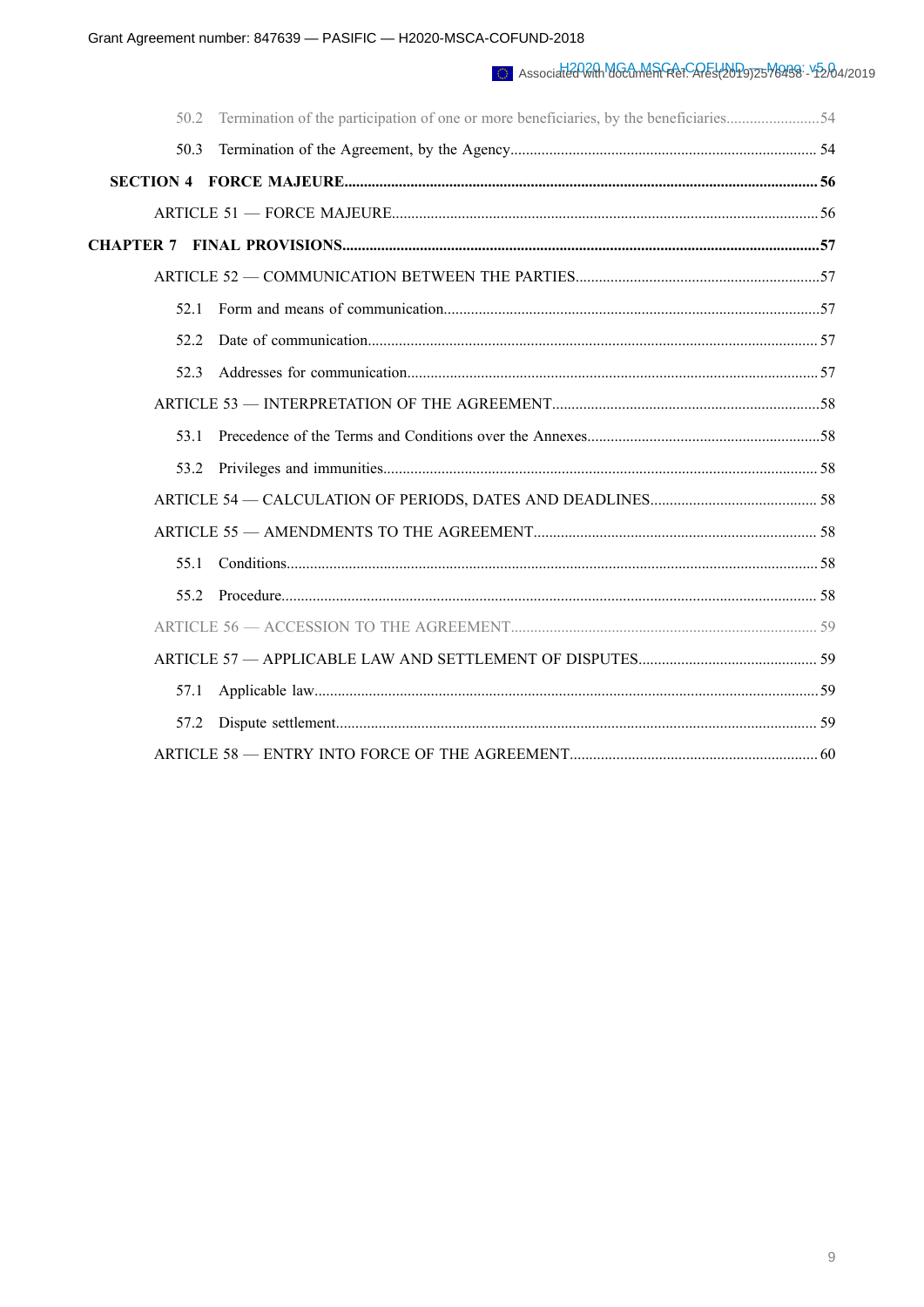# **CHAPTER 1 GENERAL**

# **ARTICLE 1 — SUBJECT OF THE AGREEMENT**

This Agreement sets out the rights and obligations and the terms and conditions applicable to the grant awarded to the beneficiary for implementing the action set out in Chapter 2.

# **CHAPTER 2 ACTION**

### **ARTICLE 2 — ACTION TO BE IMPLEMENTED**

The grant is awarded for the action entitled '**Polish Academy of Sciences' Individual Fellowships: Innovation & Creativity** — **PASIFIC**' **('action')**, as described in Annex 1.

### **ARTICLE 3 — DURATION AND STARTING DATE OF THE ACTION**

The duration of the action will be **60 months** as of 01/07/2019 ('**starting date of the action**').

### **ARTICLE 4 — ESTIMATED BUDGET AND BUDGET TRANSFERS**

#### **4.1 Estimated budget**

The '**estimated budget**' for the action is set out in Annex 2.

It contains the estimated eligible costs and the forms of costs, broken down for the beneficiary, by budget category (see Articles 5, 6).

**4.2 Budget transfers**

Not applicable

# **CHAPTER 3 GRANT**

# **ARTICLE 5 — GRANT AMOUNT, FORM OF GRANT, REIMBURSEMENT RATES AND FORMS OF COSTS**

#### **5.1 Maximum grant amount**

The '**maximum grant amount**' is **EUR 3,678,000.00** (three million six hundred and seventy eight thousand EURO).

#### **5.2 Form of grant, reimbursement rate and form of costs**

The grant reimburses **50 %** of the action's eligible costs (see Article 6) ('**reimbursement of eligible costs grant**') (see Annex 2).

The estimated eligible costs of the action are EUR **7,356,000.00** (seven million three hundred and fifty six thousand EURO).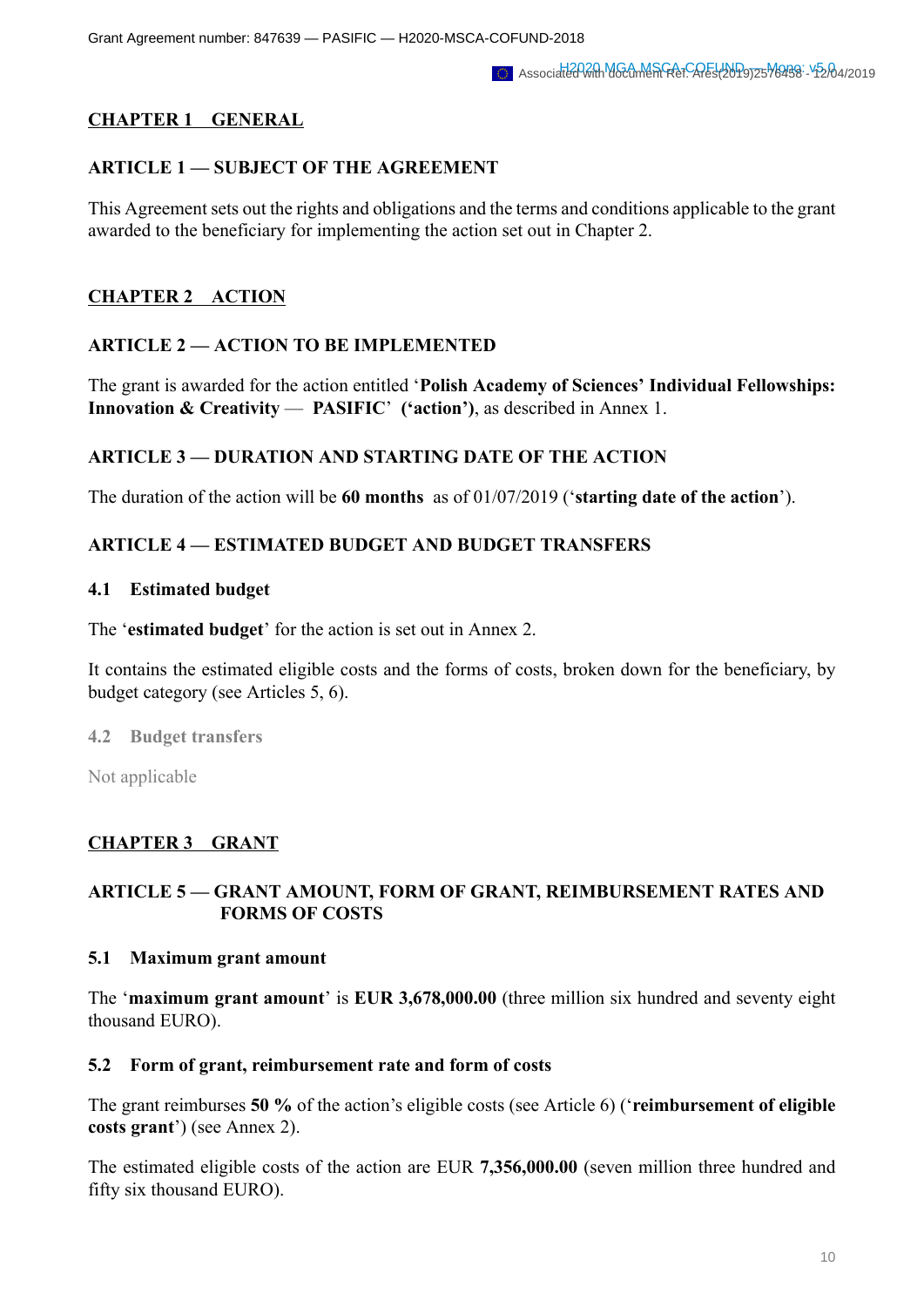Eligible costs (see Article 6) must be declared under the following form ('**form of costs**'):

- (a) for **costs for researchers in a programme implemented by the beneficiary** (living allowance): on the basis of the amount(s) per unit set out in Annex 2 ('**unit costs**');
- (b) for **costs of providing financial support to costs for researchers in a programme implemented by a partner organisation**: on the basis of the amount(s) per unit set out in Annex 2 ('**unit costs**') and
- (c) for **management costs**: on the basis of the amount per unit set out in Annex 2 ('**unit costs**').

### **5.3 Final grant amount — Calculation**

The '**final grant amount**' depends on the actual extent to which the action is implemented in accordance with the Agreement's terms and conditions.

This amount is calculated by the Agency — when the payment of the balance is made (see Article 21) — in the following steps:

Step 1 – Application of the reimbursement rate to the eligible costs

Step 2 – Limit to the maximum grant amount

Step 3 – Reduction due to substantial errors, irregularities or fraud serious breach of obligations

### **5.3.1 Step 1 — Application of the reimbursement rate to the eligible costs**

The reimbursement rate (see Article 5.2) is applied to eligible costs (unit costs; see Article 6) declared by the beneficiary and approved by the Agency (see Article 21).

#### **5.3.2 Step 2 — Limit to the maximum grant amount**

If the amount obtained following Step 1 is higher than the maximum grant amount set out in Article 5.1, it will be limited to the latter.

# **5.3.3 Step 3 — Reduction due to substantial errors, irregularities or fraud or serious breach of obligations — Reduced maximum grant amount — Calculation**

If the grant is reduced (see Article 43), the Agency will calculate the reduced maximum grant amount by deducting the amount of the reduction (calculated in proportion to the seriousness of the errors, irregularities or fraud or breach of obligations, in accordance with Article 43.2) from the maximum grant amount set out in Article 5.1.

The final grant amount will be the lower of the following two:

- the amount obtained following Steps 1 and 2 or
- the reduced maximum grant amount following Step 3.

# **5.4 Revised final grant amount — Calculation**

If — after the payment of the balance (in particular, after checks, reviews, audits or investigations;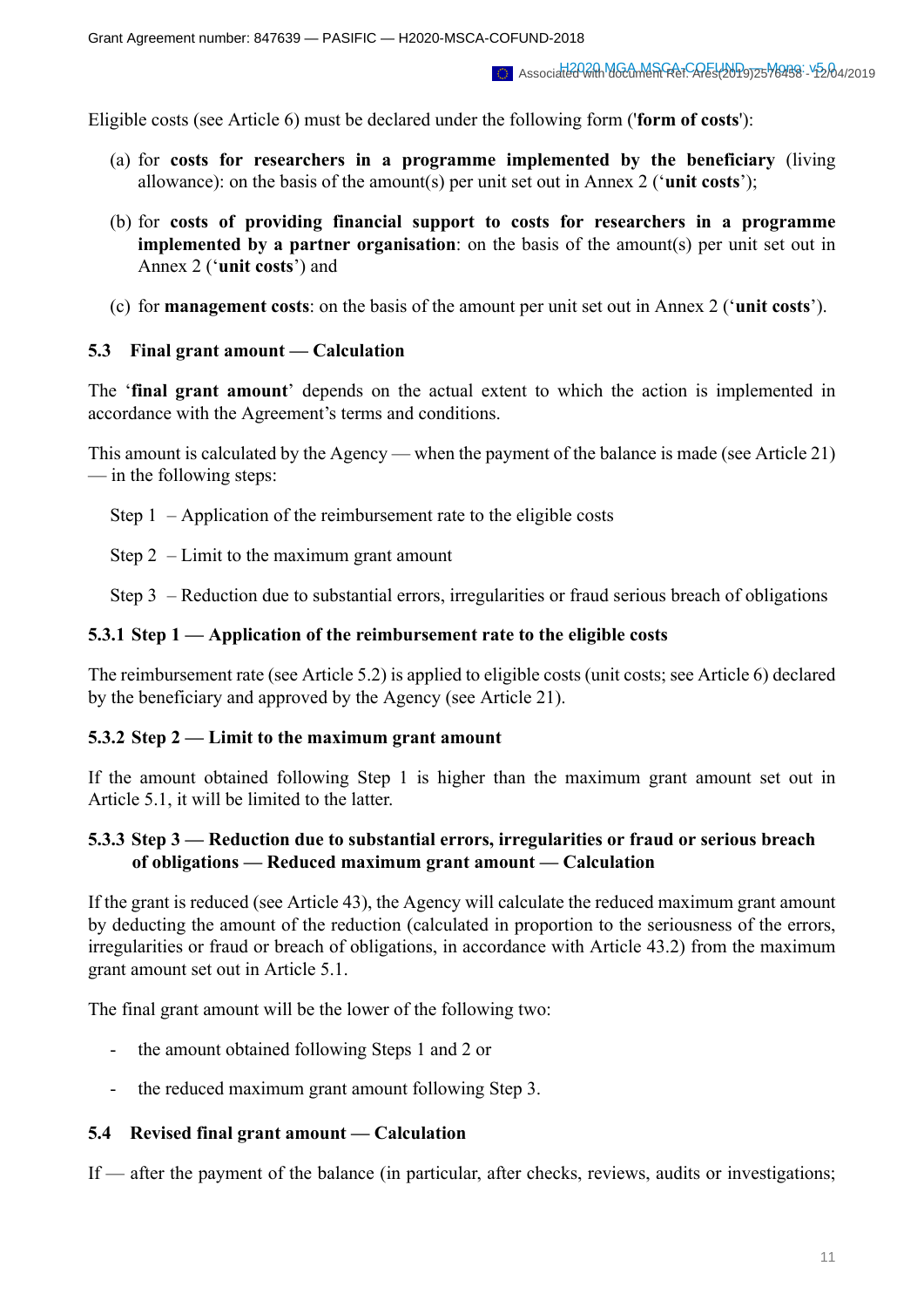see Article 22) — the Agency rejects costs (see Article 42) or reduces the grant (see Article 43), it will calculate the '**revised final grant amount**'.

This amount is calculated by the Agency on the basis of the findings, as follows:

- in case of **rejection of costs**: by applying the reimbursement rate to the revised eligible costs approved by the Agency;
- in case of **reduction of the grant**: in proportion to the seriousness of the errors, irregularities or fraud or breach of obligations (see Article 43.2).

In case of **rejection of costs and reduction of the grant**, the revised final grant amount will be the lower of the two amounts above.

# **ARTICLE 6 — ELIGIBLE AND INELIGIBLE COSTS**

### **6.1 General conditions for costs to be eligible**

Unit costs are eligible ('**eligible costs**'), if:

(a) they are calculated as follows:

```
{amounts per unit set out in Annex 2
```
multiplied by

the number of actual units};

(b) the number of actual units complies with the following conditions:

- the units must be actually used or produced in the period set out in Article 3;
- the units must be necessary for implementing the action or produced by it, and
- the number of units must be identifiable and verifiable, in particular supported by records and documentation (see Article 18).

# **6.2 Specific conditions for costs to be eligible**

Costs are eligible, if they comply with the general conditions (see above) and the specific conditions set out below for each of the following two budget categories:

# **A. Costs for researchers** ('living allowance')

- A.1 **Costs for researchers in a programme implemented by the beneficiary** are eligible, if the number of units declared corresponds to the actual number of months spent by the researchers on the research training activities and if the conditions set out in Article 15.1.1 are met.
- A.2 **Costs of providing financial support to costs for researchers in a programme implemented by a partner organisation** are eligible, if the number of units declared corresponds to the actual number of months spent by the researchers on the research training activities and if the conditions set out in Article 15.1.1 are met.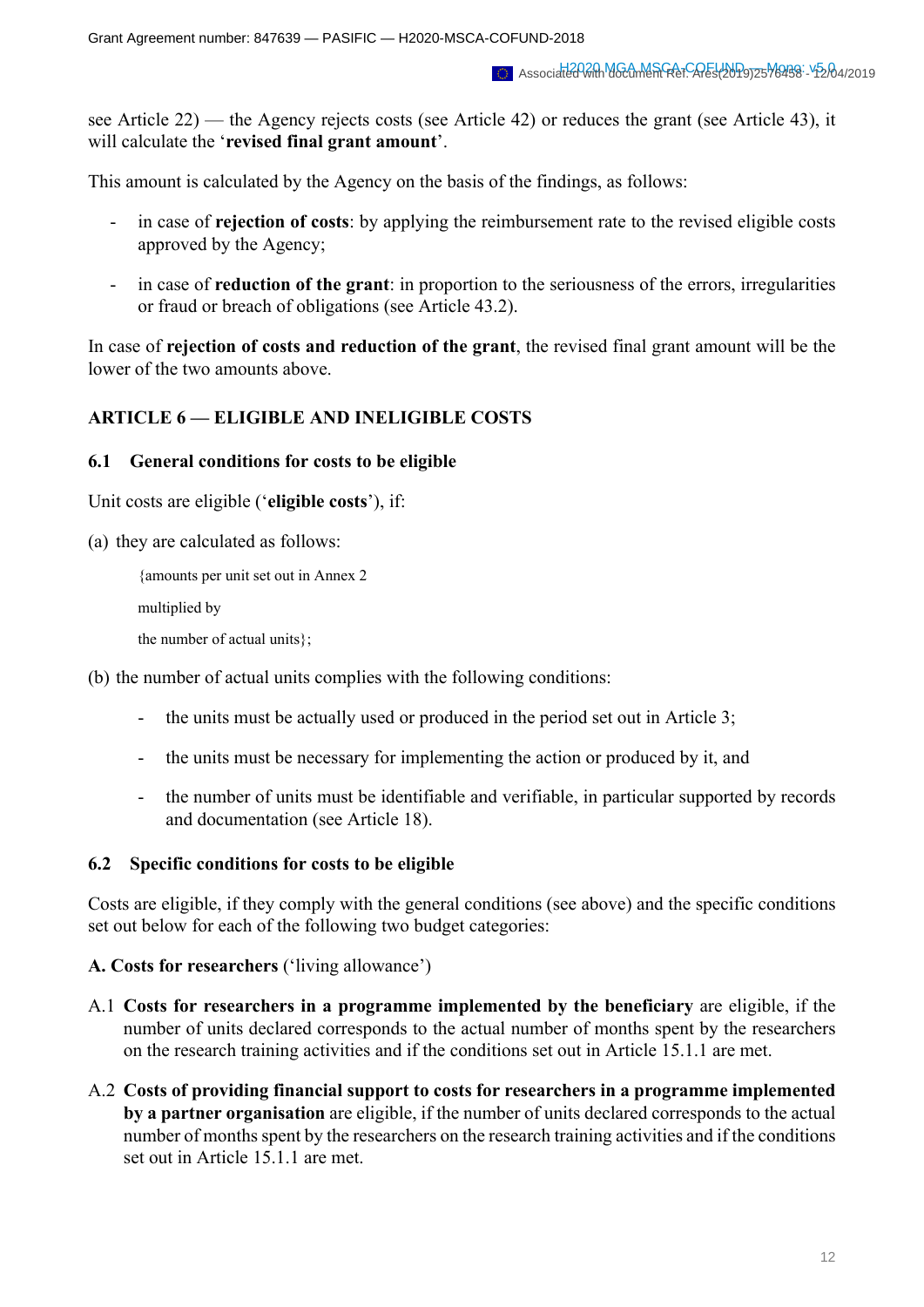**B. Management costs** are eligible if the costs of the researchers (living allowance; see above) are eligible.

# **6.3 Ineligible costs**

'**Ineligible costs**' are:

- (a) costs that do not comply with the conditions set out above (in Article 6.1 and 6.2);
- (b) costs declared under another EU or Euratom grant (including grants awarded by a Member State and financed by the EU or Euratom budget and grants awarded by bodies other than the Agency for the purpose of implementing the EU or Euratom budget).

### **6.4 Consequences of declaration of ineligible costs**

Declared costs that are ineligible will be rejected (see Article 42).

This may also lead to any of the other measures described in Chapter 6.

# **CHAPTER 4 RIGHTS AND OBLIGATIONS OF THE PARTIES**

# **SECTION 1 RIGHTS AND OBLIGATIONS RELATED TO IMPLEMENTING THE ACTION**

# **ARTICLE 7 — GENERAL OBLIGATION TO PROPERLY IMPLEMENT THE ACTION**

# **7.1 General obligation to properly implement the action**

The beneficiary must implement the action as described in Annex 1 and in compliance with the provisions of the Agreement and all legal obligations under applicable EU, international and national law.

#### **7.2 Consequences of non-compliance**

If the beneficiary breaches any of its obligations under this Article, the grant may be reduced (see Article 43).

Such breaches may also lead to any of the other measures described in Chapter 6.

# **ARTICLE 8 — RESOURCES TO IMPLEMENT THE ACTION — THIRD PARTIES INVOLVED IN THE ACTION**

The beneficiary must have the appropriate resources to implement the action.

If it is necessary to implement the action, the beneficiary may:

- call upon partner organisations to implement certain action tasks described in Annex 1 (i.e. implementing a doctoral or fellowship programme including recruiting researchers or hosting and training researchers during a secondment).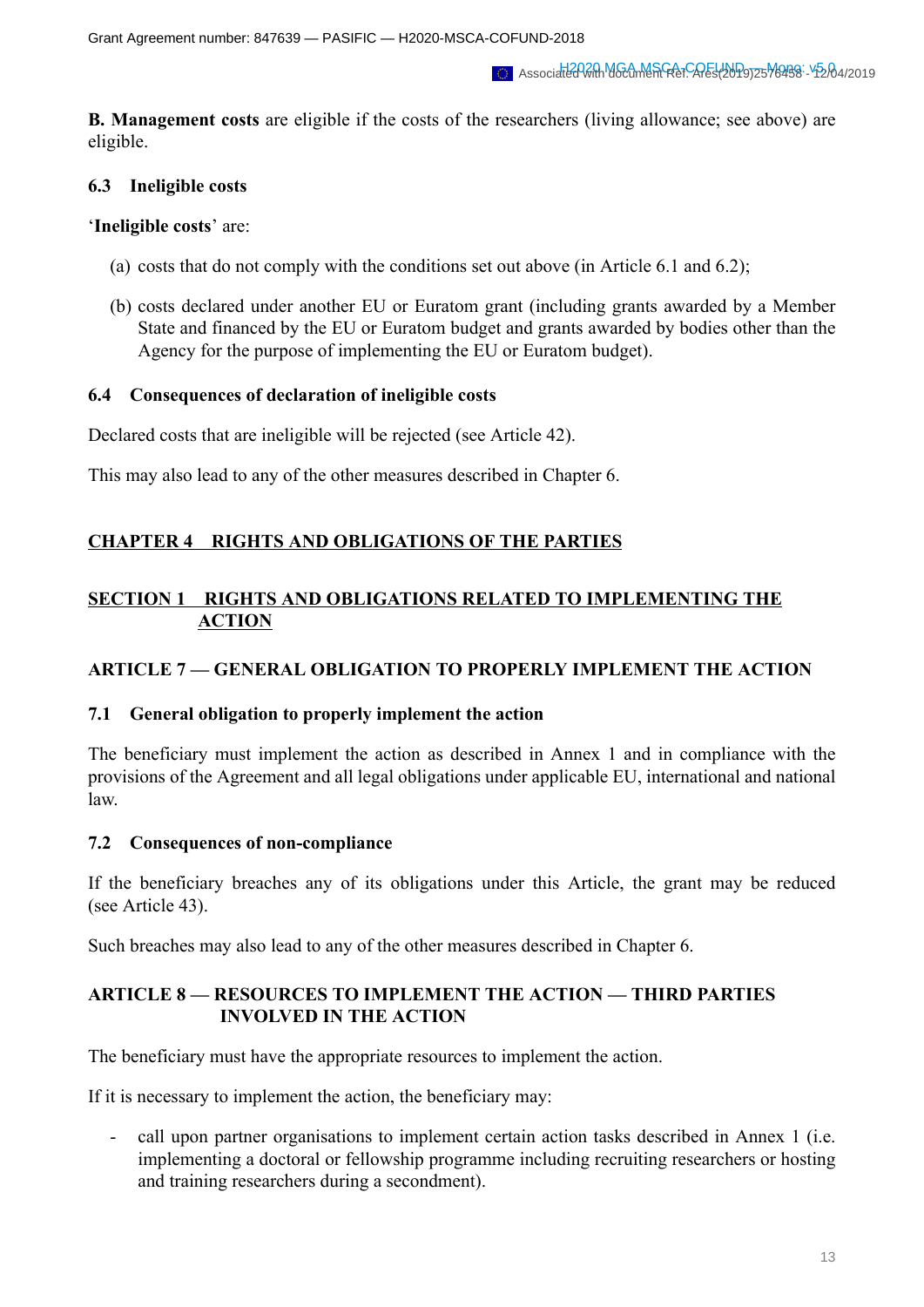In this case, the beneficiary retains sole responsibility towards the Agency for implementing the action.

**ARTICLE 9 — IMPLEMENTATION OF ACTION TASKS BY BENEFICIARIES NOT RECEIVING EU FUNDING**

Not applicable

**ARTICLE 10 — PURCHASE OF GOODS, WORKS OR SERVICES**

Not applicable

# **ARTICLE 11 — USE OF IN-KIND CONTRIBUTIONS PROVIDED BY THIRD PARTIES AGAINST PAYMENT**

Not applicable

**ARTICLE 12 — USE OF IN-KIND CONTRIBUTIONS PROVIDED BY THIRD PARTIES FREE OF CHARGE**

Not applicable

# **ARTICLE 13 — IMPLEMENTATION OF ACTION TASKS BY SUBCONTRACTORS**

Not applicable

# **ARTICLE 14 — IMPLEMENTATION OF ACTION TASKS BY LINKED THIRD PARTIES**

Not applicable

# **ARTICLE 15 — FINANCIAL SUPPORT TO OR IMPLEMENTATION OF A FELLOWSHIP PROGRAMME**

# **15.1 Rules for providing financial support to or implementing a fellowship programme**

**15.1.1** The beneficiary must ensure that the **fellowship programme** (implemented by itself or a partner organisation) complies with the following conditions:

(a) types of programme:

The programme must concern fellowships for research training activities for recruited researchers ('**fellowship programme**').

For fellowships where the main part of the research training activity does not take place in an EU Member State or associated country<sup>1</sup>, the return phase to an EU Member State or associated country may not be more than 50 % of the total duration of the research training activity;

<sup>&</sup>lt;sup>1</sup> For the definition, see Article 2.1(3) of Regulation (EU) No 1290/2013 of the European Parliament and of the Council of 11 December 2013 laying down the rules for participation and dissemination in "Horizon 2020 - the Framework Programme for Research and Innovation (2014-2020)" ('**Rules for Participation Regulation No 1290/2013**') (OJ L 347, 20.12.2013 p.81): '**associated country**' means a third country which is party to an international agreement with the Union, as identified in Article 7 of the Horizon 2020 Framework Programme Regulation No 1291/2013. Article 7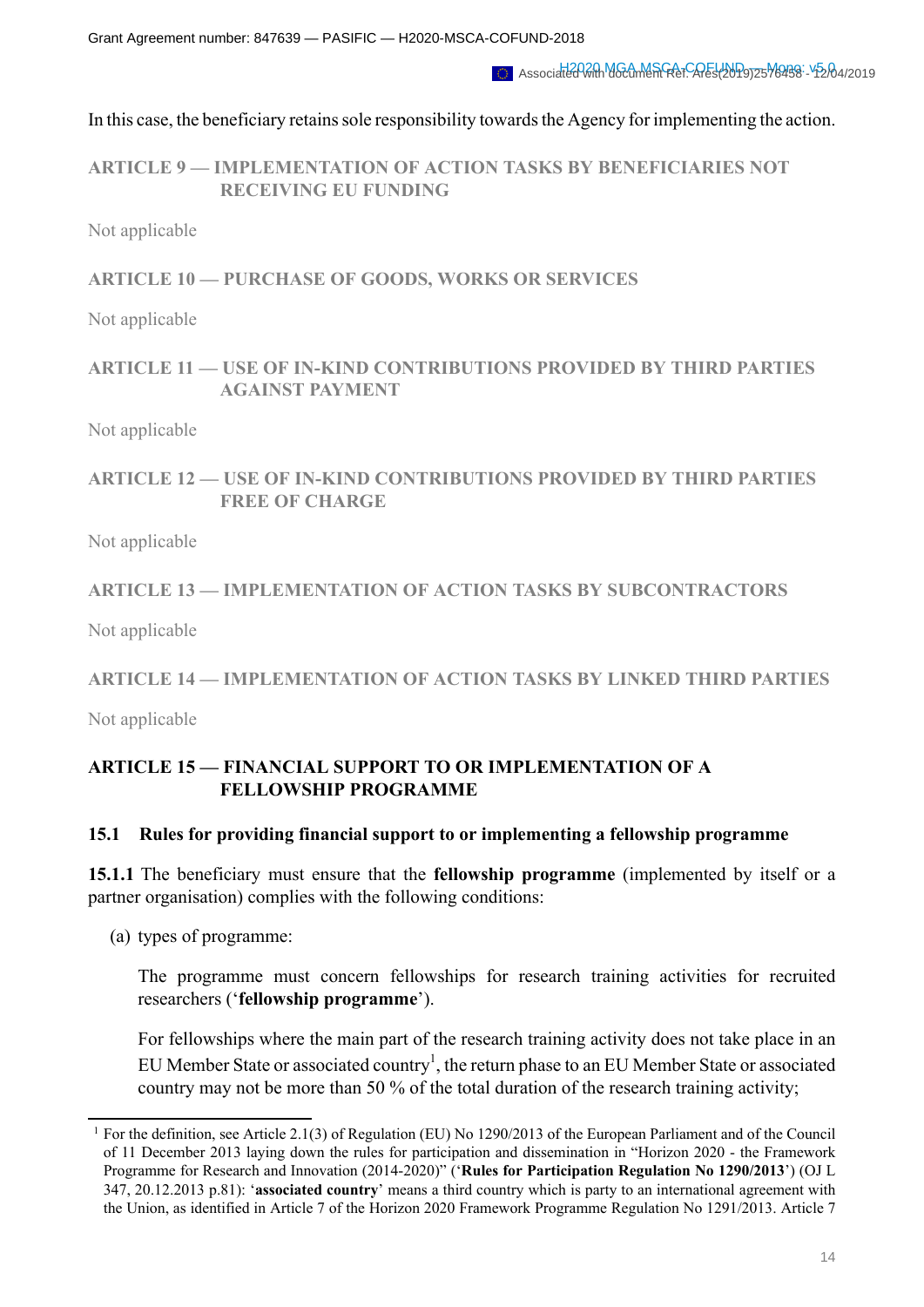(b) categories of persons that may be supported by the programme:

The fellowship programme must support researchers, who — at the date of the call deadline or recruitment —:

- are '**experienced researchers**' (i.e. in possession of a doctoral degree or have at least four years of research experience);
- show transnational mobility by carrying out the research training activities in a country (or — in case of international European interest organisations — with this organisation) where they have not resided or carried out their main activity for more than 12 months in the 3 years immediately before the call deadline or recruitment — unless:
	- otherwise specified in Annex 1 for existing programmes or
	- this time was part of a procedure for obtaining refugee status under the Geneva Convention<sup>2</sup>;
- are nationals or long-term residents of an EU Member State or associated country, in case of research training activities carried out in a country other than an EU Member State or associated country;
- fulfil any additional conditions set out in Annex 1.

Researchers that are already permanently employed by the entity where the research training activities take place and that is recruiting them may not be supported.

(c) procedure and criteria for selecting researchers in the programme:

Researchers must be selected following an open, transparent, merit-based, impartial and equitable selection procedure, based on international peer review, as described in Annex 1.

The selection committee(s) must bring together diverse expertise, have an adequate gender balance and include members from other countries and with relevant experience to assess the candidates.

Fellowships must be granted via regular calls that are internationally advertised and published (including on the web-sites requested by the Agency) and have fixed deadlines or regular cut-off dates.

There must be no more than 4 deadlines or cut-off dates per year.

The calls must indicate the minimum gross salary to be offered to the researchers, as set out in Annex 1.

- (d) conditions for the recruitment of researchers under the programme:
	- researchers must be recruited under an **employment contract** (or other direct contract with equivalent benefits, including social security coverage) or — if not otherwise possible under

of the Horizon 2020 Framework Programme Regulation No 1291/2013 sets out the conditions for association of non-EU countries to Horizon 2020.

<sup>2</sup> 1951 Refugee Convention and the 1967 Protocol.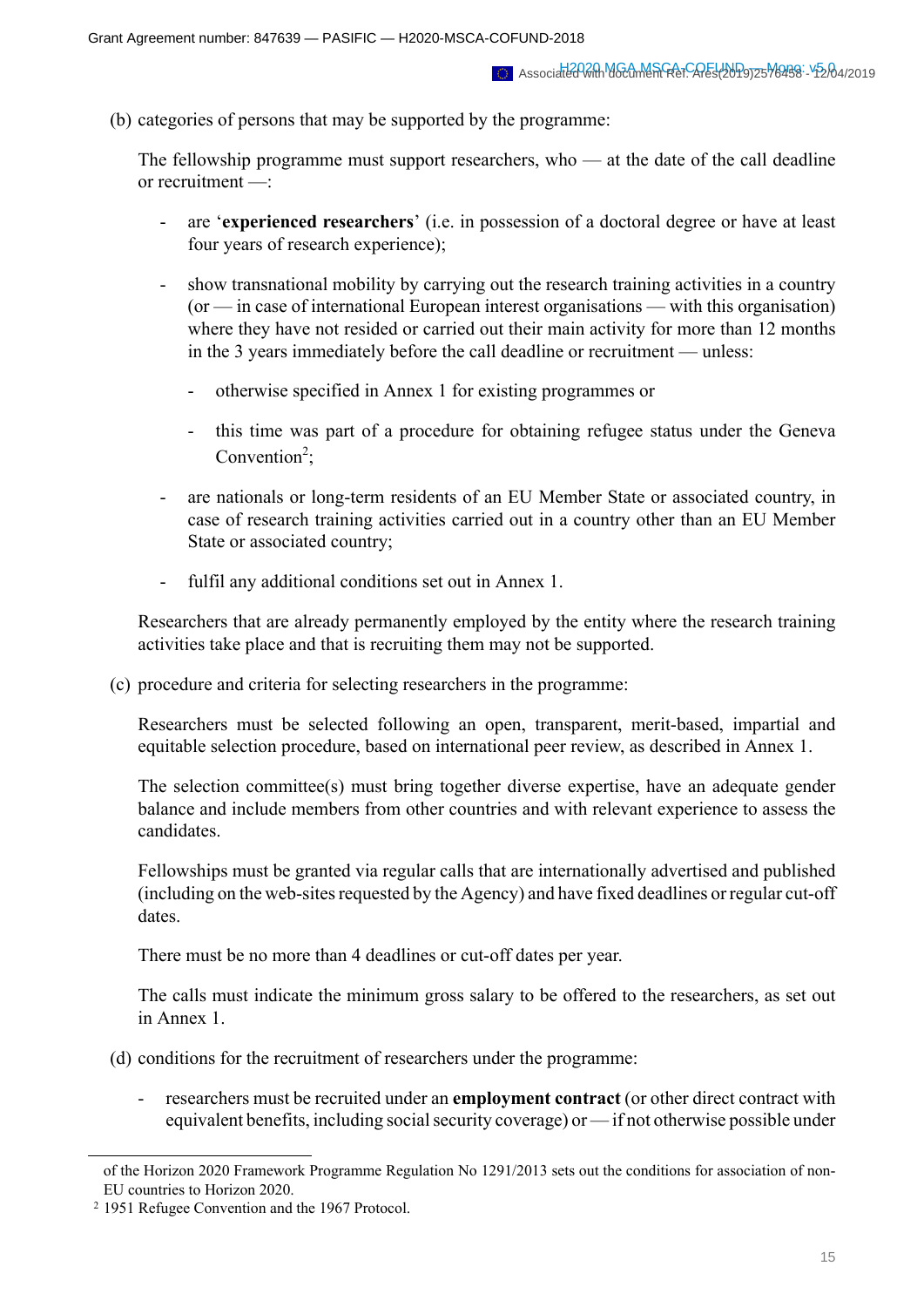national law — under a fixed amount fellowship agreement with minimum social security coverage;

- researchers must be recruited for at least 3 months;
- for researchers recruited under an employment contract (or other direct contract with equivalent benefits, including social security): the total remuneration costs (salaries, social security contributions, taxes and other costs included in the remuneration) for each researcher per month must be equal to or higher than EUR 3 836.

For researchers recruited under a fixed amount fellowship agreement: the total costs of each fixed-amount fellowship per month must be equal to or higher than EUR 1 918.

- researchers should not have to bear any costs for the implementation of the action as described in Annex 1.

#### **15.1.2** In addition, the beneficiary must:

- for programmes implemented by itself:
	- take measures to implement the principles set out in the Commission Recommendation on the European Charter for Researchers and the Code of Conduct for the Recruitment of Researchers<sup>3</sup> and ensure that the researchers are aware of them;
	- ensure that researchers enjoy wherever the research training activities take place the same standards of safety and occupational health as those of local researchers holding a similar position;
	- ensure that researchers are provided with the means to carry out the research training activities (including the infrastructure, equipment and products);
	- ensure that researchers receive appropriate assistance in all administrative procedures before national authorities;
	- ensure that researchers are employed full-time, unless duly justified for reasons associated with personal or family reasons;
	- ensure that researchers work exclusively on the research training activities;
	- ensure that the research training activities (including activities raising ethical issues and research on human embryos or human embryonic stem cell) comply with the ethical principles set out in Article 34;
	- ensure that the researchers are informed that they are 'Marie Skłodowska-Curie fellows';
	- ensure that researchers are paid in accordance with their contract (employment contract, other direct contract or fixed-amount fellowship agreement);
	- ensure that the contract (employment contract, other direct contract or fixed-amount

<sup>&</sup>lt;sup>3</sup> Commission Recommendation No 251/2005/EC of 11 March 2005 on the European Charter for Researchers and on a Code of Conduct for the Recruitment of Researchers (OJ L 75, 22.3.2005, p. 67).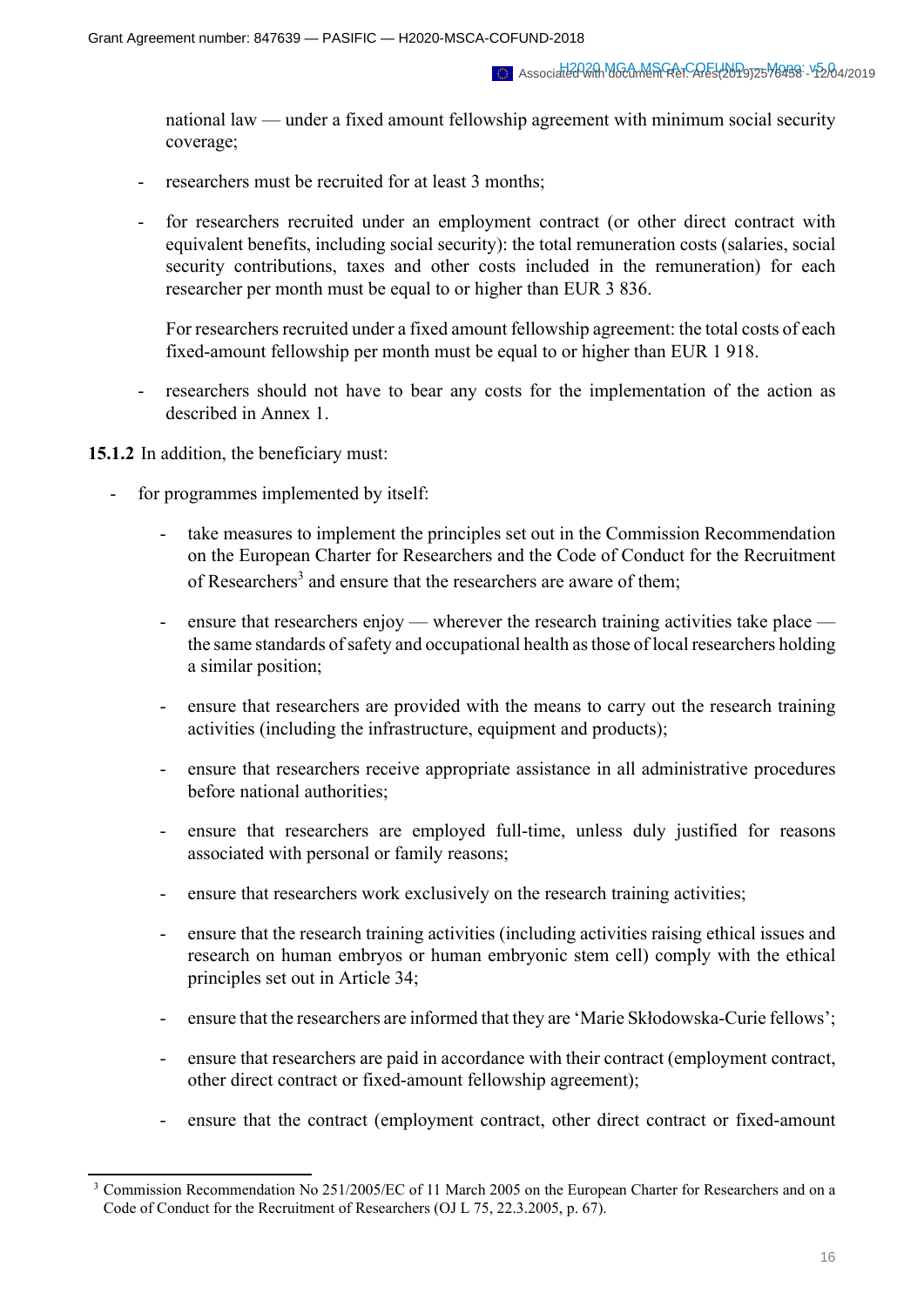fellowship agreement) complies with the provisions of this Agreement and specifies the research training activities;

- ensure that the contract (employment contract, other direct contract or fixed-amount fellowship agreement) specifies arrangements relating to confidentiality and intellectual property rights (in particular to access to background, use of results, promoting the action) — during the research training activities and afterwards;
- inform the researchers about their obligation to complete and submit at the end of the research training activities — the evaluation questionnaire and — two years later — a follow-up questionnaire provided by the Agency;
- for programmes implemented by a partner organisation:
	- ensure that the partner organisation complies with the obligations set out in this Article and
	- ensure that the partner organisation allows that the Agency, the Commission, the European Court of Auditors (ECA) and the European Anti-Fraud Office (OLAF) can exercise their rights under Article 22 and 23.

### **15.2 Consequences of non-compliance**

If a beneficiary breaches its obligations under Article 15.1.1, the costs of the researchers will be ineligible (see Article 6) and will be rejected (see Article 42).

If the beneficiary breaches its obligations under Article 15.1.2, the grant may be reduced (see Article 43).

Such breaches may also lead to the application of any of the other measures provided for in Chapter 6.

# **ARTICLE 16 — PROVISION OF TRANS-NATIONAL OR VIRTUAL ACCESS TO RESEARCH INFRASTRUCTURE**

Not applicable

# **SECTION 2 RIGHTS AND OBLIGATIONS RELATED TO THE GRANT ADMINISTRATION**

# **ARTICLE 17 — GENERAL OBLIGATION TO INFORM**

# **17.1 General obligation to provide information upon request**

The beneficiary must provide — during implementation of the action or afterwards — any information requested in order to verify eligibility of the costs, proper implementation of the action and compliance with any other obligation under the Agreement.

### **17.2 Obligation to keep information up to date and to inform about events and circumstances likely to affect the Agreement**

The beneficiary must keep information stored in the Participant Portal Beneficiary Register (via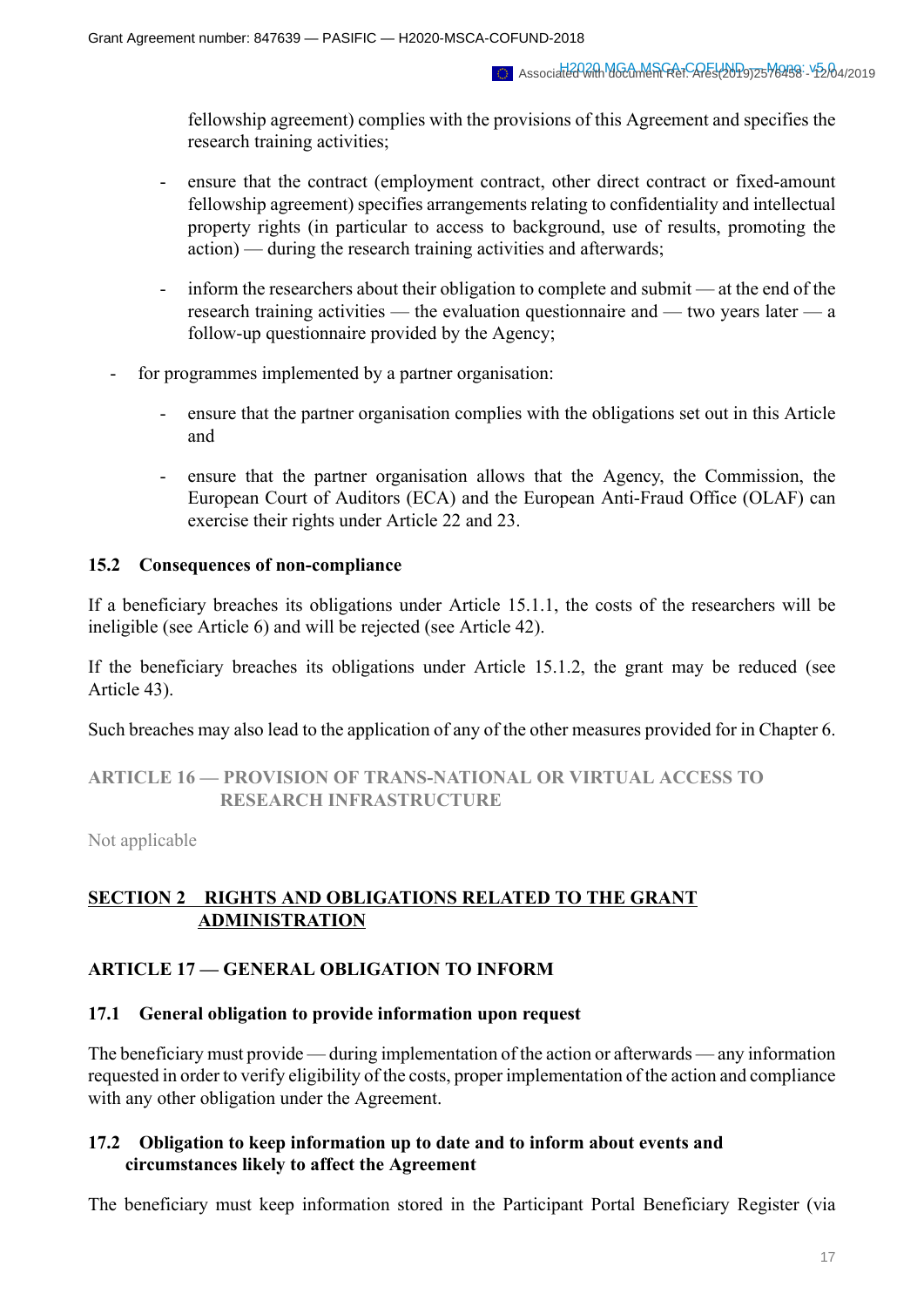the electronic exchange system; see Article 52) up to date, in particular, its name, address, legal representatives, legal form and organisation type.

The beneficiary must immediately inform the Agency of any of the following:

- (a) **events** which are likely to affect significantly or delay the implementation of the action or the EU's financial interests, in particular:
	- (i) changes in its legal, financial, technical, organisational or ownership situation (or those of a partner organisation implementing the programme);
	- (ii) changes in the name, address, legal form or organisation type of a partner organisation implementing the programme ;
- (b) **circumstances** affecting:
	- (i) the decision to award the grant or
	- (ii) compliance with requirements under the Agreement.

### **17.3 Consequences of non-compliance**

If the beneficiary breaches any of its obligations under this Article, the grant may be reduced (see Article 43).

Such breaches may also lead to any of the other measures described in Chapter 6.

# **ARTICLE 18 — KEEPING RECORDS — SUPPORTING DOCUMENTATION**

#### **18.1 Obligation to keep records and other supporting documentation**

The beneficiary must — for a period of five years after the payment of the balance — keep records and other supporting documentation in order to prove the proper implementation of the action and the costs it declares as eligible.

It must make them available upon request (see Article 17) or in the context of checks, reviews, audits or investigations (see Article 22).

If there are on-going checks, reviews, audits, investigations, litigation or other pursuits of claims under the Agreement (including the extension of findings; see Articles 22), the beneficiary must keep the records and other supporting documentation until the end of these procedures.

The beneficiary must keep the original documents. Digital and digitalised documents are considered originals if they are authorised by the applicable national law. The Agency may accept non-original documents if it considers that they offer a comparable level of assurance.

# **18.1.1** Records and other supporting documentation on the scientific and technical **implementation**

The beneficiary must keep records and other supporting documentation on scientific and technical implementation of the action in line with the accepted standards in the respective field.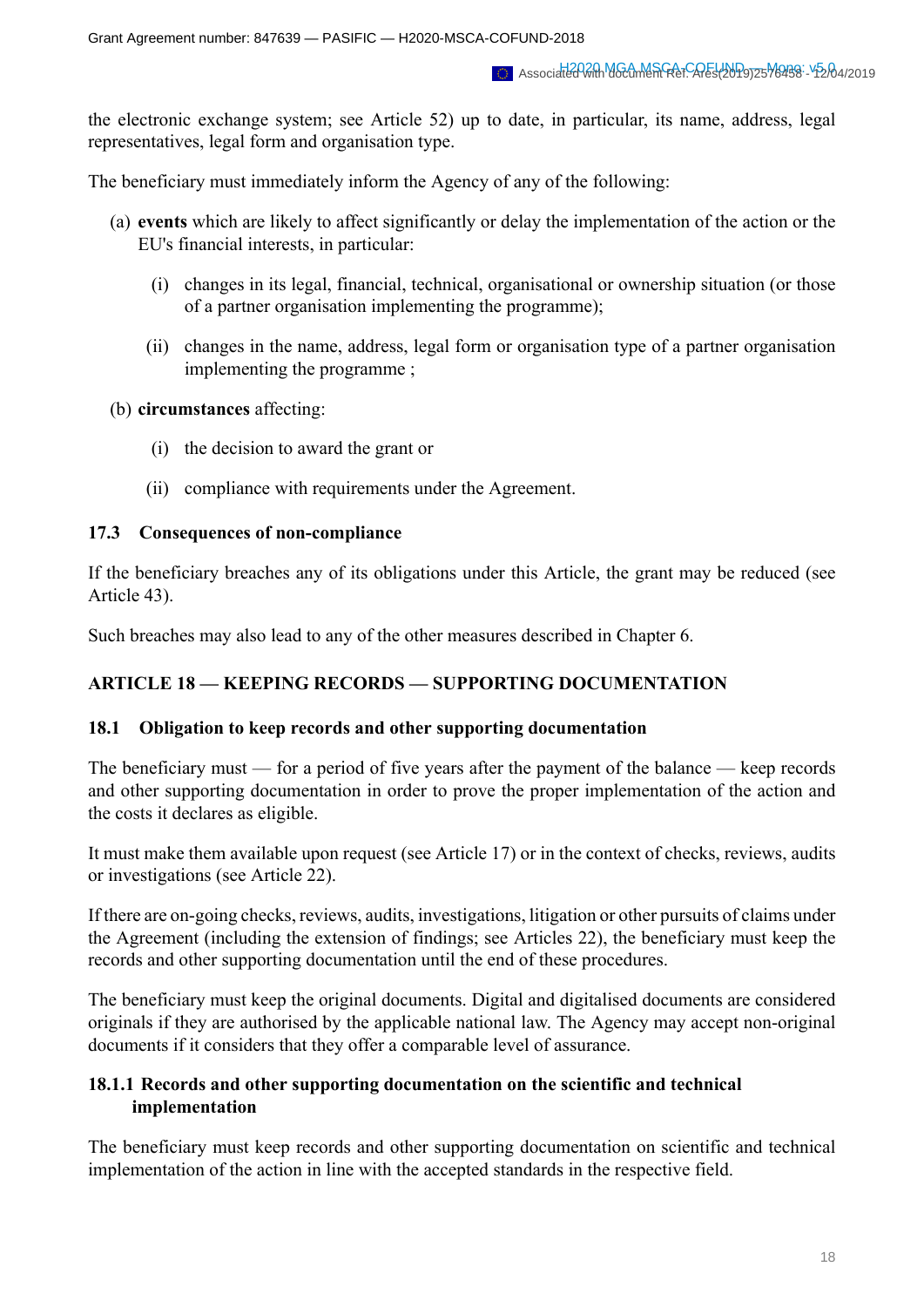# **18.1.2 Records and other documentation to support the costs declared**

The beneficiary must keep adequate records and other supporting documentation to prove the number of units declared and the total remuneration or fixed-amount fellowship costs of the recruited researchers.

### **18.2 Consequences of non-compliance**

If the beneficiary breaches any of its obligations under this Article, costs insufficiently substantiated will be ineligible (see Article 6) and will be rejected (see Article 42), and the grant may be reduced (see Article 43).

Such breaches may also lead to any of the other measures described in Chapter 6.

# **ARTICLE 19 — SUBMISSION OF DELIVERABLES**

### **19.1 Obligation to submit deliverables**

The beneficiary must:

- submit a '**researcher declaration**' within 20 days of the start of the research training activities, for each researcher;
- organise a '**mid-term meeting**' with the Agency;
- submit any **other deliverables** identified in Annex 1, in accordance with the timing and conditions set out in it.

#### **19.2 Consequences of non-compliance**

If the beneficiary breaches any of its obligations under this Article, the Agency may apply any of the measures described in Chapter 6.

# **ARTICLE 20 — REPORTING — PAYMENT REQUESTS**

#### **20.1 Obligation to submit reports**

The beneficiary must submit to the Agency (see Article 52) the technical and financial reports set out in this Article. These reports include the requests for payment and must be drawn up using the forms and templates provided in the electronic exchange system (see Article 52).

# **20.2 Reporting periods**

The action is divided into the following '**reporting periods**':

- RP1: from month 1 to month 24
- RP2: from month 25 to month 60

# **20.3 Periodic reports — Requests for interim payments**

The beneficiary must submit a periodic report within 60 days following the end of each reporting period.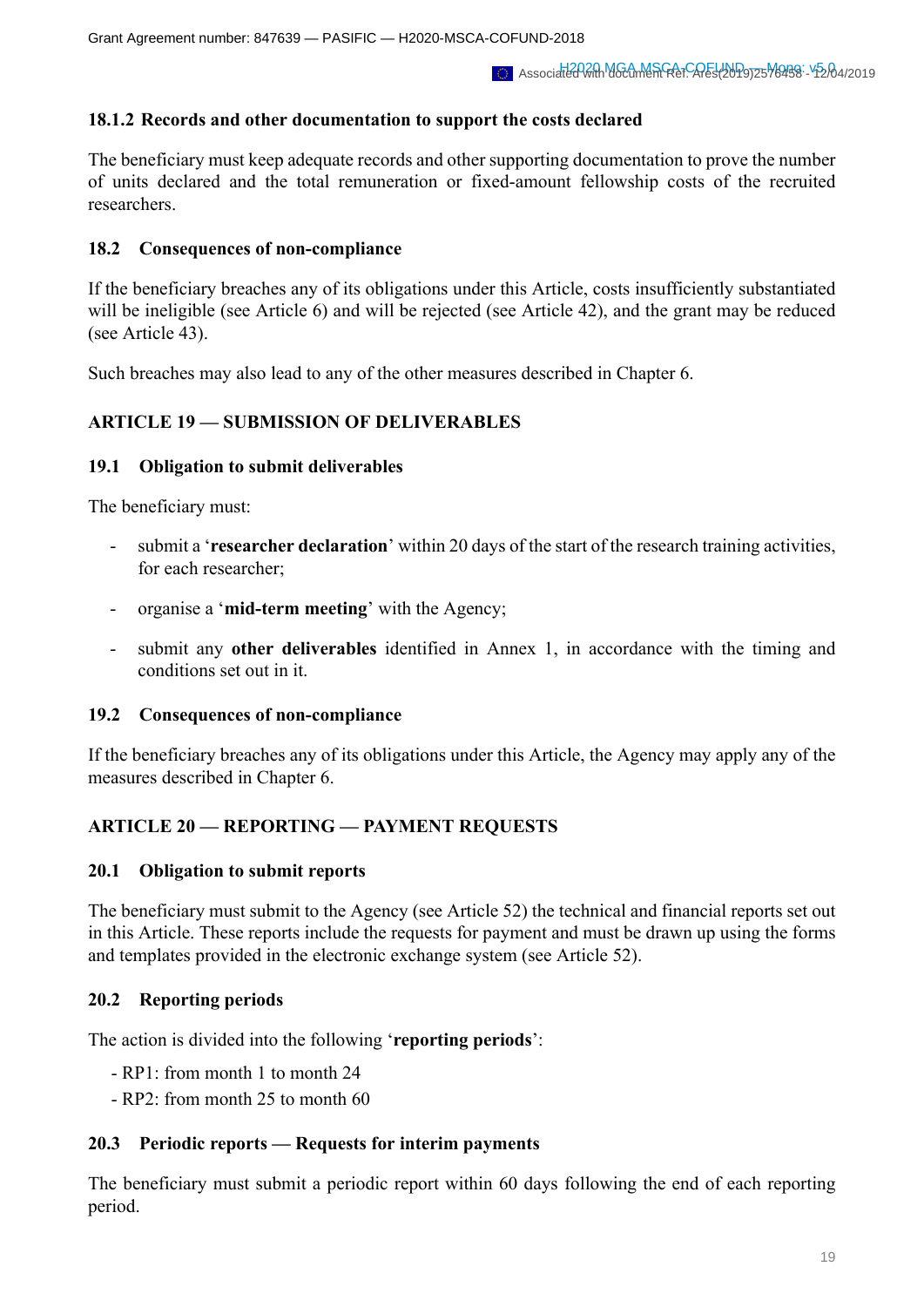The **periodic report** must include the following:

- (a) a '**periodic technical report**' containing:
	- (i) an **explanation of the work carried out** by the beneficiary;
	- (ii) an **overview of the progress** towards the objectives of the action, including milestones and deliverables identified in Annex 1.

This report must include explanations justifying the differences between work expected to be carried out in accordance with Annex 1 and that actually carried out.

The report must detail the exploitation and dissemination of the results and — if required in Annex 1 — an updated '**plan for the exploitation and dissemination of the results**'.

The report must indicate the communication activities;

- (iii) a **summary** for publication by the Agency;
- (iv) the answers to the '**questionnaire**', covering issues related to the action implementation and the economic and societal impact, notably in the context of the Horizon 2020 key performance indicators and the Horizon 2020 monitoring requirements;
- (b) a '**periodic financial report**' containing:
	- (i) an '**individual financial statement**' (see Annex 4), for the reporting period concerned.

The individual financial statement must detail the eligible costs (see Article 6) for each budget category (see Annex 2).

The beneficiary must declare all eligible costs, even if they exceed the amounts indicated in the estimated budget (see Annex 2). Amounts which are not declared in the individual financial statement will not be taken into account by the Agency.

If an individual financial statement is not submitted for a reporting period, it may be included in the periodic financial report for the next reporting period.

The beneficiary must **certify** that:

- the information provided is full, reliable and true;
- the costs declared are eligible (see Article 6);
- the costs can be substantiated by adequate records and supporting documentation (see Article 18) that will be produced upon request (see Article 17) or in the context of checks, reviews, audits and investigations (see Article 22);
- (ii) not applicable;
- (iii) not applicable;
- (iv) a '**periodic summary financial statement**', created automatically by the electronic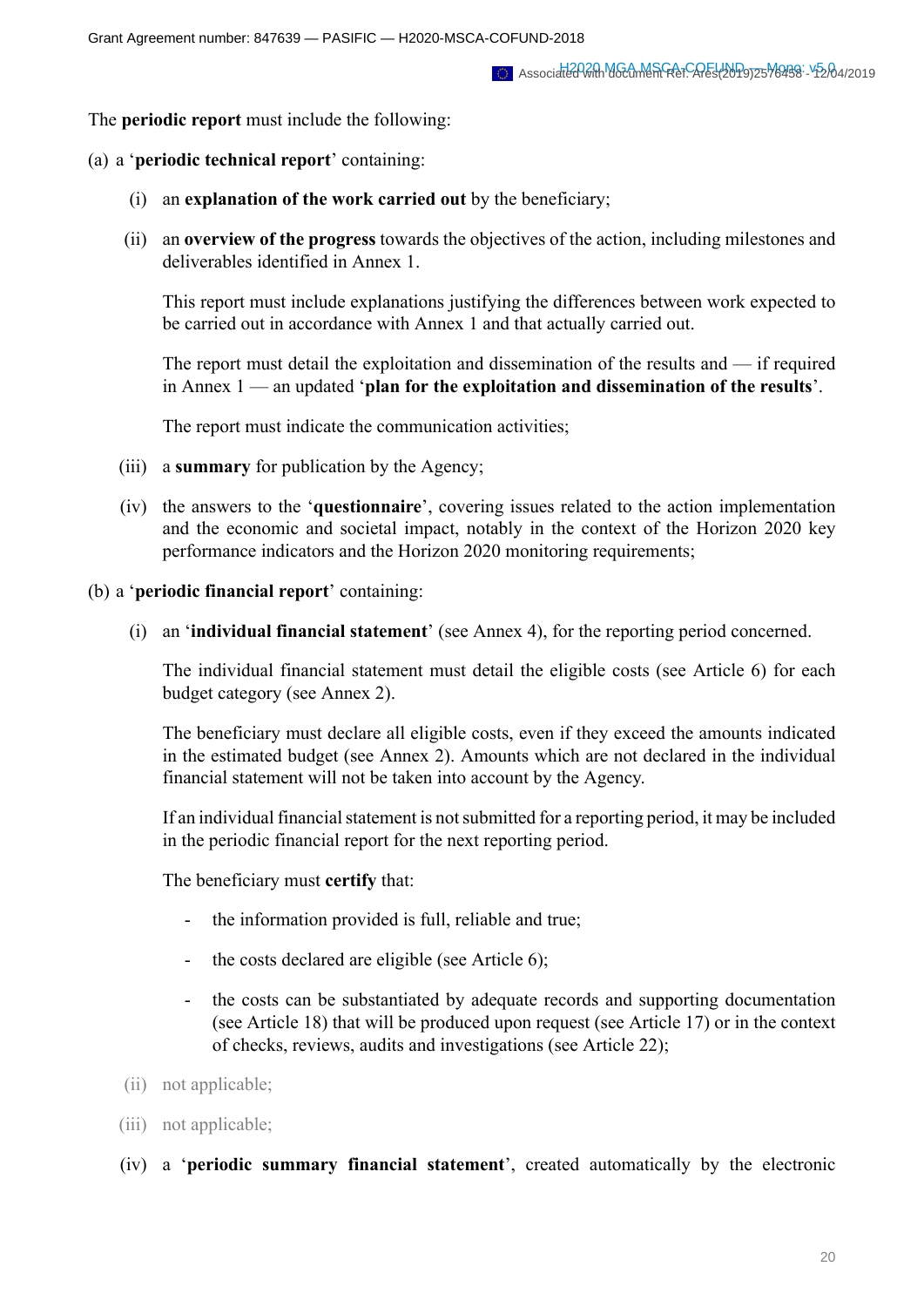exchange system, including — except for the last reporting period — the **request for interim payment**.

### **20.4 Final report — Request for payment of the balance**

In addition to the periodic report for the last reporting period, the beneficiary must submit the final report within 60 days following the end of the last reporting period.

The final report must include the following:

(a) a '**final technical report**' with a summary for publication containing:

- (i) an overview of the results and their exploitation and dissemination;
- (ii) the conclusions on the action, and
- (iii) the socio-economic impact of the action;
- (b) a '**final financial report**' containing a '**final summary financial statement**', created automatically by the electronic exchange system, consolidating the individual financial statements for all reporting periods and including the **request for payment of the balance**.

### **20.5 Information on cumulative expenditure incurred**

Not applicable

### **20.6 Currency for financial statements**

Financial statements must be drafted in euro.

# **20.7 Language of reports**

All reports (technical and financial reports, including financial statements) must be submitted in the language of the Agreement.

#### **20.8 Consequences of non-compliance**

If the reports submitted do not comply with this Article, the Agency may suspend the payment deadline (see Article 47) and apply any of the other measures described in Chapter 6.

If the beneficiary breaches its obligation to submit the reports and if it fails to comply with this obligation within 30 days following a written reminder, the Agency may terminate the Agreement (see Article 50) or apply any of the other measures described in Chapter 6.

# **ARTICLE 21 — PAYMENTS AND PAYMENT ARRANGEMENTS**

#### **21.1 Payments to be made**

The following payments will be made to the beneficiary:

- one **pre-financing payment**;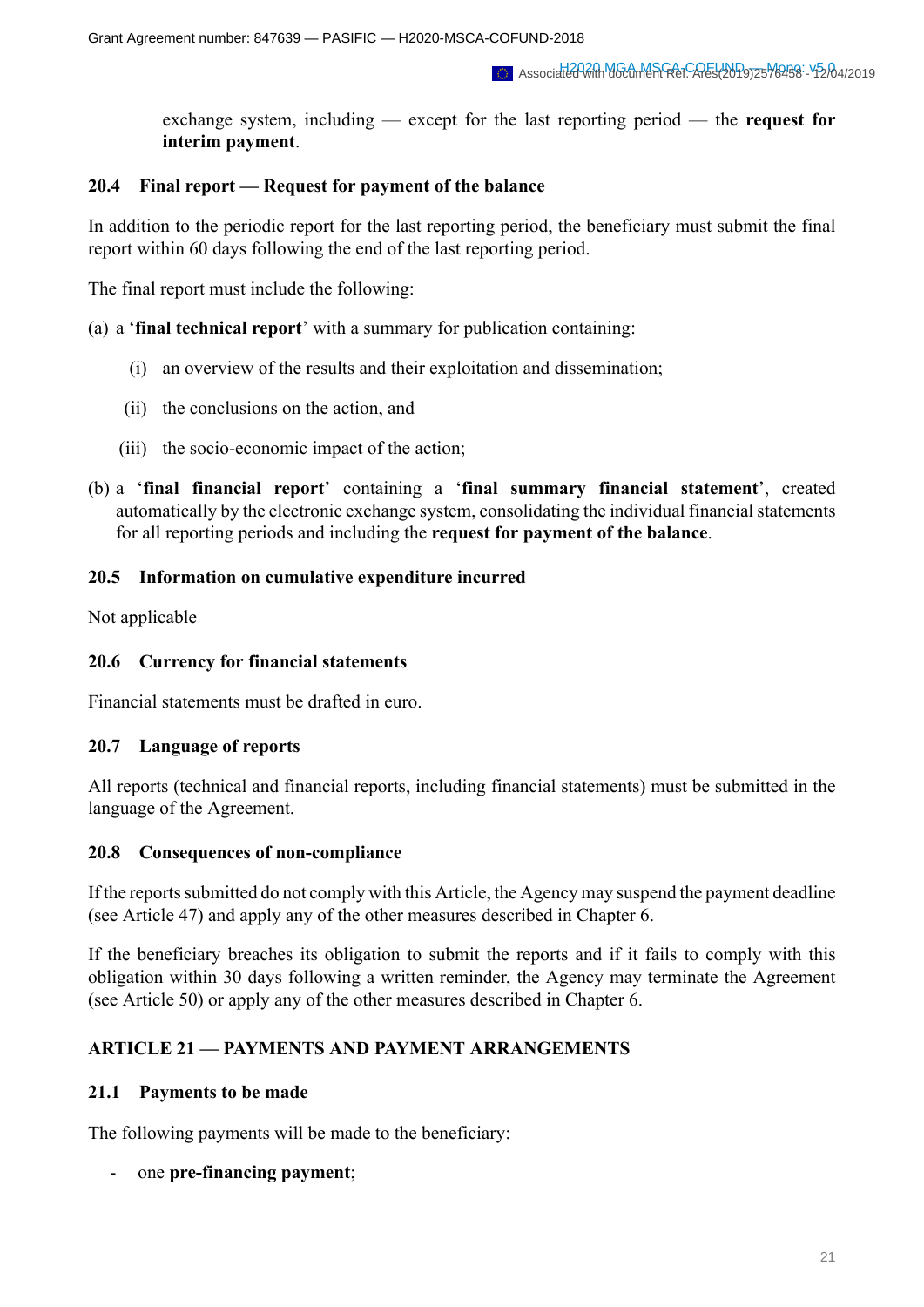- one or more **interim payments**, on the basis of the request(s) for interim payment (see Article 20), and
- one **payment of the balance**, on the basis of the request for payment of the balance (see Article 20).

#### **21.2 Pre-financing payment — Amount — Amount retained for the Guarantee Fund**

The aim of the pre-financing is to provide the beneficiary with a float.

It remains the property of the EU until the payment of the balance.

The amount of the pre-financing payment will be EUR **2,022,900.00** (two million twenty two thousand nine hundred EURO).

The Agency will — except if Article 48 applies — make the pre-financing payment to the beneficiary within 30 days, either from the entry into force of the Agreement (see Article 58) or from 10 days before the starting date of the action (see Article 3), whichever is the latest.

An amount of EUR **183,900.00** (one hundred and eighty three thousand nine hundred EURO), corresponding to 5% of the maximum grant amount (see Article 5.1), is retained by the Agency from the pre-financing payment and transferred into the '**Guarantee Fund**'.

#### **21.3 Interim payments — Amount — Calculation**

Interim payments reimburse the eligible costs incurred for the implementation of the action during the corresponding reporting periods.

The Agency will pay to the beneficiary the amount due as interim payment within 90 days from receiving the periodic report (see Article 20.3), except if Articles 47 or 48 apply.

Payment is subject to the approval of the periodic report. Its approval does not imply recognition of the compliance, authenticity, completeness or correctness of its content.

The **amount due as interim payment** is calculated by the Agency in the following steps:

Step 1 — Application of the reimbursement rates

Step 2 — Limit to 90% of the maximum grant amount

#### **21.3.1 Step 1 — Application of the reimbursement rates**

The reimbursement rate(s) (see Article 5.2) are applied to the eligible costs (actual costs, unit costs and flat-rate costs; see Article 6) declared by the beneficiary (see Article 20) and approved by the Agency (see above) for the concerned reporting period.

#### **21.3.2 Step 2 — Limit to 90% of the maximum grant amount**

The total amount of pre-financing and interim payments must not exceed 90% of the maximum grant amount set out in Article 5.1. The maximum amount for the interim payment will be calculated as follows: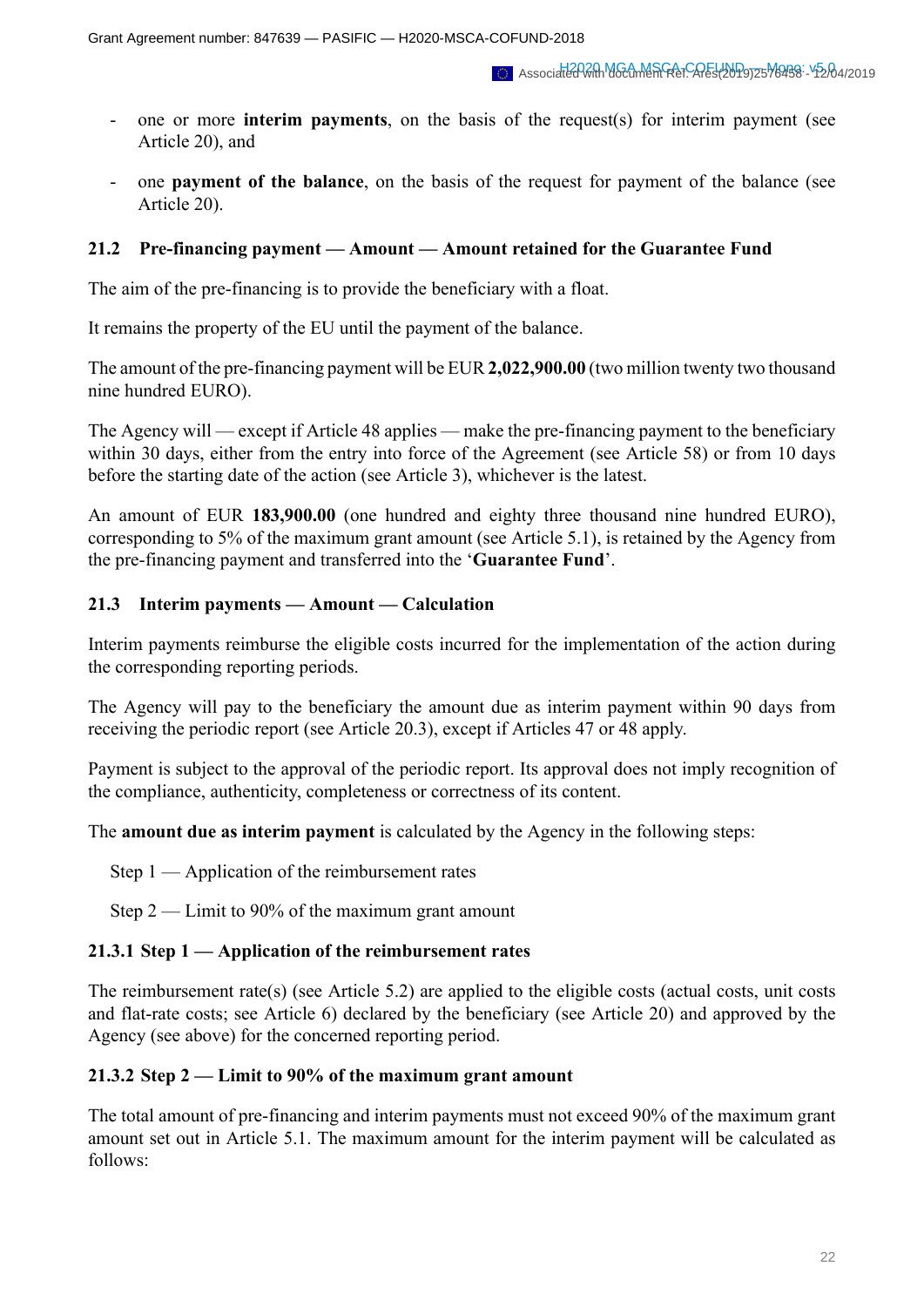**{**90% of the maximum grant amount (see Article 5.1)

minus

{pre-financing and previous interim payments}**}**.

### **21.4 Payment of the balance — Amount — Calculation — Release of the amount retained for the Guarantee Fund**

The payment of the balance reimburses the remaining part of the eligible costs incurred by the beneficiary for the implementation of the action.

If the total amount of earlier payments is greater than the final grant amount (see Article 5.3), the payment of the balance takes the form of a recovery (see Article 44).

If the total amount of earlier payments is lower than the final grant amount, the Agency will pay the balance within 90 days from receiving the final report (see Article 20.4), except if Articles 47 or 48 apply.

Payment is subject to the approval of the final report. Its approval does not imply recognition of the compliance, authenticity, completeness or correctness of its content.

The **amount due as the balance** is calculated by the Agency by deducting the total amount of prefinancing and interim payments (if any) already made, from the final grant amount determined in accordance with Article 5.3:

**{**final grant amount (see Article 5.3)

minus

{pre-financing and interim payments (if any) made}**}**.

At the payment of the balance, the amount retained for the Guarantee Fund (see above) will be released and:

- if the balance is positive: the amount released will be paid in full to the beneficiary together with the amount due as the balance:
- if the balance is negative (payment of the balance taking the form of recovery): it will be deducted from the amount released (see Article 44.1.2). If the resulting amount:
	- is positive, it will be paid to the beneficiary
	- is negative, it will be recovered.

The amount to be paid may however be offset — without the beneficiary's consent — against any other amount owed by beneficiary to the Agency, the Commission or another executive agency (under the EU or Euratom budget), up to the maximum EU contribution indicated, for the beneficiary, in the estimated budget (see Annex 2).

#### **21.5 Notification of amounts due**

When making payments, the Agency will formally notify to the beneficiary the amount due, specifying whether it concerns an interim payment or the payment of the balance.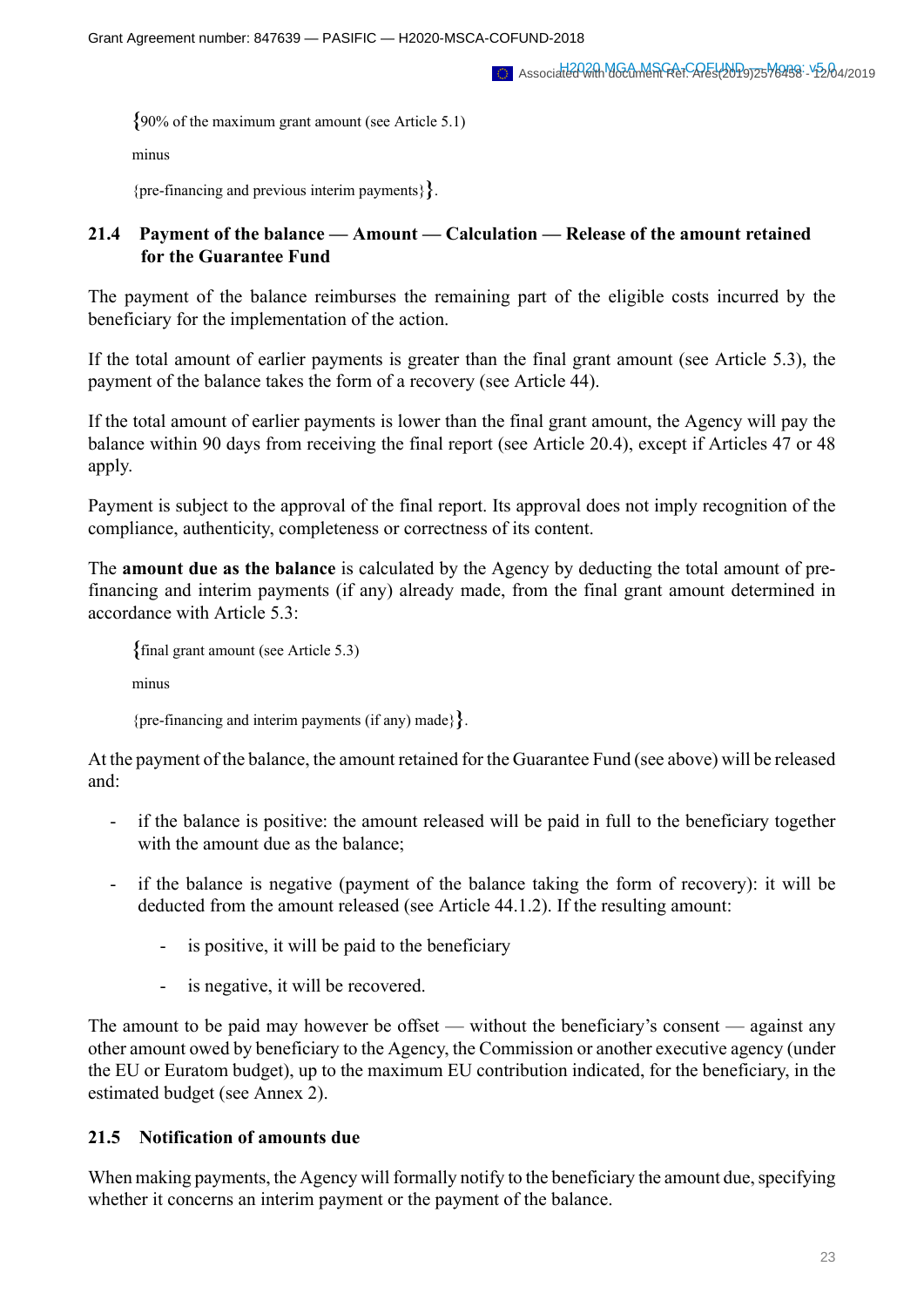For the payment of the balance, the notification will also specify the final grant amount.

In the case of reduction of the grant or recovery of undue amounts, the notification will be preceded by the contradictory procedure set out in Articles 43 and 44.

# **21.6 Currency for payments**

The Agency will make all payments in euro.

# **21.7 Payments to the beneficiary**

Payments will be made to the beneficiary.

Payments will discharge the Agency from its payment obligation.

### **21.8 Bank account for payments**

All payments will be made to the following bank account:

Name of bank: BANK GOSPODARSTWA KRAJOWEGO Full name of the account holder: 1001 KANCELARIA BDN - PROGRAM MSCACOFUND IBAN code: PL43113010170020146294200207

# **21.9 Costs of payment transfers**

The cost of the payment transfers is borne as follows:

- the Agency bears the cost of transfers charged by its bank;
- the beneficiary bears the cost of transfers charged by its bank;
- the party causing a repetition of a transfer bears all costs of the repeated transfer.

# **21.10 Date of payment**

Payments by the Agency are considered to have been carried out on the date when they are debited to its account.

# **21.11 Consequences of non-compliance**

21.11.1 If the Agency does not pay within the payment deadlines (see above), the beneficiary is entitled to **late-payment interest** at the rate applied by the European Central Bank (ECB) for its main refinancing operations in euros ('reference rate'), plus three and a half points. The reference rate is the rate in force on the first day of the month in which the payment deadline expires, as published in the C series of the *Official Journal of the European Union*.

If the late-payment interest is lower than or equal to EUR 200, it will be paid to the beneficiary only upon request submitted within two months of receiving the late payment.

Late-payment interest is not due if the beneficiary is an EU Member State (including regional and local government authorities or other public bodies acting on behalf of a Member State for the purpose of this Agreement).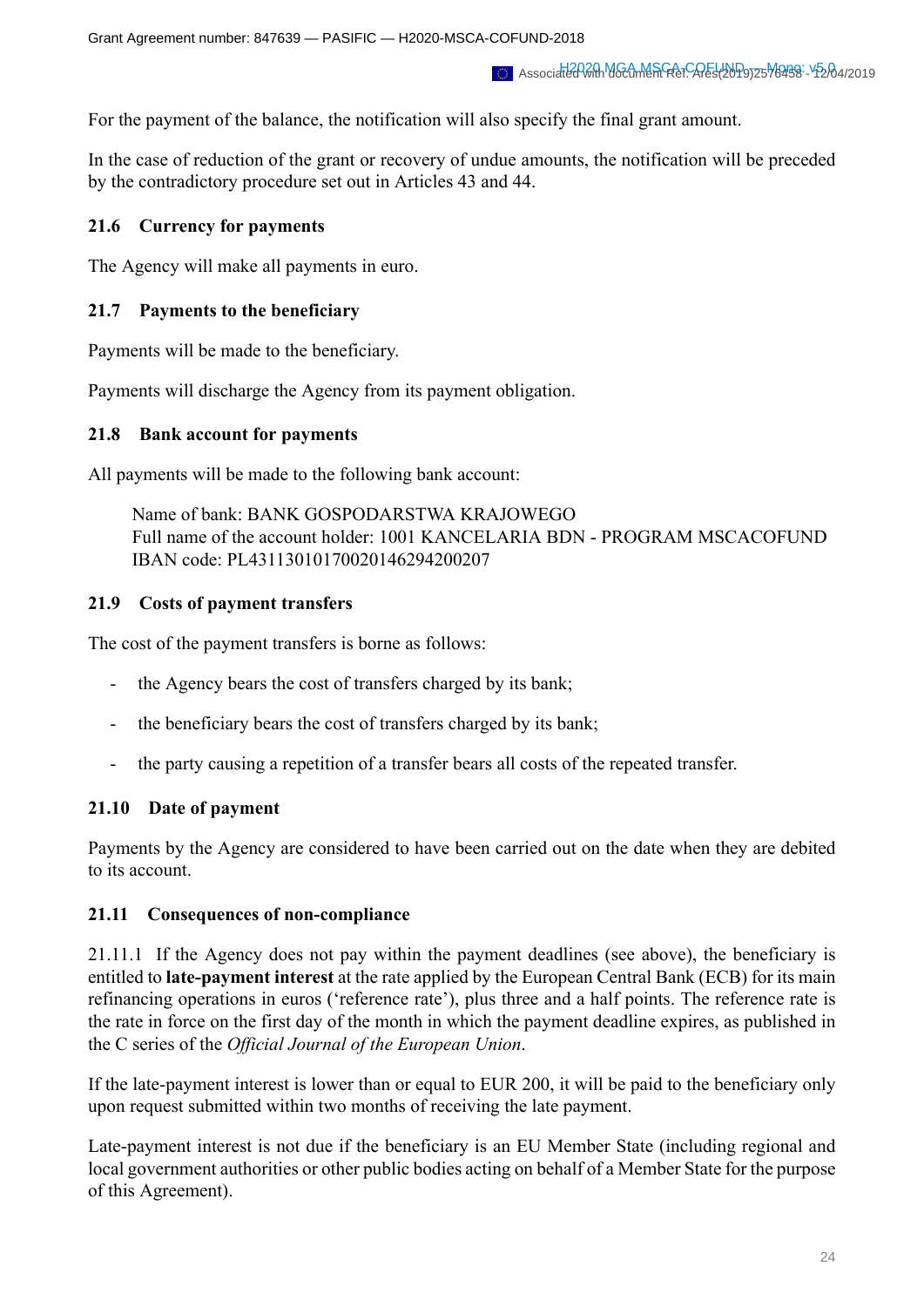Suspension of the payment deadline or payments (see Articles 47 and 48) will not be considered as late payment.

Late-payment interest covers the period running from the day following the due date for payment (see above), up to and including the date of payment.

Late-payment interest is not considered for the purposes of calculating the final grant amount.

### 21.11.2 Not applicable

# **ARTICLE 22 — CHECKS, REVIEWS, AUDITS AND INVESTIGATIONS — EXTENSION OF FINDINGS**

### **22.1 Checks, reviews and audits by the Agency and the Commission**

### **22.1.1 Right to carry out checks**

The Agency or the Commission will — during the implementation of the action or afterwards — check the proper implementation of the action and compliance with the obligations under the Agreement, including assessing deliverables and reports.

For this purpose the Agency or the Commission may be assisted by external persons or bodies.

The Agency or the Commission may also request additional information in accordance with Article 17.

Information provided must be accurate, precise and complete and in the format requested, including electronic format.

#### **22.1.2 Right to carry out reviews**

The Agency or the Commission may — during the implementation of the action or afterwards carry out reviews on the proper implementation of the action (including assessment of deliverables and reports), compliance with the obligations under the Agreement and continued scientific or technological relevance of the action.

Reviews may be started **up to two years after the payment of the balance**. They will be formally notified to the beneficiary and will be considered to have started on the date of the formal notification.

If the review is carried out on a third party (see Article 15), the beneficiary must inform the third party. The Agency or the Commission may carry out reviews directly (using its own staff) or indirectly (using external persons or bodies appointed to do so). It will inform the beneficiary of the identity of the external persons or bodies. It has the right to object to the appointment on grounds of commercial confidentiality.

The beneficiary must provide — within the deadline requested — any information and data in addition to deliverables and reports already submitted (including information on the use of resources).

The beneficiary may be requested to participate in meetings, including with external experts.

For **on-the-spot** reviews, the beneficiary must allow access to its sites and premises, including to external persons or bodies, and must ensure that information requested is readily available.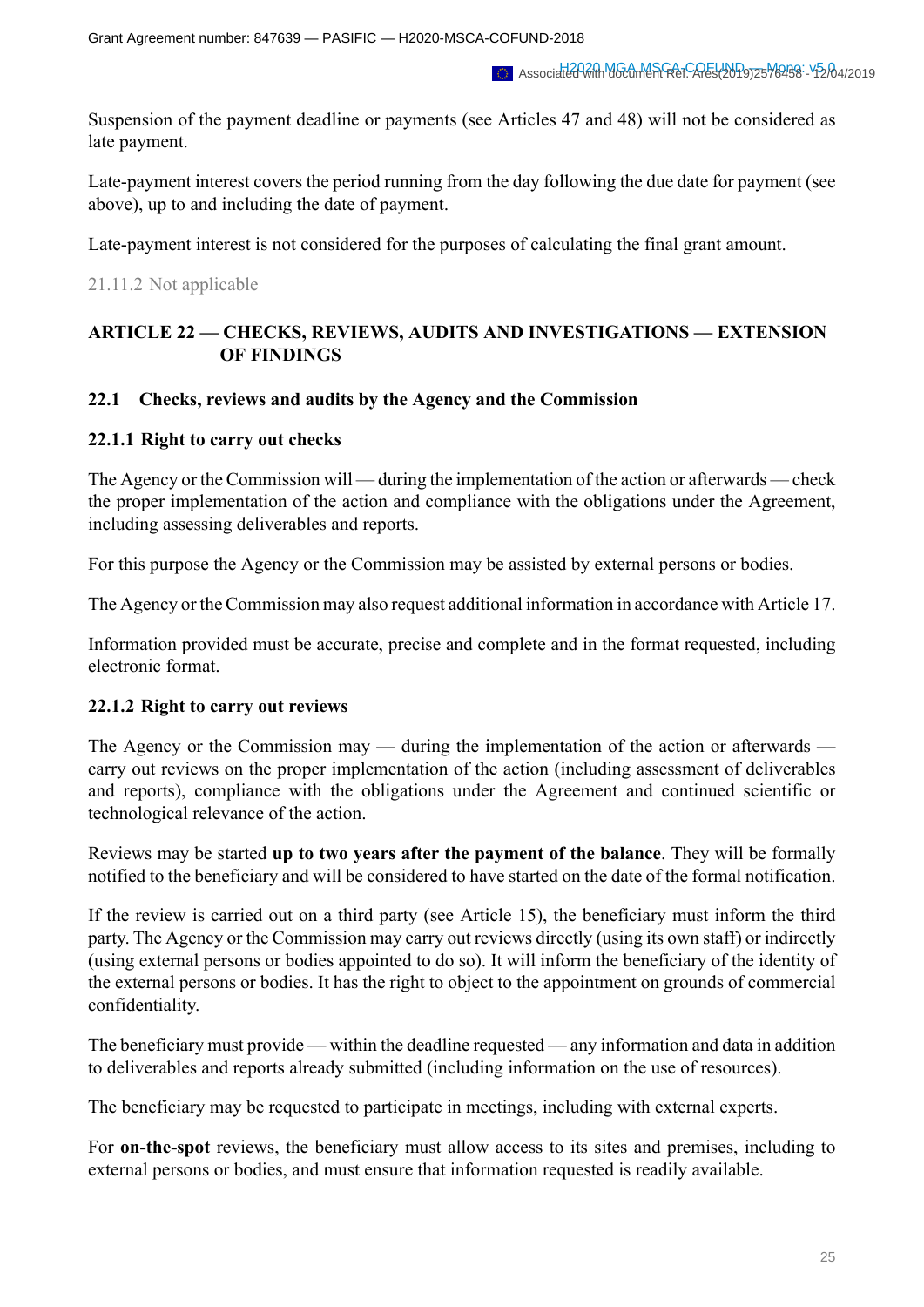Information provided must be accurate, precise and complete and in the format requested, including electronic format.

On the basis of the review findings, a '**review report**' will be drawn up.

The Agency or the Commission will formally notify the review report to the beneficiary, which has 30 days to formally notify observations ('**contradictory review procedure**').

Reviews (including review reports) are in the language of the Agreement.

### **22.1.3 Right to carry out audits**

The Agency or the Commission may — during the implementation of the action or afterwards carry out audits on the proper implementation of the action and compliance with the obligations under the Agreement.

Audits may be started up to two years after the payment of the balance. They will be formally notified to the beneficiary and will be considered to have started on the date of the formal notification.

If the audit is carried out on a third party (see Article 15), the beneficiary must inform the third party. The Agency or the Commission may carry out audits directly (using its own staff) or indirectly (using external persons or bodies appointed to do so). It will inform the beneficiary of the identity of the external persons or bodies. It has the right to object to the appointment on grounds of commercial confidentiality.

The beneficiary must provide — within the deadline requested — any information (including complete accounts, individual salary statements or other personal data) to verify compliance with the Agreement.

For **on-the-spot** audits, the beneficiary must allow access to its sites and premises, including to external persons or bodies, and must ensure that information requested is readily available.

Information provided must be accurate, precise and complete and in the format requested, including electronic format.

On the basis of the audit findings, a '**draft audit report**' will be drawn up.

The Agency or the Commission will formally notify the draft audit report to the beneficiary, which has 30 days to formally notify observations ('**contradictory audit procedure**'). This period may be extended by the Agency or the Commission in justified cases.

The '**final audit report**' will take into account observations by the beneficiary. The report will be formally notified to it.

Audits (including audit reports) are in the language of the Agreement.

The Agency or the Commission may also access the beneficiary' statutory records for the periodical assessment of unit costs or flat-rate amounts.

#### **22.2 Investigations by the European Anti-Fraud Office (OLAF)**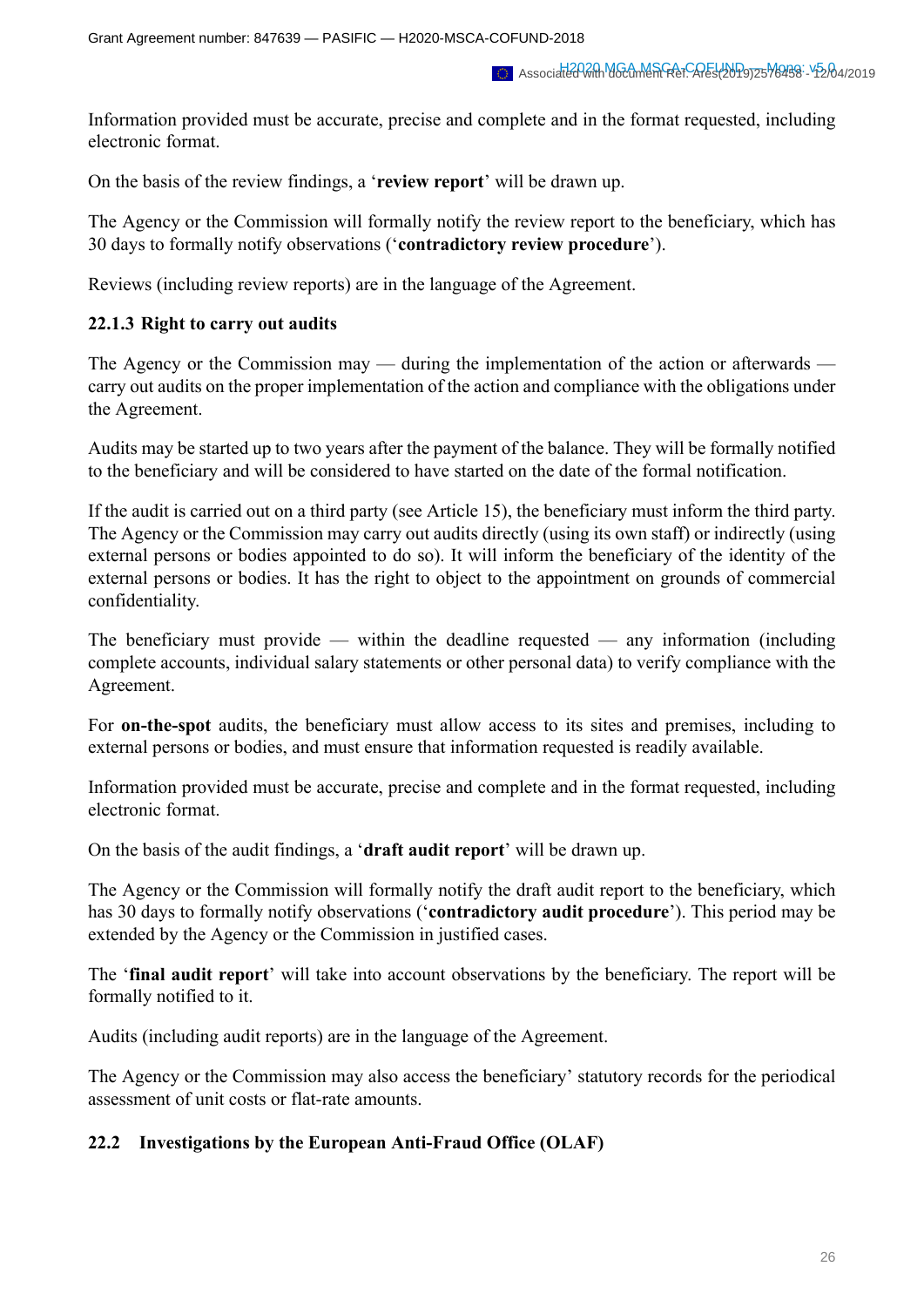Under Regulations No  $883/2013<sup>4</sup>$  and No  $2185/96<sup>5</sup>$  (and in accordance with their provisions and procedures), the European Anti-Fraud Office (OLAF) may — at any moment during implementation of the action or afterwards — carry out investigations, including on-the-spot checks and inspections, to establish whether there has been fraud, corruption or any other illegal activity affecting the financial interests of the EU.

# **22.3 Checks and audits by the European Court of Auditors (ECA)**

Under Article 287 of the Treaty on the Functioning of the European Union (TFEU) and Article 161 of the Financial Regulation No 966/2012<sup>6</sup>, the European Court of Auditors (ECA) may — at any moment during implementation of the action or afterwards — carry out audits.

The ECA has the right of access for the purpose of checks and audits.

# **22.4 Checks, reviews, audits and investigations for international organisations**

Not applicable

# **22.5 Consequences of findings in checks, reviews, audits and investigations — Extension of findings**

# **22.5.1 Findings in this grant**

Findings in checks, reviews, audits or investigations carried out in the context of this grant may lead to the rejection of ineligible costs (see Article 42), reduction of the grant (see Article 43), recovery of undue amounts (see Article 44) or to any of the other measures described in Chapter 6.

Rejection of costs or reduction of the grant after the payment of the balance will lead to a revised final grant amount (see Article 5.4).

Findings in checks, reviews, audits or investigations may lead to a request for amendment for the modification of Annex 1 (see Article 55).

Checks, reviews, audits or investigations that find systemic or recurrent errors, irregularities, fraud or breach of obligations may also lead to consequences in other EU or Euratom grants awarded under similar conditions ('**extension of findings from this grant to other grants**').

Moreover, findings arising from an OLAF investigation may lead to criminal prosecution under national law.

# **22.5.2 Findings in other grants**

<sup>4</sup> Regulation (EU, Euratom) No 883/2013 of the European Parliament and of the Council of 11 September 2013 concerning investigations conducted by the European Anti-Fraud Office (OLAF) and repealing Regulation (EC) No 1073/1999 of the European Parliament and of the Council and Council Regulation (Euratom) No 1074/1999 (OJ L 248, 18.09.2013, p. 1).

<sup>5</sup> Council Regulation (Euratom, EC) No 2185/1996 of 11 November 1996 concerning on-the-spot checks and inspections carried out by the Commission in order to protect the European Communities' financial interests against fraud and other irregularities (OJ L 292, 15.11.1996, p. 2).

<sup>6</sup> Regulation (EU, Euratom) No 966/2012 of the European Parliament and of the Council of 25 October 2012 on the financial rules applicable to the general budget of the Union and repealing Council Regulation (EC, Euratom) No 1605/2002 (OJ L 298, 26.10.2012, p. 1).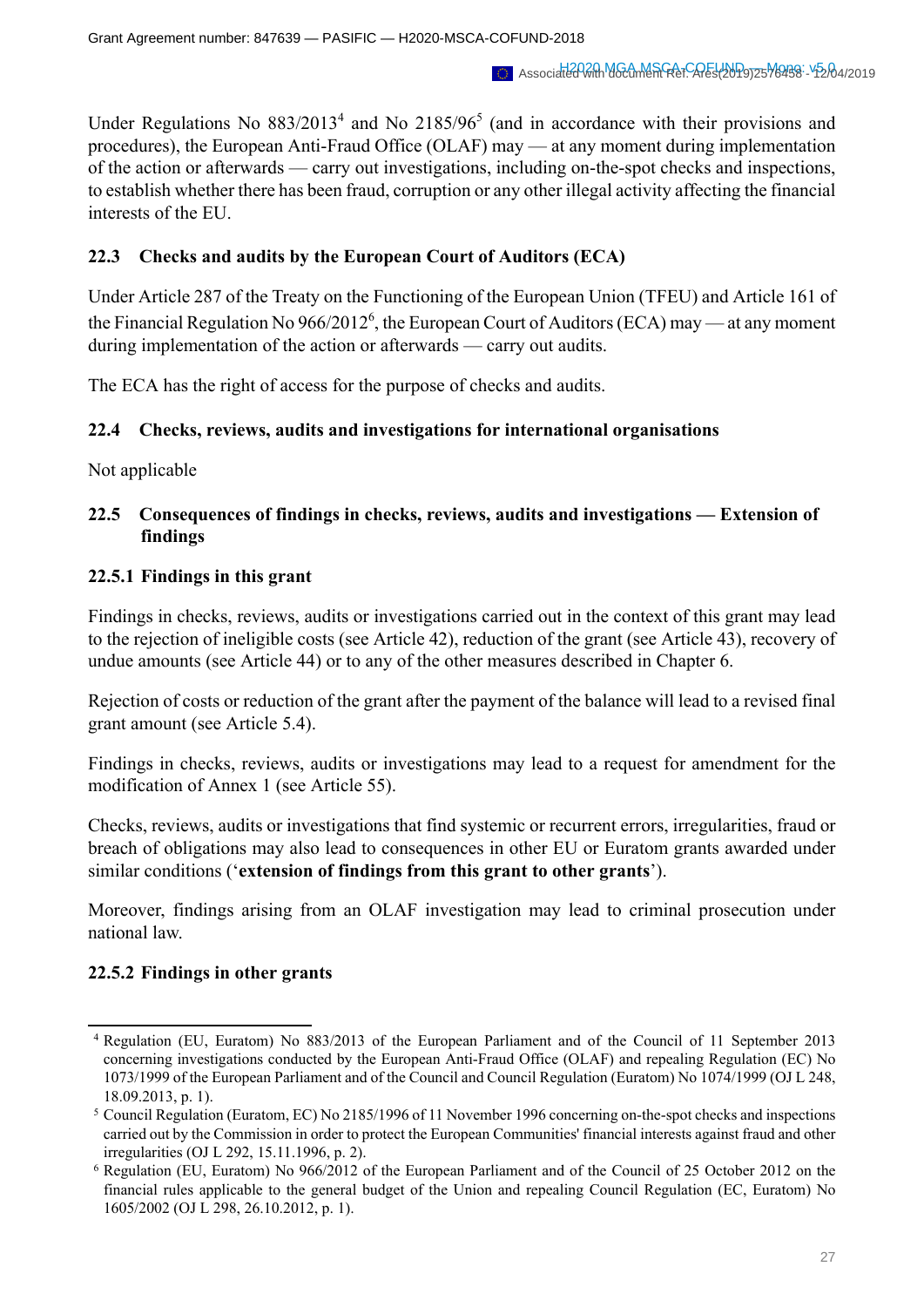The Agency or the Commission may extend findings from other grants to this grant ('**extension of findings from other grants to this grant**'), if:

- (a) the beneficiary is found, in other EU or Euratom grants awarded under similar conditions, to have committed systemic or recurrent errors, irregularities, fraud or breach of obligations that have a material impact on this grant and
- (b) those findings are formally notified to the beneficiary together with the list of grants affected by the findings — no later than two years after the payment of the balance of this grant.

The extension of findings may lead to the rejection of costs (see Article 42), reduction of the grant (see Article 43), recovery of undue amounts (see Article 44), suspension of payments (see Article 48), suspension of the action implementation (see Article 49) or termination (see Article 50).

# **22.5.3 Procedure**

The Agency or the Commission will formally notify the beneficiary the systemic or recurrent errors and its intention to extend these audit findings, together with the list of grants affected.

22.5.3.1 If the findings concern **eligibility of costs**: the formal notification will include:

- (a) an invitation to submit observations on the list of grants affected by the findings;
- (b) the request to submit **revised financial statements** for all grants affected;
- (c) the **correction rate for extrapolation** established by the Agency or the Commission on the basis of the systemic or recurrent errors, to calculate the amounts to be rejected if the beneficiary:
	- (i) considers that the submission of revised financial statements is not possible or practicable or
	- (ii) does not submit revised financial statements.

The beneficiary has 90 days from receiving notification to submit observations, revised financial statements or to propose a duly substantiated **alternative correction method**. This period may be extended by the Agency or the Commission in justified cases.

The Agency or the Commission may then start a rejection procedure in accordance with Article 42, on the basis of:

- the revised financial statements, if approved;
- the proposed alternative correction method, if accepted

or

- the initially notified correction rate for extrapolation, if it does not receive any observations or revised financial statements, does not accept the observations or the proposed alternative correction method or does not approve the revised financial statements.
- 22.5.3.2 If the findings concern **substantial errors, irregularities** or **fraud** or **serious breach obligations**: the formal notification will include: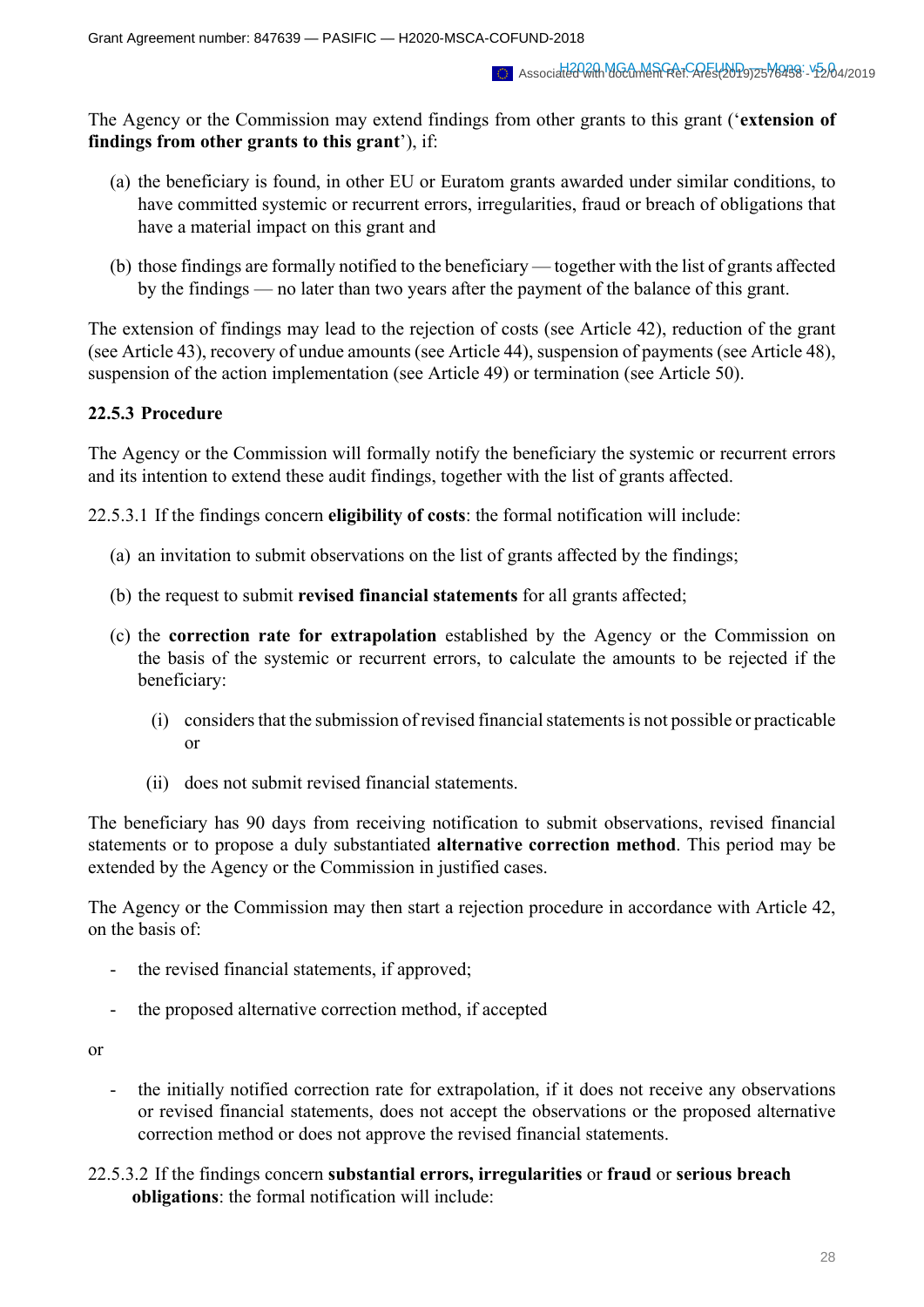- (a) an invitation to submit observations on the list of grants affected by the findings and
- (b) the flat-rate the Agency or the Commission intends to apply according to the principle of proportionality.

The beneficiary has 90 days from receiving notification to submit observations or to propose a duly substantiated alternative flat-rate.

The Agency or the Commission may then start a reduction procedure in accordance with Article 43, on the basis of:

the alternative proposed flat-rate, if accepted

or

- the initially notified flat-rate, if it does not receive any observations or does not accept the observations or the proposed alternative flat-rate.

#### **22.6 Consequences of non-compliance**

If the beneficiary breaches any of its obligations under this Article, any insufficiently substantiated costs will be ineligible (see Article 6) and will be rejected (see Article 42).

Such breaches may also lead to any of the other measures described in Chapter 6.

### **ARTICLE 23 — EVALUATION OF THE IMPACT OF THE ACTION**

#### **23.1 Right to evaluate the impact of the action**

The Agency or the Commission may carry out interim and final evaluations of the impact of the action measured against the objective of the EU programme.

Evaluations may be started during implementation of the action and up to five years after the payment of the balance. The evaluation is considered to start on the date of the formal notification to the beneficiary.

The Agency or the Commission may make these evaluations directly (using its own staff) or indirectly (using external bodies or persons it has authorised to do so).

The beneficiary must provide any information relevant to evaluate the impact of the action, including information in electronic format.

# **23.2 Consequences of non-compliance**

If the beneficiary breaches any of its obligations under this Article, the Agency may apply the measures described in Chapter 6.

# **SECTION 3 RIGHTS AND OBLIGATIONS RELATED TO BACKGROUND AND RESULTS**

# **SUBSECTION 1 GENERAL**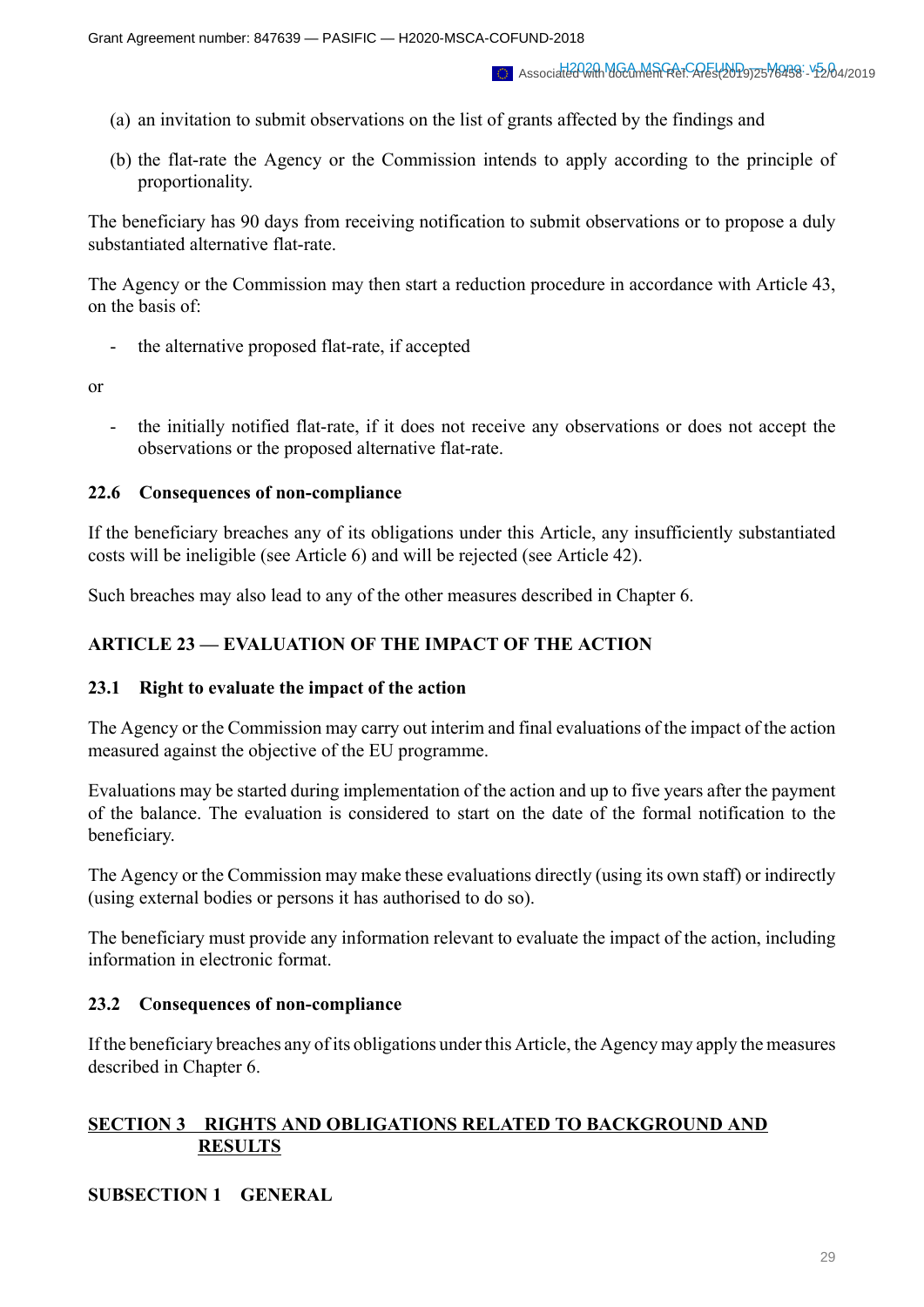# **ARTICLE 23a — MANAGEMENT OF INTELLECTUAL PROPERTY**

# **23a.1 Obligation to take measures to implement the Commission Recommendation on the management of intellectual property in knowledge transfer activities**

If the beneficiary is a university or other public research organisation it must take measures to implement the principles set out in Points 1 and 2 of the Code of Practice annexed to the Commission Recommendation on the management of intellectual property in knowledge transfer activities<sup>7</sup>.

This does not change the obligations set out in Subsections 2 and 3 of this Section.

The beneficiary must ensure that the researchers and partner organisations are aware of them.

### **23a.2 Consequences of non-compliance**

If the beneficiary breaches its obligations under this Article, the Agency may apply any of the measures described in Chapter 6.

# **SUBSECTION 2 RIGHTS AND OBLIGATIONS RELATED TO BACKGROUND**

# **ARTICLE 24 — AGREEMENT ON BACKGROUND**

Not applicable.

# **ARTICLE 25 — ACCESS RIGHTS TO BACKGROUND**

# **25.1 Exercise of access rights — Waiving of access rights — No sub-licensing**

To exercise access rights, this must first be requested in writing ('**request for access**').

'**Access rights**' means rights to use results or background under the terms and conditions laid down in this Agreement.

Waivers of access rights are not valid unless in writing.

Unless agreed otherwise, access rights do not include the right to sub-license.

**25.2 Access rights for other beneficiaries, for implementing their own tasks under the action**

Not applicable

**25.3 Access rights for other beneficiaries, for exploiting their own results**

Not applicable

**25.4 Access rights for affiliated entities**

Not applicable

<sup>7</sup> Commission Recommendation C (2008) 1329 of 10.4.2008 on the management of intellectual property in knowledge transfer activities and the Code of Practice for universities and other public research institutions attached to this recommendation.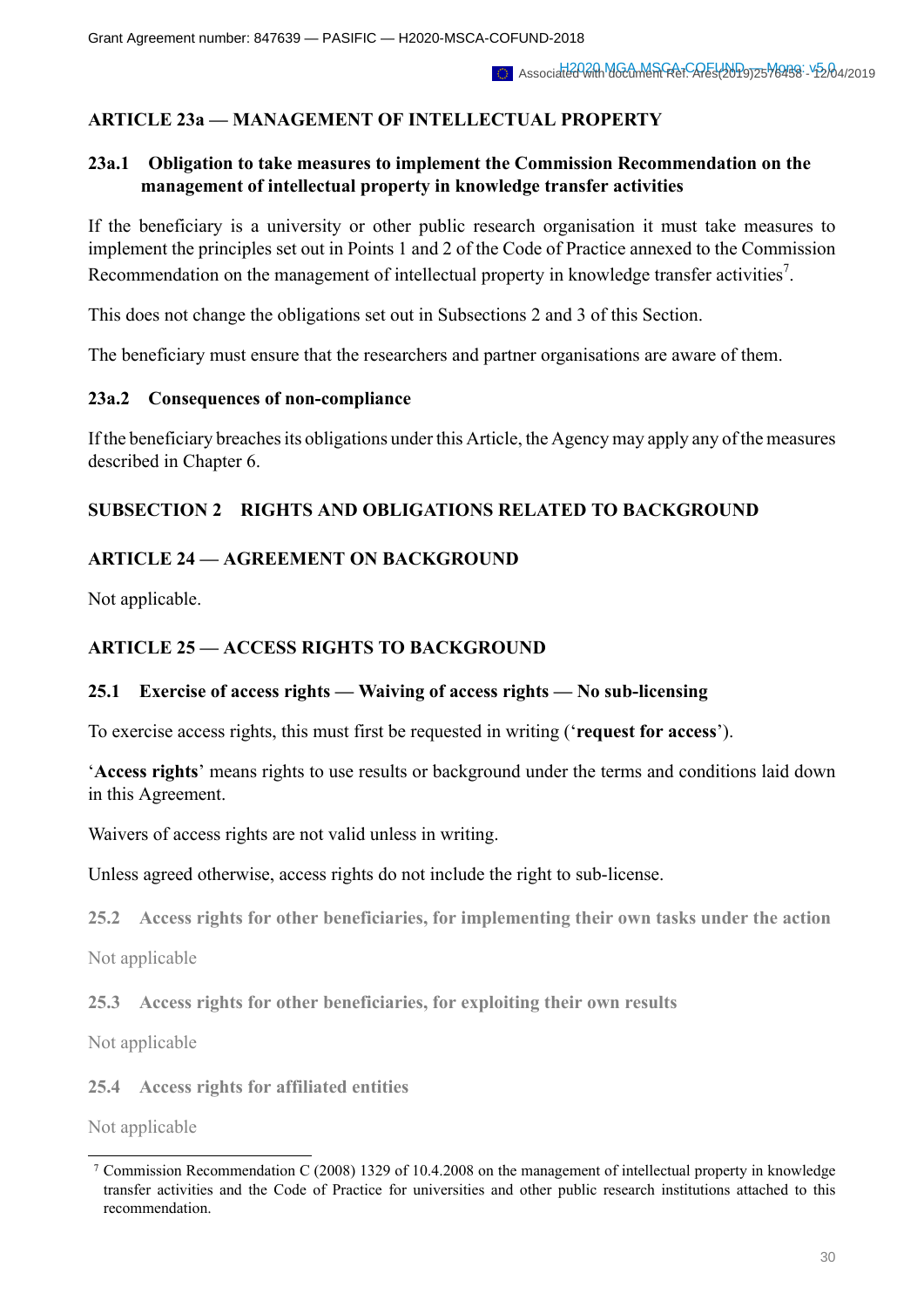### **25.5 Access rights for the researcher**

The beneficiary must — on a royalty-free basis — give access to the recruited researcher to background necessary for the research training activities under the action.

### **25.6 Consequences of non-compliance**

If the beneficiary breaches any of its obligations under this Article, the grant may be reduced (see Article 43).

Such breaches may also lead to any of the other measures described in Chapter 6.

# **SUBSECTION 3 RIGHTS AND OBLIGATIONS RELATED TO RESULTS**

# **ARTICLE 26 — OWNERSHIP OF RESULTS**

### **26.1 Ownership by the beneficiary that generates the results**

The beneficiary owns the results it generates.

'**Results**' means any (tangible or intangible) output of the action such as data, knowledge or information — whatever its form or nature, whether it can be protected or not — that is generated in the action, as well as any rights attached to it, including intellectual property rights.

**26.2 Joint ownership by several beneficiaries**

Not applicable

# **26.3 Rights of third parties (including personnel)**

If third parties (including personnel) may claim rights to the results, the beneficiary must ensure that it complies with its obligations under the Agreement.

If a third party generates results, the beneficiary must obtain all necessary rights (transfer, licences or other) from the third party, in order to be able to respect its obligations as if those results were generated by the beneficiary itself.

If obtaining the rights is impossible, the beneficiary must refrain from using the third party to generate the results.

#### **26.4 Agency ownership, to protect results**

26.4.1 The Agency may — with the consent of the beneficiary — assume ownership of results to protect them, if the beneficiary intends — up to four years after the period set out in Article 3 — to disseminate its results without protecting them, except in any of the following cases:

- (a) the lack of protection is because protecting the results is not possible, reasonable or justified (given the circumstances);
- (b) the lack of protection is because there is a lack of potential for commercial or industrial exploitation, or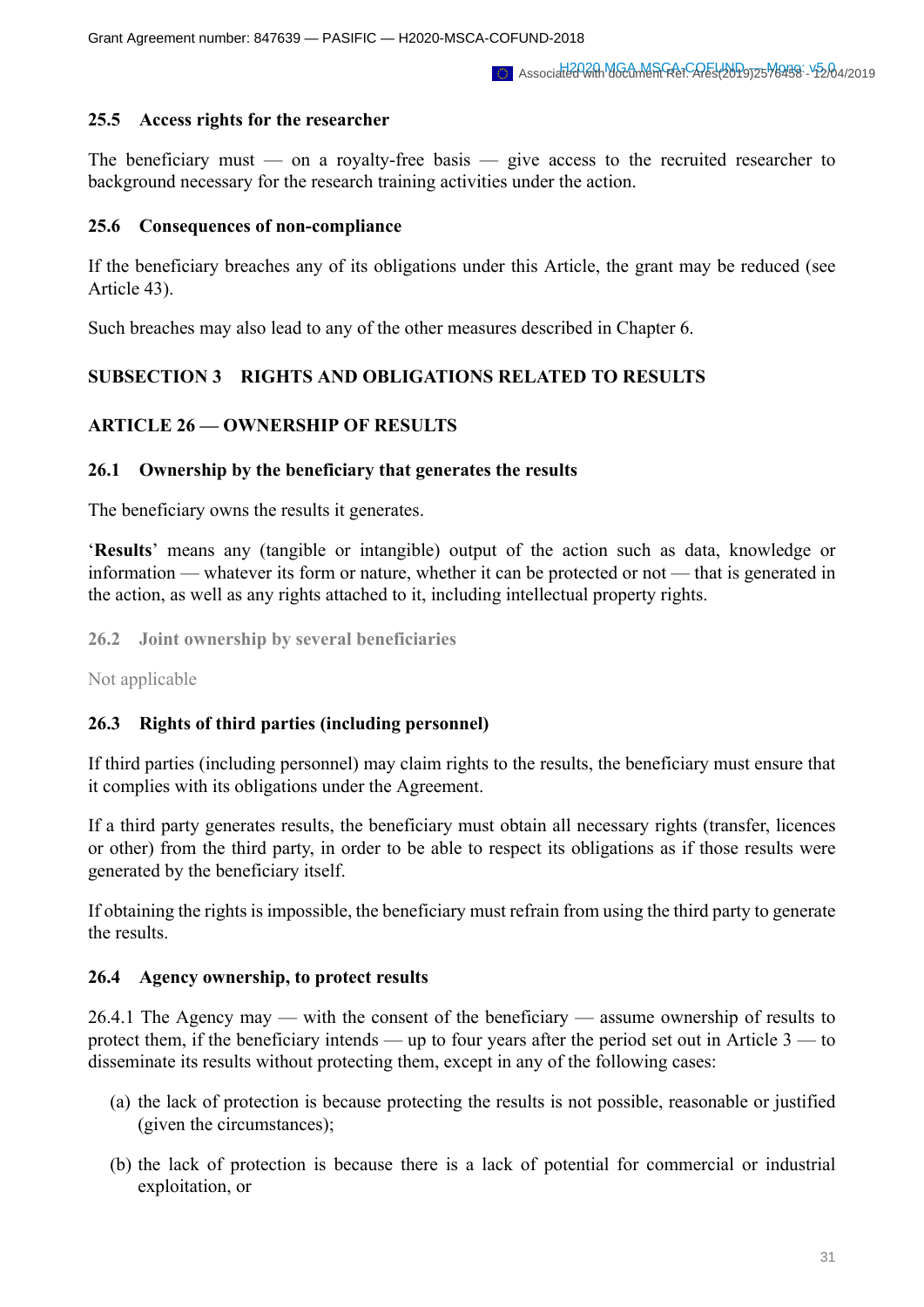(c) the beneficiary intends to transfer the results to a third party established in an EU Member State or associated country<sup>8</sup>, which will protect them.

Before the results are disseminated and unless any of the cases above under Points (a), (b) or (c) applies, the beneficiary must formally notify the Agency and at the same time inform it of any reasons for refusing consent. The beneficiary may refuse consent only if it can show that its legitimate interests would suffer significant harm.

If the Agency decides to assume ownership, it will formally notify the beneficiary within 45 days of receiving notification.

No dissemination relating to these results may take place before the end of this period or, if the Agency takes a positive decision, until it has taken the necessary steps to protect the results.

26.4.2 The Agency may — with the consent of the beneficiary — assume ownership of results to protect them, if the beneficiary intends — up to four years after the period set out in Article 3 — to stop protecting them or not to seek an extension of protection, except in any of the following cases:

- (a) the protection is stopped because of a lack of potential for commercial or industrial exploitation;
- (b) an extension would not be justified given the circumstances.

The beneficiary that intends to stop protecting results or not seek an extension must — unless any of the cases above under Points (a) or (b) applies — formally notify the Agency at least 60 days before the protection lapses or its extension is no longer possible and at the same time inform it of any reasons for refusing consent. The beneficiary may refuse consent only if it can show that its legitimate interests would suffer significant harm.

If the Agency decides to assume ownership, it will formally notify the beneficiary within 45 days of receiving notification.

# **26.5 Consequences of non-compliance**

If the beneficiary breaches any of its obligations under this Article, the grant may be reduced (see Article 43).

Such breaches may also lead to any of the other measures described in Chapter 6.

# **ARTICLE 27 — PROTECTION OF RESULTS — VISIBILITY OF EU FUNDING**

#### **27.1 Obligation to protect the results**

The beneficiary must examine the possibility of protecting its results and must adequately protect them — for an appropriate period and with appropriate territorial coverage — if:

(a) the results can reasonably be expected to be commercially or industrially exploited and

<sup>8</sup> For the definition, see Article 2.1(3) Rules for Participation Regulation No 1290/2013: '**associated country**' means a non EU country ('third country') which is party to an international agreement with the Union, as identified in Article 7 of the H2020 Framework Programme Regulation No 1291/2013. Article 7 sets out the conditions for association of non-EU countries to Horizon 2020.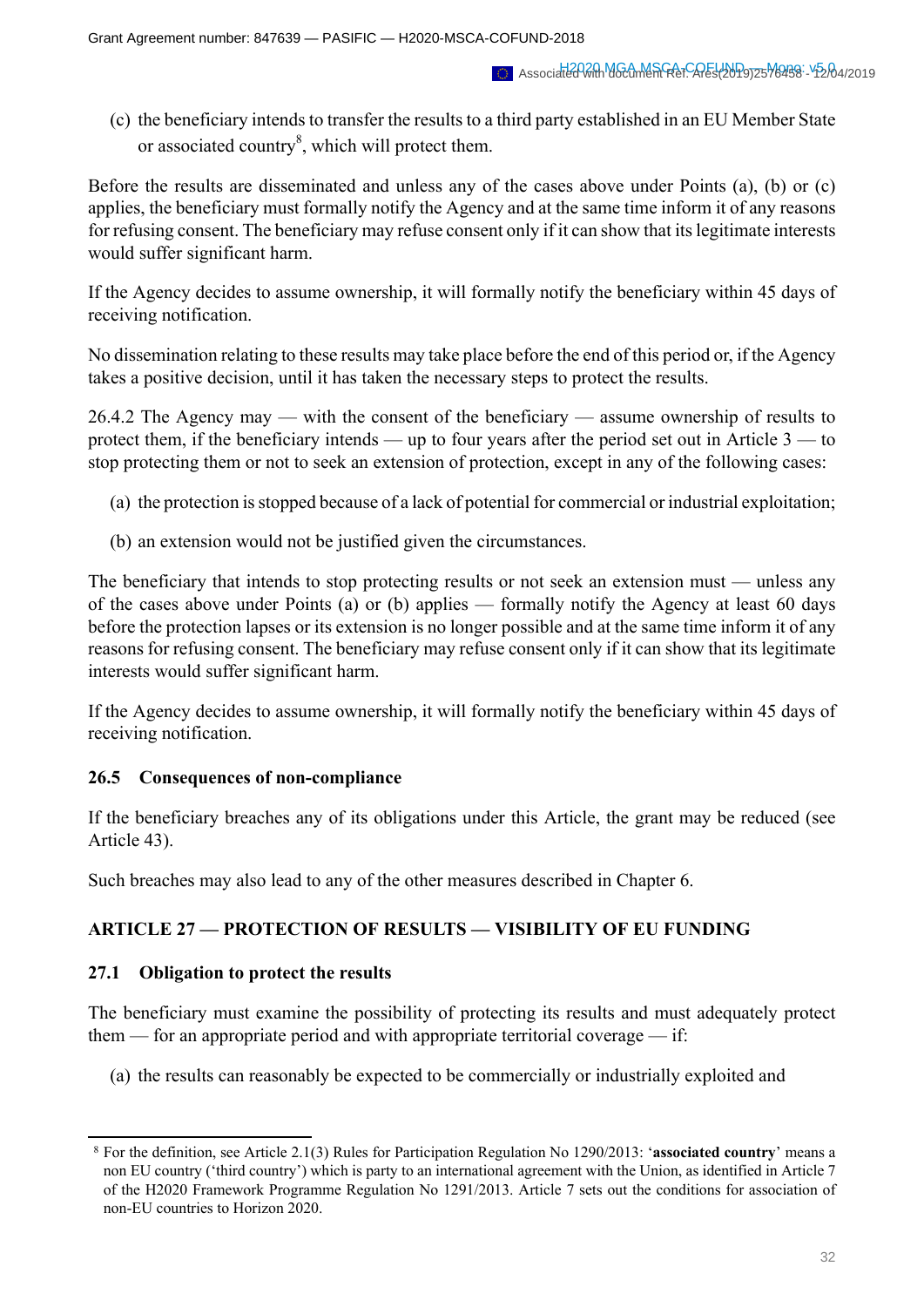(b) protecting them is possible, reasonable and justified (given the circumstances).

When deciding on protection, the beneficiary must consider its own legitimate interests.

#### **27.2 Agency ownership, to protect the results**

If the beneficiary intends not to protect its results, to stop protecting them or not seek an extension of protection, the Agency may — under certain conditions (see Article 26.4) — assume ownership to ensure their (continued) protection.

#### **27.3 Information on EU funding**

Applications for protection of results (including patent applications) filed by or on behalf of a beneficiary must — unless the Agency requests or agrees otherwise or unless it is impossible include the following:

"The project leading to this application has received funding from the European Union's Horizon 2020 research and innovation programme under the Marie Skłodowska-Curie grant agreement No 847639".

#### **27.4 Consequences of non-compliance**

If the beneficiary breaches any of its obligations under this Article, the grant may be reduced (see Article 43).

Such a breach may also lead to any of the other measures described in Chapter 6.

## **ARTICLE 28 — EXPLOITATION OF RESULTS**

#### **28.1 Obligation to exploit the results**

The beneficiary must — up to four years after the period set out in Article 3 — take measures aiming to ensure '**exploitation**' of its results (either directly or indirectly, in particular through transfer or licensing; see Article 30) by:

- (a) using them in further research activities (outside the action);
- (b) developing, creating or marketing a product or process;
- (c) creating and providing a service, or
- (d) using them in standardisation activities.

This does not change the security obligations in Article 37, which still apply.

### **28.2 Results that could contribute to European or international standards — Information on EU funding**

If results are incorporated in a standard, the beneficiary must — unless the Agency requests or agrees otherwise or unless it is impossible — ask the standardisation body to include the following statement in (information related to) the standard:

"Results incorporated in this standard have received funding from the European Union's Horizon 2020 research and innovation programme under the Marie Skłodowska-Curie grant agreement No 847639".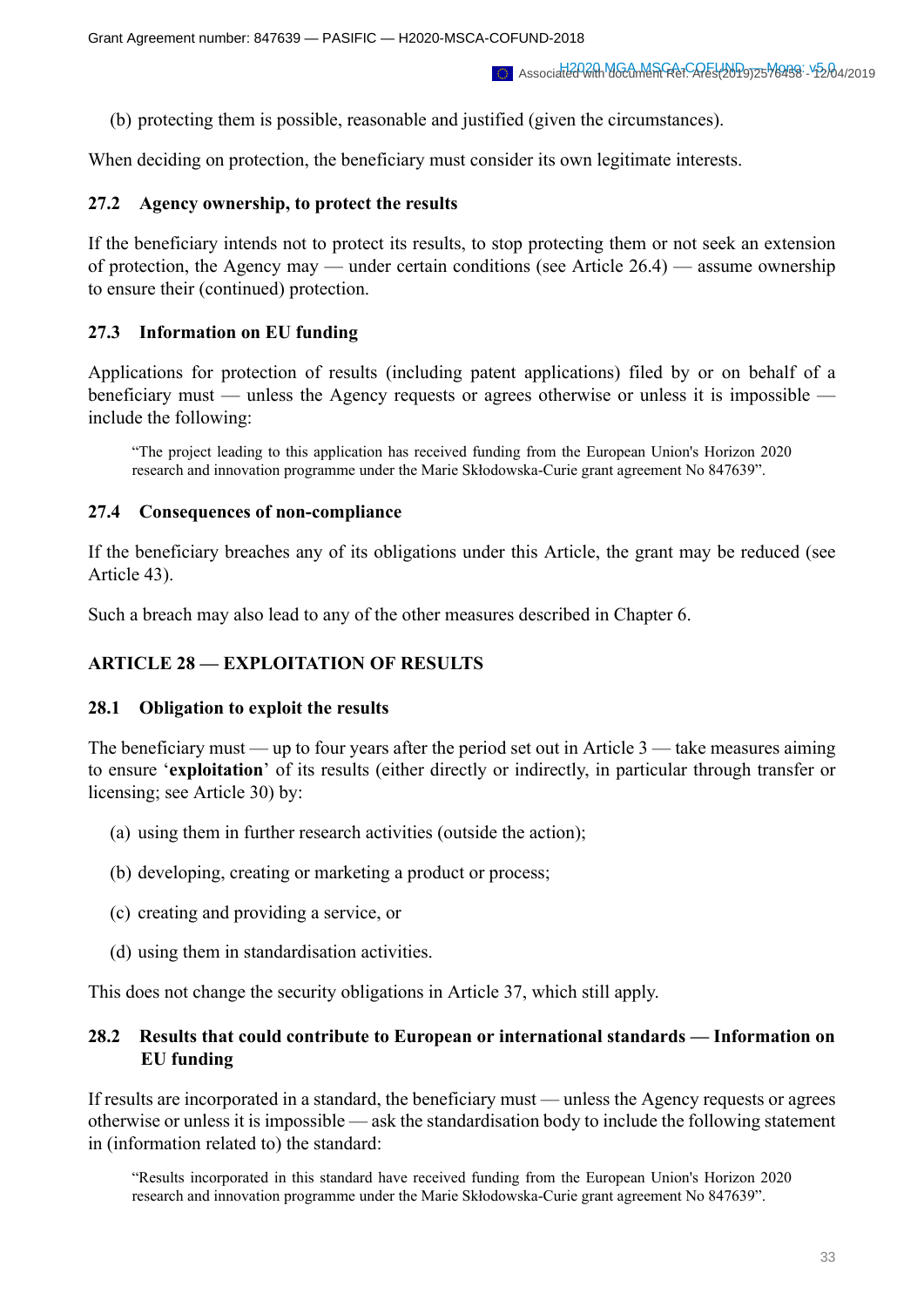### **28.3 Consequences of non-compliance**

If the beneficiary breaches any of its obligations under this Article, the grant may be reduced in accordance with Article 43.

Such a breach may also lead to any of the other measures described in Chapter 6.

# **ARTICLE 29 — DISSEMINATION OF RESULTS — OPEN ACCESS — VISIBILITY OF EU FUNDING**

### **29.1 Obligation to disseminate results**

Unless it goes against its legitimate interests, the beneficiary must  $-$  as soon as possible  $-$ '**disseminate**' its results by disclosing them to the public by appropriate means (other than those resulting from protecting or exploiting the results), including in scientific publications (in any medium).

This does not change the obligation to protect results in Article 27, the confidentiality obligations in Article 36, the security obligations in Article 37 or the obligations to protect personal data in Article 39, all of which still apply.

If the beneficiary intends not to protect its results, it may — under certain conditions (see Article 26.4.1) — need to formally notify the Agency before dissemination takes place.

### **29.2 Open access to scientific publications**

The beneficiary must ensure open access (free of charge online access for any user) to all peerreviewed scientific publications relating to its results. In particular, it must:

(a) as soon as possible and at the latest on publication, deposit a machine-readable electronic copy of the published version or final peer-reviewed manuscript accepted for publication in a repository for scientific publications;

Moreover, the beneficiary must aim to deposit at the same time the research data needed to validate the results presented in the deposited scientific publications.

- (b) ensure open access to the deposited publication via the repository at the latest:
	- (i) on publication, if an electronic version is available for free via the publisher, or
	- (ii) within six months of publication (twelve months for publications in the social sciences and humanities) in any other case.
- (c) ensure open access via the repository to the bibliographic metadata that identify the deposited publication.

The bibliographic metadata must be in a standard format and must include all of the following:

- the terms "Marie Skłodowska-Curie Actions";
- the project name, acronym and grant number;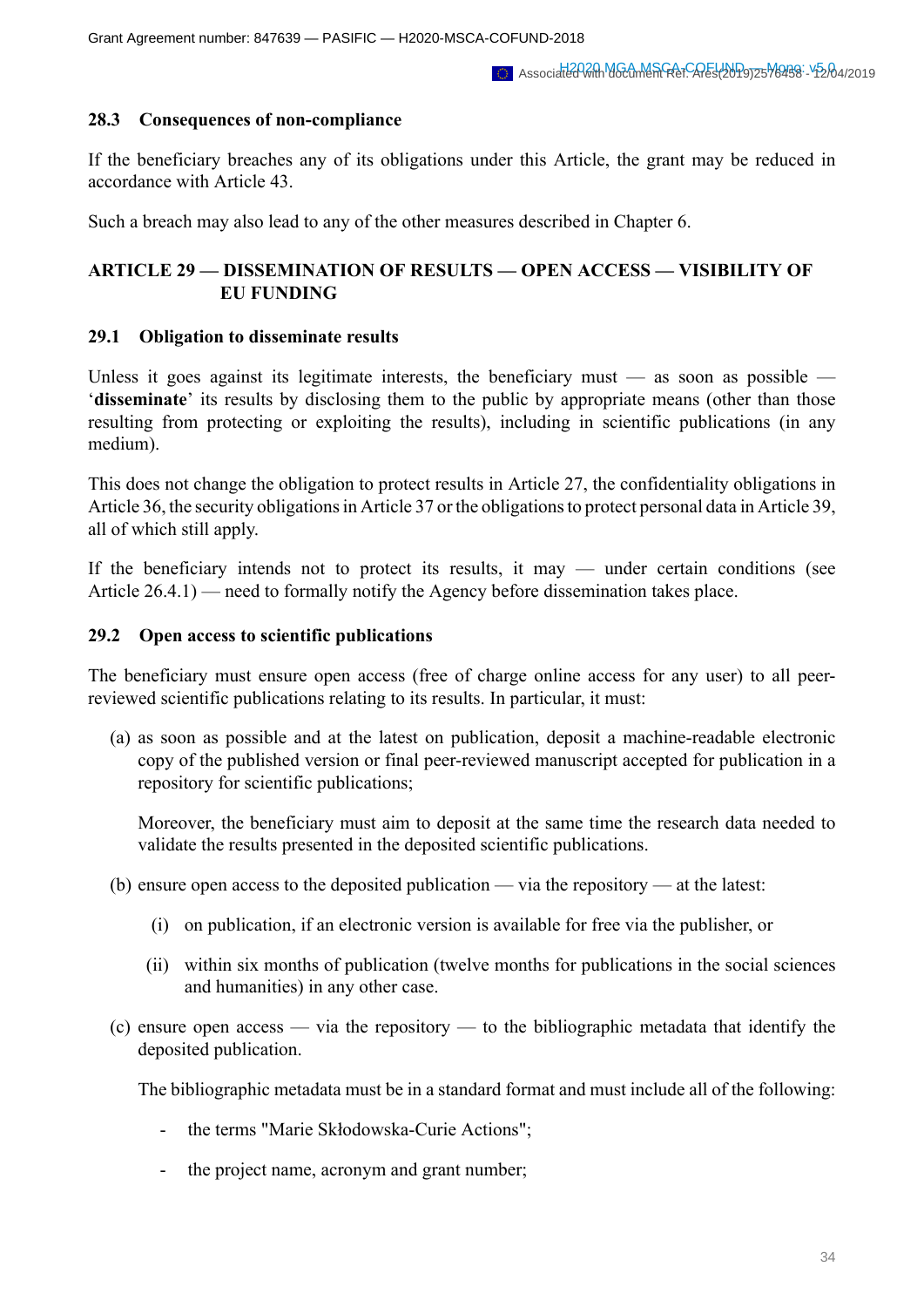- the publication date and length of embargo period;
- a persistent identifier.

### **29.3 Open access to research data**

Not applicable

### **29.4 Information on EU funding — Obligation and right to use the EU emblem**

Unless the Agency requests or agrees otherwise or unless it is impossible, any dissemination of results (in any form, including electronic) must:

- (a) display the EU emblem and
- (b) include the following text:

"This project has received funding from the European Union's Horizon 2020 research and innovation programme under the Marie Skłodowska-Curie grant agreement No 847639".

When displayed together with another logo, the EU emblem must have appropriate prominence.

For the purposes of their obligations under this Article, the beneficiary may use the EU emblem without first obtaining approval from the Agency.

This does not however give it the right to exclusive use.

Moreover, the beneficiary may not appropriate the EU emblem or any similar trademark or logo, either by registration or by any other means.

# **29.5 Disclaimer excluding Agency responsibility**

Any dissemination of results must indicate that it reflects only the author's view and that the Agency is not responsible for any use that may be made of the information it contains.

#### **29.6 Consequences of non-compliance**

If the beneficiary breaches any of its obligations under this Article, the grant may be reduced (see Article 43).

Such a breach may also lead to any of the other measures described in Chapter 6.

# **ARTICLE 30 — TRANSFER AND LICENSING OF RESULTS**

# **30.1 Transfer of ownership**

The beneficiary may transfer ownership of its results.

It must however ensure that its obligations under Articles 26.2, 26.4, 27, 28, 29, 30 and 31 also apply to the new owner and that this owner has the obligation to pass them on in any subsequent transfer.

This does not change the security obligations in Article 37, which still apply.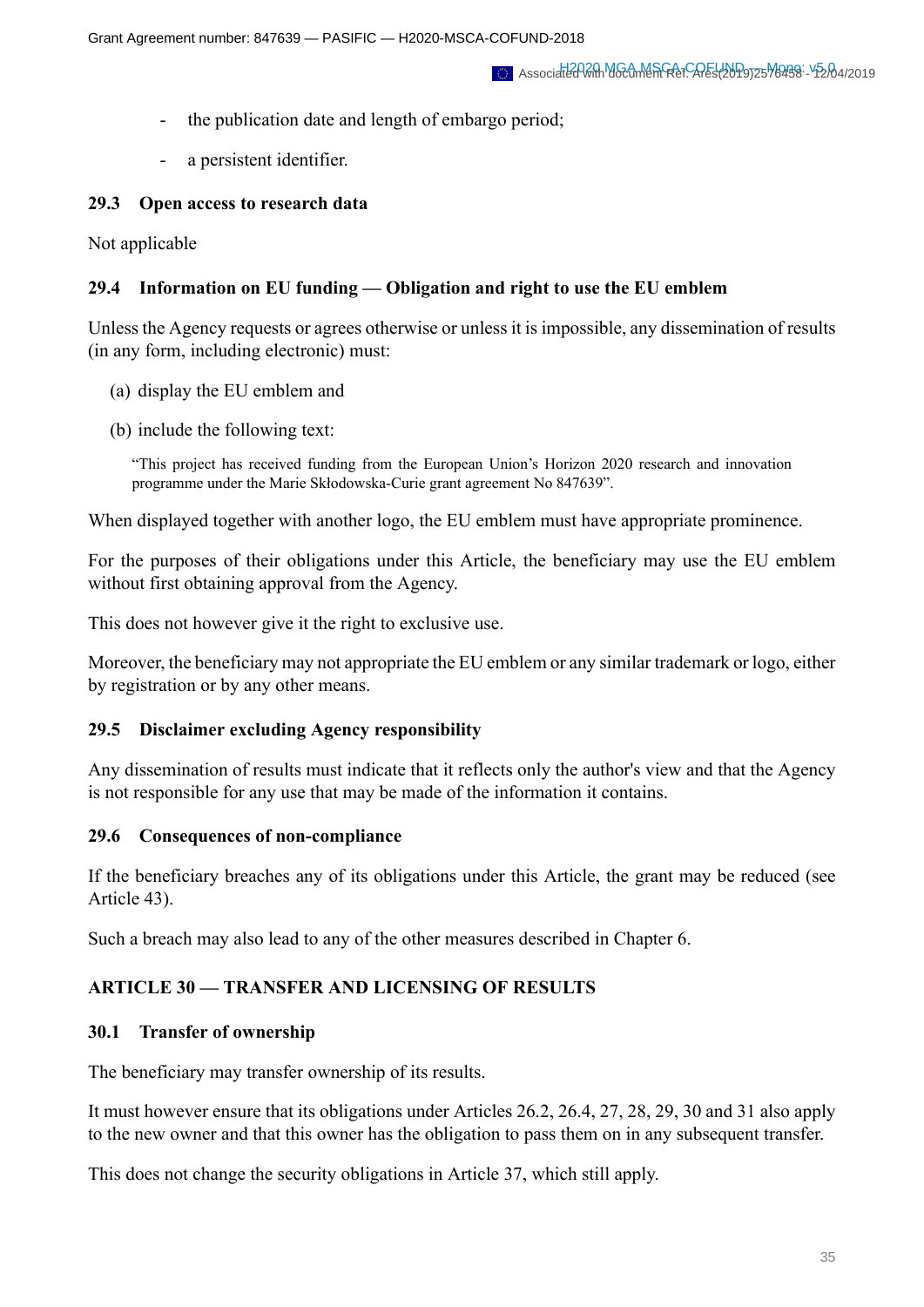# **30.2 Granting licenses**

The beneficiary may grant licences to its results (or otherwise give the right to exploit them), if:

- (a) this does not impede the access rights under Article 31
- (b) not applicable.

This does not change the dissemination obligations in Article 29 or security obligations in Article 37, which still apply.

# **30.3 Agency right to object to transfers or licensing**

The Agency may — up to four years after the period set out in Article  $3$  — object to a transfer of ownership or the exclusive licensing of results, if:

- (a) it is to a third party established in a non-EU country not associated with Horizon 2020 and
- (b) the Agency considers that the transfer or licence is not in line with EU interests regarding competitiveness or is inconsistent with ethical principles or security considerations.

The beneficiary that intends to transfer ownership or grant an exclusive licence must formally notify the Agency before the intended transfer or licensing takes place and:

- identify the specific results concerned;
- describe in detail the new owner or licensee and the planned or potential exploitation of the results, and
- include a reasoned assessment of the likely impact of the transfer or licence on EU competitiveness and its consistency with ethical principles and security considerations.

The Agency may request additional information.

If the Agency decides to object to a transfer or exclusive licence, it must formally notify the beneficiary within 60 days of receiving notification (or any additional information it has requested).

No transfer or licensing may take place in the following cases:

- pending the Agency decision, within the period set out above;
- if the Agency objects;
- until the conditions are complied with, if the Agency objection comes with conditions.

# **30.4 Consequences of non-compliance**

If the beneficiary breaches any of its obligations under this Article, the grant may be reduced (see Article 43).

Such a breach may also lead to any of the other measures described in Chapter 6.

# **ARTICLE 31 — ACCESS RIGHTS TO RESULTS**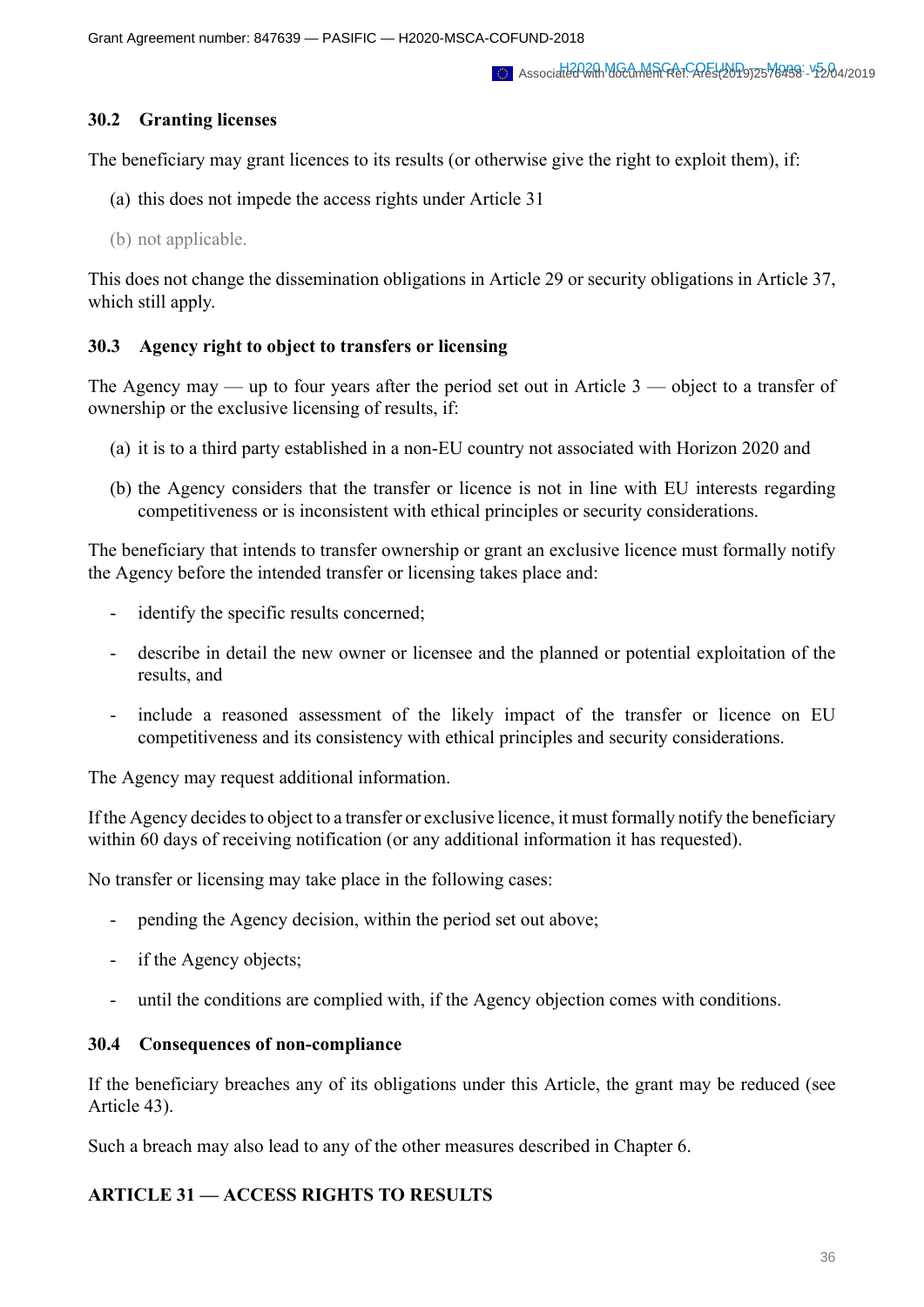# **31.1 Exercise of access rights — Waiving of access rights — No sub-licensing**

The conditions set out in Article 25.1 apply.

The obligations set out in this Article do not change the security obligations in Article 37, which still apply.

**31.2 Access rights for other beneficiaries, for implementing their own tasks under the action**

Not applicable

**31.3 Access rights for other beneficiaries, for exploiting their own results**

Not applicable

**31.4 Access rights of affiliated entities**

Not applicable

# **31.5 Access rights for the EU institutions, bodies, offices or agencies and EU Member States**

The beneficiary must give access to its results — on a royalty-free basis — to EU institutions, bodies, offices or agencies, for developing, implementing or monitoring EU policies or programmes.

Such access rights are limited to non-commercial and non-competitive use.

This does not change the right to use any material, document or information received from the beneficiary for communication and publicising activities (see Article 38.2).

# **31.6 Access rights for the researcher**

The beneficiary must — on a royalty-free basis — give, access to the recruited researcher to results necessary for the research training activities under the action.

# **31.7 Consequences of non-compliance**

If the beneficiary breaches any of its obligations under this Article, the grant may be reduced (see Article 43).

Such breaches may also lead to any of the other measures described in Chapter 6.

# **SECTION 4 OTHER RIGHTS AND OBLIGATIONS**

# **ARTICLE 32 — RECRUITMENT AND WORKING CONDITIONS FOR RESEARCHERS**

Not applicable

# **ARTICLE 33 — GENDER EQUALITY**

# **33.1 Obligation to aim for gender equality**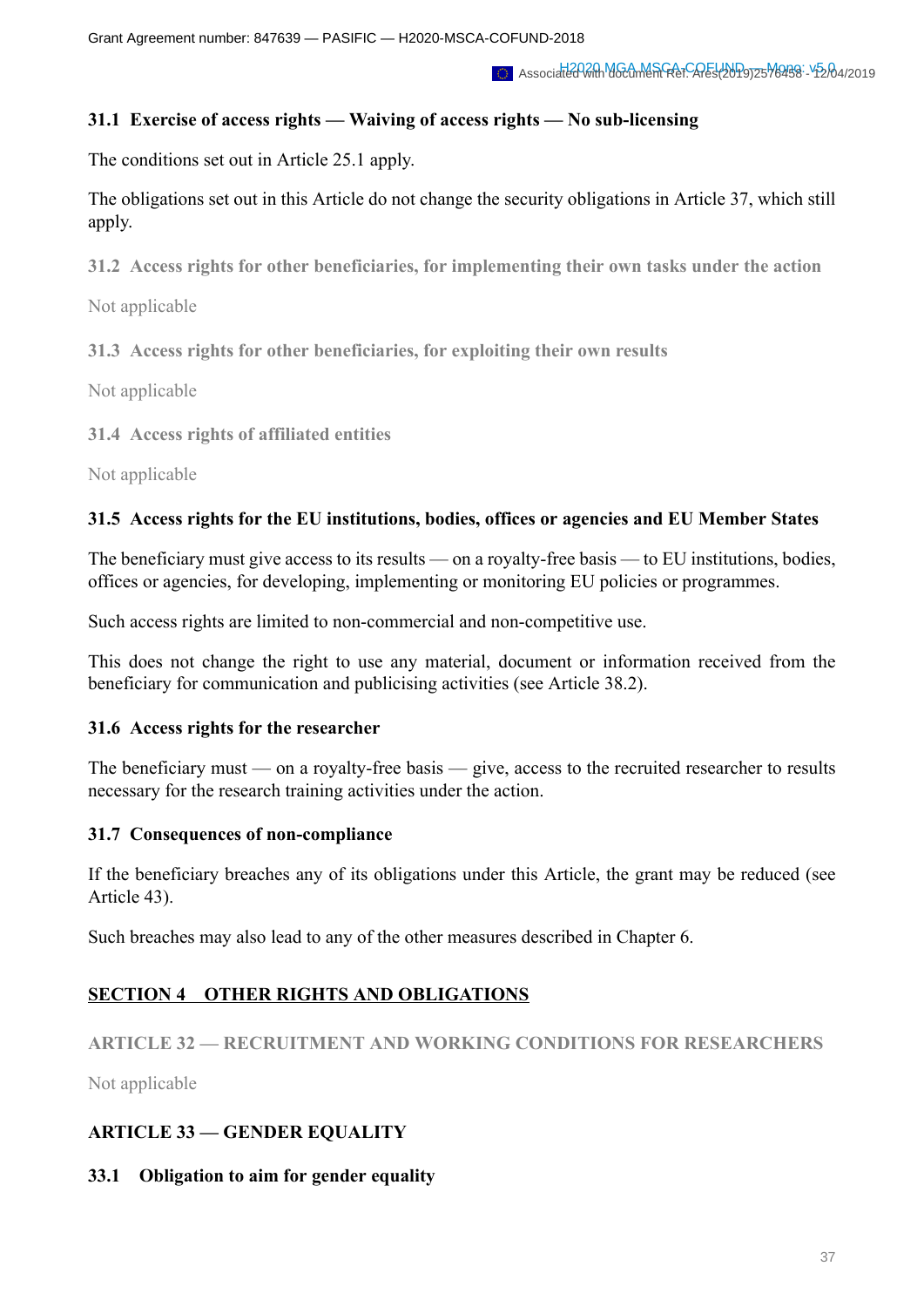The beneficiary must take all measures to promote equal opportunities between men and women in the implementation of the action. It must aim, to the extent possible, for a gender balance at all levels of personnel assigned to the action, including at supervisory and managerial level.

### **33.2 Consequences of non-compliance**

If the beneficiary breaches its obligations under this Article, the Agency may apply any of the measures described in Chapter 6.

# **ARTICLE 34 — ETHICS AND RESEARCH INTEGRITY**

### **34.1 Obligation to comply with ethical and research integrity principles**

The beneficiary must carry out the action in compliance with:

(a) ethical principles (including the highest standards of research integrity)

and

(b) applicable international, EU and national law.

Funding will not be granted for activities carried out outside the EU if they are prohibited in all Member States or for activities which destroy human embryos (for example, for obtaining stem cells).

The beneficiary must ensure that the activities under the action have an exclusive focus on civil applications.

The beneficiary must ensure that the activities under the action do not:

- (a) aim at human cloning for reproductive purposes;
- (b) intend to modify the genetic heritage of human beings which could make such changes heritable (with the exception of research relating to cancer treatment of the gonads, which may be financed), or
- (c) intend to create human embryos solely for the purpose of research or for the purpose of stem cell procurement, including by means of somatic cell nuclear transfer.

In addition, the beneficiary must respect the fundamental principle of research integrity — as set out, for instance, in the European Code of Conduct for Research Integrity<sup>9</sup>.

This implies compliance with the following fundamental principles:

- reliability in ensuring the quality of research reflected in the design, the methodology, the analysis and the use of resources;
- **honesty** in developing, undertaking, reviewing, reporting and communicating research in a transparent, fair and unbiased way;

<sup>9</sup> The European Code of Conduct for Research Integrity of ALLEA (All European Academies). http://ec.europa.eu/research/participants/data/ref/h2020/other/hi/h2020-ethics\_code-of-conduct\_en.pdf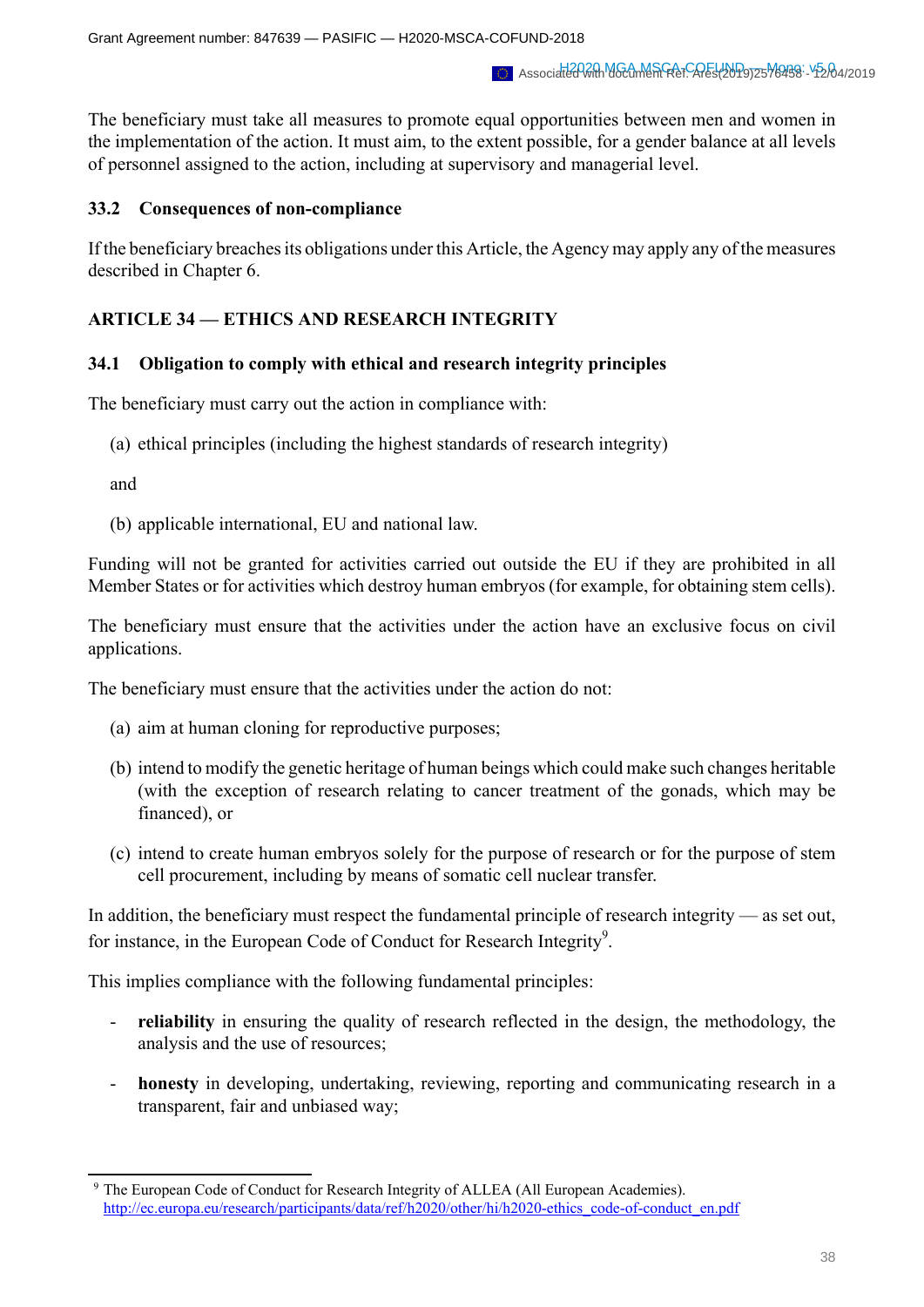- respect for colleagues, research participants, society, ecosystems, cultural heritage and the environment;
- **accountability** for the research from idea to publication, for its management and organisation, for training, supervision and mentoring, and for its wider impacts

and means that the beneficiary must ensure that persons carrying out research tasks follow the good research practices and refrain from the research integrity violations described in this Code.

This does not change the other obligations under this Agreement or obligations under applicable international, EU or national law, all of which still apply.

### **34.2 Activities raising ethical issues**

Activities raising ethical issues must comply with the '**ethics requirements**' set out as deliverables in Annex 1.

Before the beginning of an activity raising an ethical issue, the beneficiary must have obtained:

- (a) any ethics committee opinion required under national law and
- (b) any notification or authorisation for activities raising ethical issues required under national and/or European law

needed for implementing the action tasks in question.

The documents must be kept on file and be submitted upon request by the beneficiary to the Agency (see Article 52). If they are not in English, they must be submitted together with an English summary, which shows that the action tasks in question are covered and includes the conclusions of the committee or authority concerned (if available).

#### **34.3 Activities involving human embryos or human embryonic stem cells**

Activities involving research on human embryos or human embryonic stem cells may be carried out, in addition to Article 34.1, only if:

- they are set out in Annex 1 or
- the beneficiary has obtained explicit approval (in writing) from the Agency (see Article 52).

#### **34.4 Consequences of non-compliance**

If the beneficiary breaches any of its obligations under this Article, the grant may be reduced (see Article 43) and the Agreement may be terminated (see Article 50).

Such breaches may also lead to any of the other measures described in Chapter 6.

# **ARTICLE 35 — CONFLICT OF INTERESTS**

#### **35.1 Obligation to avoid a conflict of interests**

The beneficiary must take all measures to prevent any situation where the impartial and objective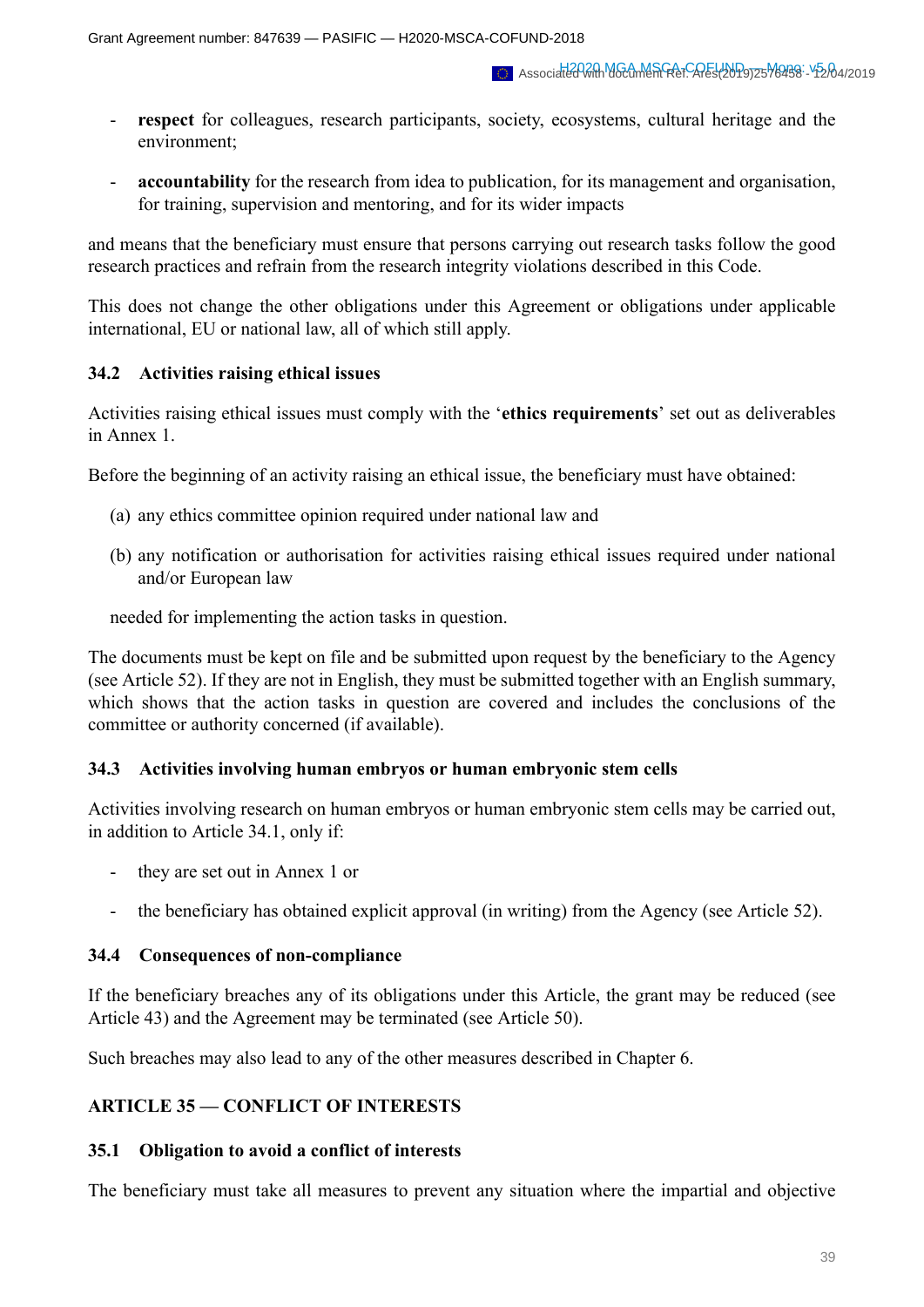implementation of the action is compromised for reasons involving economic interest, political or national affinity, family or emotional ties or any other shared interest ('**conflict of interests**').

It must formally notify to the Agency without delay any situation constituting or likely to lead to a conflict of interests and immediately take all the necessary steps to rectify this situation.

The Agency may verify that the measures taken are appropriate and may require additional measures to be taken by a specified deadline.

### **35.2 Consequences of non-compliance**

If the beneficiary breaches any of its obligations under this Article, the grant may be reduced (see Article 43) and the Agreement may be terminated (see Article 50).

Such breaches may also lead to any of the other measures described in Chapter 6.

# **ARTICLE 36 — CONFIDENTIALITY**

### **36.1 General obligation to maintain confidentiality**

During implementation of the action and for four years after the period set out in Article 3, the parties must keep confidential any data, documents or other material (in any form) that is identified as confidential at the time it is disclosed ('**confidential information**').

If the beneficiary requests, the Agency may agree to keep such information confidential for an additional period beyond the initial four years.

If information has been identified as confidential only orally, it will be considered to be confidential only if this is confirmed in writing within 15 days of the oral disclosure.

Unless otherwise agreed between the parties, they may use confidential information only to implement the Agreement.

The beneficiary may disclose confidential information to its personnel or partner organisations only if they:

- (a) need to know to implement the Agreement and
- (b) are bound by an obligation of confidentiality.

This does not change the security obligations in Article 37, which still apply.

The Agency may disclose confidential information to its staff, other EU institutions and bodies or third parties. It may disclose confidential information to third parties, if:

- (a) this is necessary to implement the Agreement or safeguard the EU's financial interests and
- (b) the recipients of the information are bound by an obligation of confidentiality.

Under the conditions set out in Article 4 of the Rules for Participation Regulation No  $1290/2013^{10}$ ,

<sup>&</sup>lt;sup>10</sup> Regulation (EU) No 1290/2013 of the European Parliament and of the Council of 11 December 2013 laying down the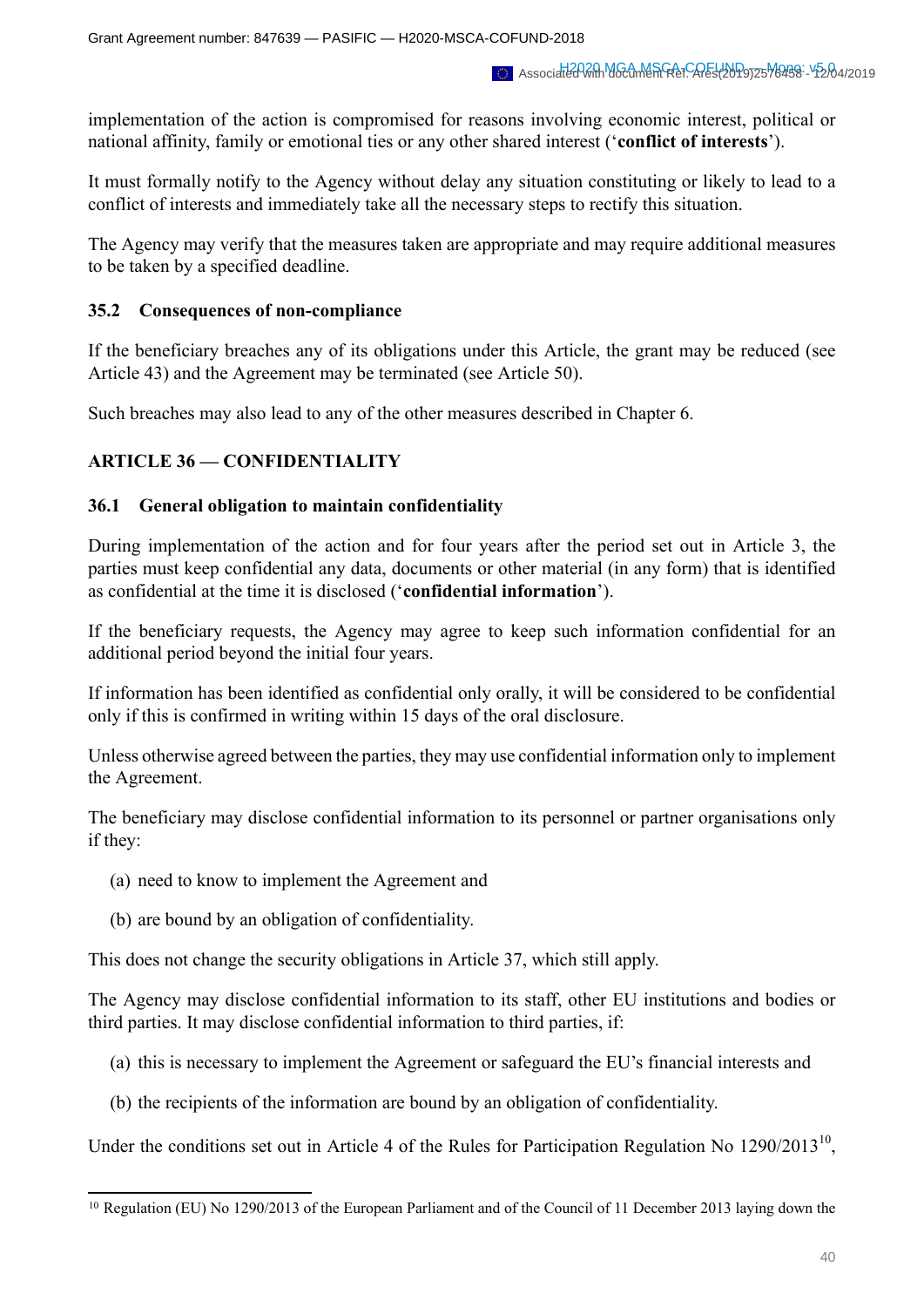the Commission must moreover make available information on the results to other EU institutions, bodies, offices or agencies as well as Member States or associated countries.

The confidentiality obligations no longer apply if:

- (a) the disclosing party agrees to release the other party;
- (b) the information was already known by the recipient or is given to him without obligation of confidentiality by a third party that was not bound by any obligation of confidentiality;
- (c) the recipient proves that the information was developed without the use of confidential information;
- (d) the information becomes generally and publicly available, without breaching any confidentiality obligation, or
- (e) the disclosure of the information is required by EU or national law.

#### **36.2 Consequences of non-compliance**

If the beneficiary breaches any of its obligations under this Article, the grant may be reduced (see Article 43).

Such breaches may also lead to any of the other measures described in Chapter 6.

### **ARTICLE 37 — SECURITY-RELATED OBLIGATIONS**

#### **37.1 Results with a security recommendation**

Not applicable

# **37.2 Classified information**

Not applicable

#### **37.3 Activities involving dual-use goods or dangerous materials and substances**

Not applicable

# **37.4 Consequences of non-compliance**

Not applicable

# **ARTICLE 38 — PROMOTING THE ACTION — VISIBILITY OF EU FUNDING**

#### **38.1 Communication activities by the beneficiary**

#### **38.1.1 Obligation to promote the action and its results**

rules for the participation and dissemination in "Horizon 2020 – the Framework Programme for Research and Innovation (2014-2020)" (OJ L 347, 20.12.2013 p.81).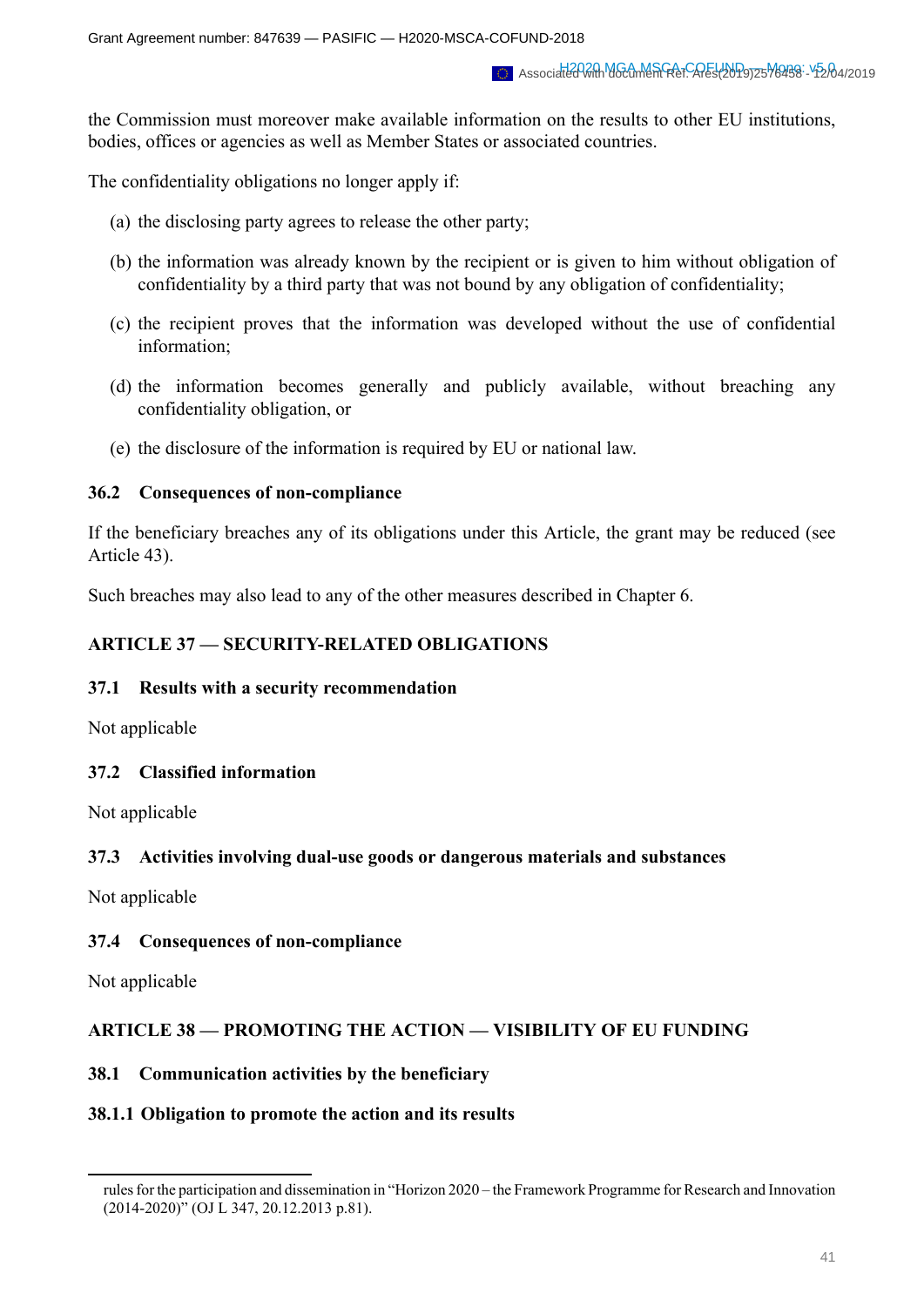The beneficiary must promote the action and its results by providing targeted information to multiple audiences (including the media and the public) in a strategic and effective manner.

This does not change the dissemination requirements in Article 29, the confidentiality obligations in Article 36 or the security obligations in Article 37, all of which still apply.

Before engaging in a communication activity expected to have a mainstream media coverage, the beneficiary must inform the Agency (see Article 52).

### **38.1.2** Information on EU funding — Obligation and right to use the EU emblem

Unless the Agency requests or agrees otherwise or unless it is impossible, any communication activity related to the action (including in electronic form, via social media, etc.) and any infrastructure, equipment and major results funded by the grant must:

- (a) display the European Union emblem and
- (b) include the following statement:

For communication activities: "This project hasreceived funding from the European Union's Horizon 2020 research and innovation programme under the Marie Skłodowska-Curie grant agreement No 847639".

For infrastructure, equipment and major results: "This *[infrastructure][equipment][insert type of result]* is part of a project that hasreceived funding from the European Union's Horizon 2020 research and innovation programme under the Marie Skłodowska-Curie grant agreement No 847639".

When displayed together with another logo, the EU emblem must have appropriate prominence.

For the purposes of its obligations under this Article, the beneficiary may use the EU emblem without first obtaining approval from the Agency.

This does not, however, give it the right to exclusive use.

Moreover, it may not appropriate the EU emblem or any similar trademark or logo, either by registration or by any other means.

#### **38.1.3 Disclaimer excluding Agency and Commission responsibility**

Any communication activity related to the action must indicate that it reflects only the author's view and that the Agency and the Commission are not responsible for any use that may be made of the information it contains.

#### **38.2 Communication activities by the Agency and the Commission**

#### **38.2.1 Right to use beneficiary's materials, documents or information**

The Agency and the Commission may use, for its communication and publicising activities, information relating to the action, documents notably summaries for publication and public deliverables as well as any other material, such as pictures or audio-visual material received from the beneficiary (including in electronic form).

This does not change the confidentiality obligations in Article 36 and the security obligations in Article 37, all of which still apply.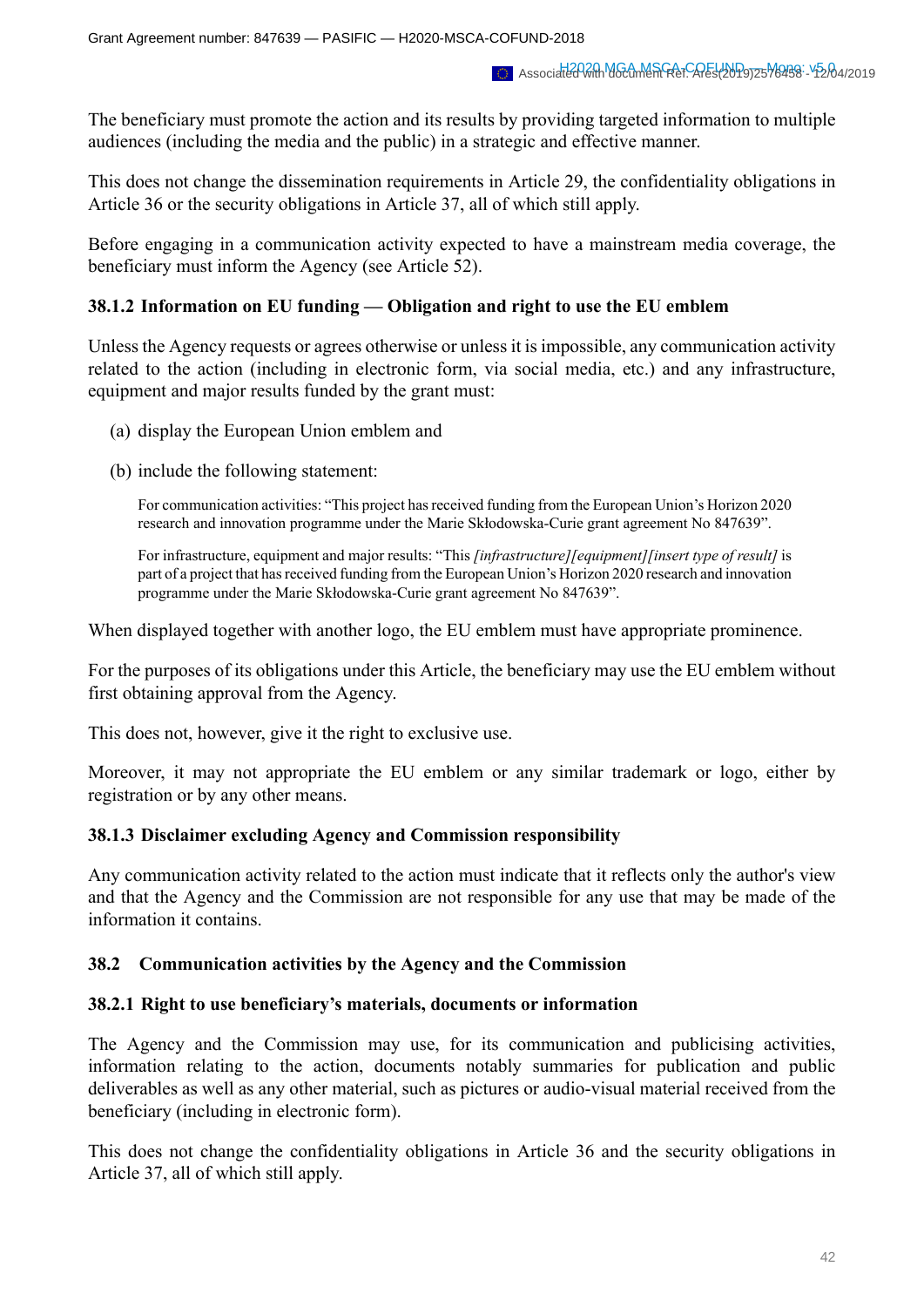If the Agency's or the Commission's use of these materials, documents or information would risk compromising legitimate interests, the beneficiary may request the Agency or the Commission not to use it (see Article 52).

The right to use the beneficiary's materials, documents and information includes:

- (a) **use for its own purposes** (in particular, making them available to persons working for the Agency, the Commission or any other EU institution, body, office or agency or body or institutions in EU Member States; and copying or reproducing them in whole or in part, in unlimited numbers);
- (b) **distribution to the public** (in particular, publication as hard copies and in electronic or digital format, publication on the internet, as a downloadable or non-downloadable file, broadcasting by any channel, public display or presentation, communicating through press information services, or inclusion in widely accessible databases or indexes);
- (c) **editing or redrafting** for communication and publicising activities (including shortening, summarising, inserting other elements (such as meta-data, legends, other graphic, visual, audio or text elements), extracting parts (e.g. audio or video files), dividing into parts, use in a compilation);

### (d) **translation**;

- (e) giving **access in response to individual requests** under Regulation No 1049/200112, without the right to reproduce or exploit;
- (f) **storage** in paper, electronic or other form;
- (g) **archiving**, in line with applicable document-management rules, and
- (h) the right to authorise **third parties** to act on its behalf or sub-license the modes of use set out in Points (b),(c),(d) and (f) to third parties if needed for the communication and publicising activities of the Agency or the Commission.

If the right of use is subject to rights of a third party (including personnel of the beneficiary), the beneficiary must ensure that it complies with its obligations under this Agreement (in particular, by obtaining the necessary approval from the third parties concerned).

Where applicable (and if provided by the beneficiary), Agency or the Commission will insert the following information:

"© – [year] – [name of the copyright owner]. All rights reserved. Licensed to the Research Executive Agency (REA) and the [European Union (EU)][Euratom] under conditions."

#### **38.3 Consequences of non-compliance**

If the beneficiary breaches any of its obligations under this Article, the grant may be reduced (see Article 43).

Such breaches may also lead to any of the other measures described in Chapter 6.

<sup>12</sup> Regulation (EC) No 1049/2001 of the European Parliament and of the Council of 30 May 2001 regarding public access to European Parliament, Council and Commission documents, OJ L 145, 31.5.2001, p. 43.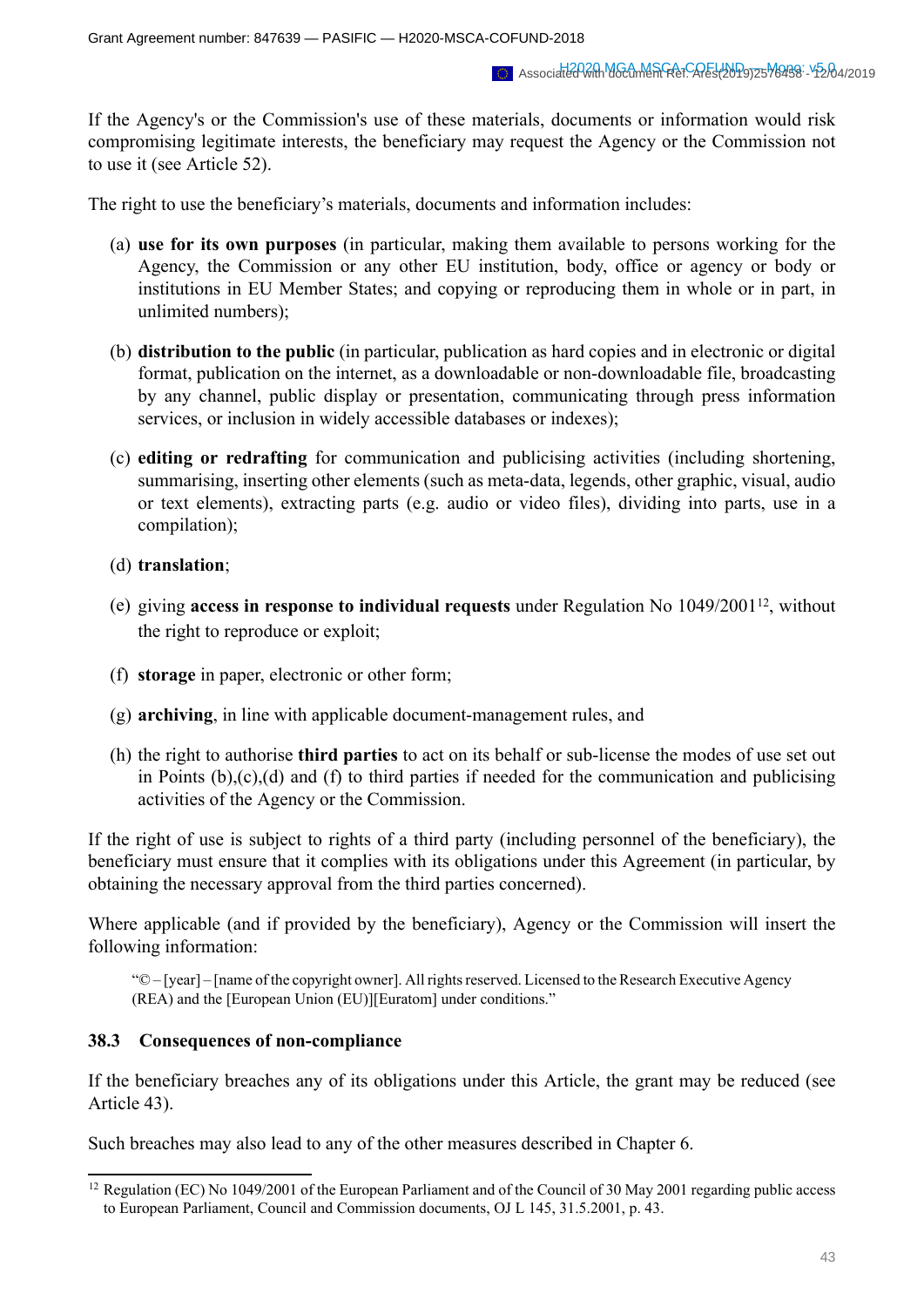# **ARTICLE 39 — PROCESSING OF PERSONAL DATA**

## **39.1 Processing of personal data by the Agency and the Commission**

Any personal data under the Agreement will be processed by the Agency or the Commission under Regulation No  $45/2001^{13}$  and according to the 'notifications of the processing operations' to the Data Protection Officer (DPO) of the Agency or the Commission (publicly accessible in the DPO register).

Such data will be processed by the '**data controller**' of the Agency or the Commission for the purposes of implementing, managing and monitoring the Agreement or protecting the financial interests of the EU or Euratom (including checks, reviews, audits and investigations; see Article 22).

The persons whose personal data are processed have the right to access and correct their own personal data. For this purpose, they must send any queries about the processing of their personal data to the data controller, via the contact point indicated in the privacy statement(s) that are published on the Agency and Commission websites.

They also have the right to have recourse at any time to the European Data Protection Supervisor (EDPS).

# **39.2 Processing of personal data by the beneficiary**

The beneficiary must process personal data under the Agreement in compliance with applicable EU and national law on data protection (including authorisations or notification requirements).

The beneficiary may grant its personnel access only to data that is strictly necessary for implementing, managing and monitoring the Agreement.

The beneficiary must inform the personnel whose personal data are collected and processed by the Agency or the Commission. For this purpose, it must provide them with the privacy statement(s) (see above), before transmitting their data to the Agency or the Commission.

#### **39.3 Consequences of non-compliance**

If the beneficiary breaches any of its obligations under Article 39.2, the Agency may apply any of the measures described in Chapter 6.

# **ARTICLE 40 — ASSIGNMENTS OF CLAIMS FOR PAYMENT AGAINST THE AGENCY**

The beneficiary may not assign any of its claims for payment against the Agency to any third party, except if approved by the Agency on the basis of a reasoned, written request.

If the Agency has not accepted the assignment or the terms of it are not observed, the assignment will have no effect on it.

In no circumstances will an assignment release the beneficiary from its obligations towards the Agency.

<sup>&</sup>lt;sup>13</sup> Regulation (EC) No 45/2001 of the European Parliament and of the Council of 18 December 2000 on the protection of individuals with regard to the processing of personal data by the Community institutions and bodies and on the free movement of such data (OJ L 8, 12.01.2001, p. 1).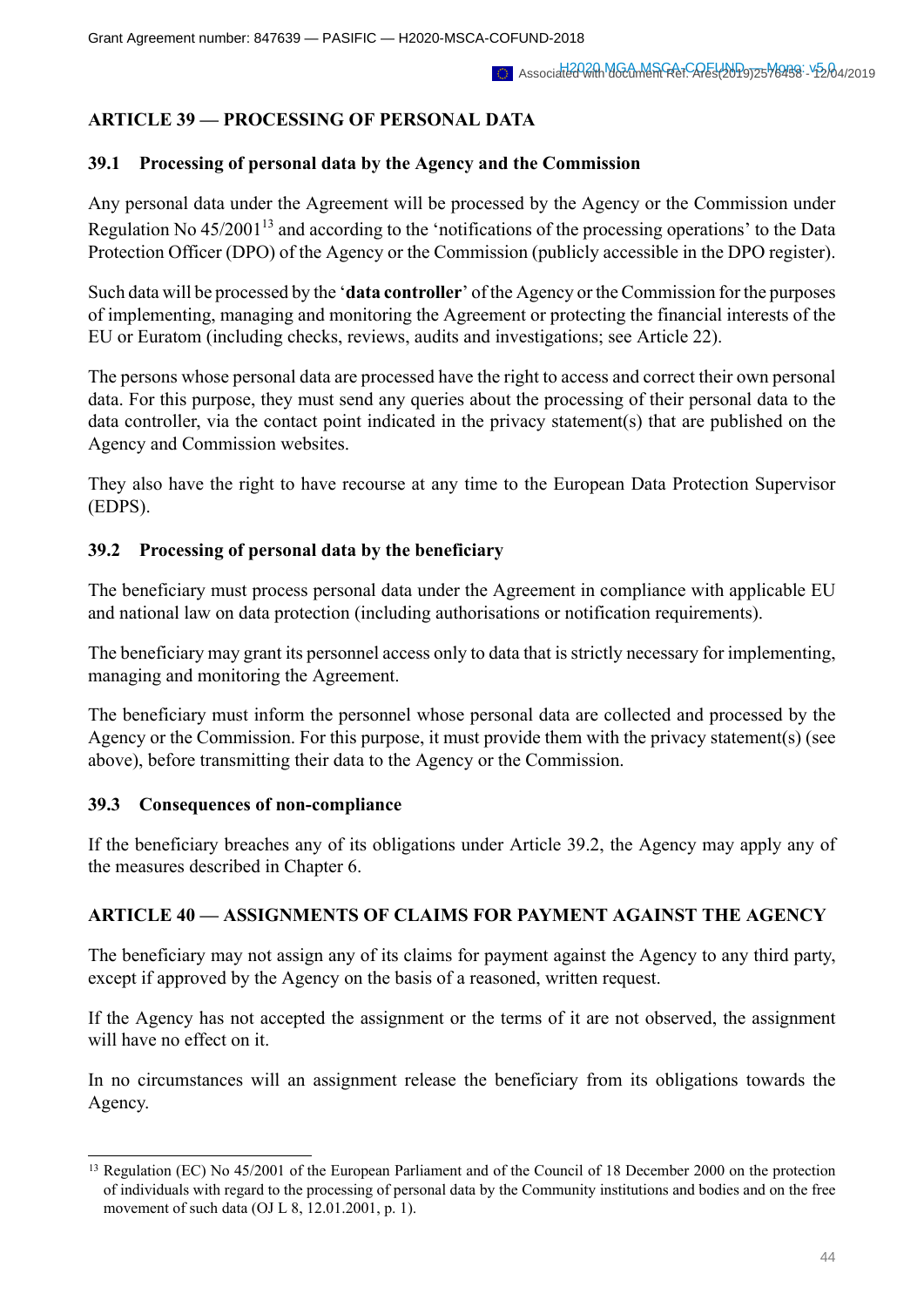# **CHAPTER 5 BENEFICIARY'S ROLES AND RESPONSIBILITIES — RELATIONSHIP WITH COMPLEMENTARY BENEFICIARIES — RELATIONSHIP WITH PARTNERS OF A JOINT ACTION**

# **ARTICLE 41 — BENEFICIARY'S ROLES AND RESPONSIBILITIES — RELATIONSHIP WITH COMPLEMENTARY BENEFICIARIES — RELATIONSHIP WITH PARTNERS OF A JOINT ACTION**

#### **41.1 Role and responsibility towards the Agency**

The beneficiary has full responsibility for implementing the action and complying with the Agreement.

The beneficiary is itself responsible for:

- (a) monitoring that the action is implemented properly (see Article 7);
- (b) informing the Agency immediately of any events or circumstances likely to affect significantly or delay the implementation of the action (see Article 17);
- (c) submitting the deliverables and reports to the Agency (see Articles 19 and 20);
- (d) submitting to the Agency in good time any documents or information required by it

and may not delegate or subcontract these tasks to any third party (including partner organisations).

**41.2 Internal division of roles and responsibilities**

Not applicable

**41.3 Internal arrangements between beneficiaries — Consortium agreement**

Not applicable

**41.4 Relationship with complementary beneficiaries — Collaboration agreement**

Not applicable

**41.5 Relationship with partners of a joint action — Coordination agreement**

Not applicable

# **CHAPTER 6 REJECTION OF COSTS — REDUCTION OF THE GRANT — RECOVERY — SANCTIONS — DAMAGES — SUSPENSION — TERMINATION — FORCE MAJEURE**

# **SECTION 1 REJECTION OF COSTS — REDUCTION OF THE GRANT — RECOVERY — SANCTIONS**

# **ARTICLE 42 — REJECTION OF INELIGIBLE COSTS**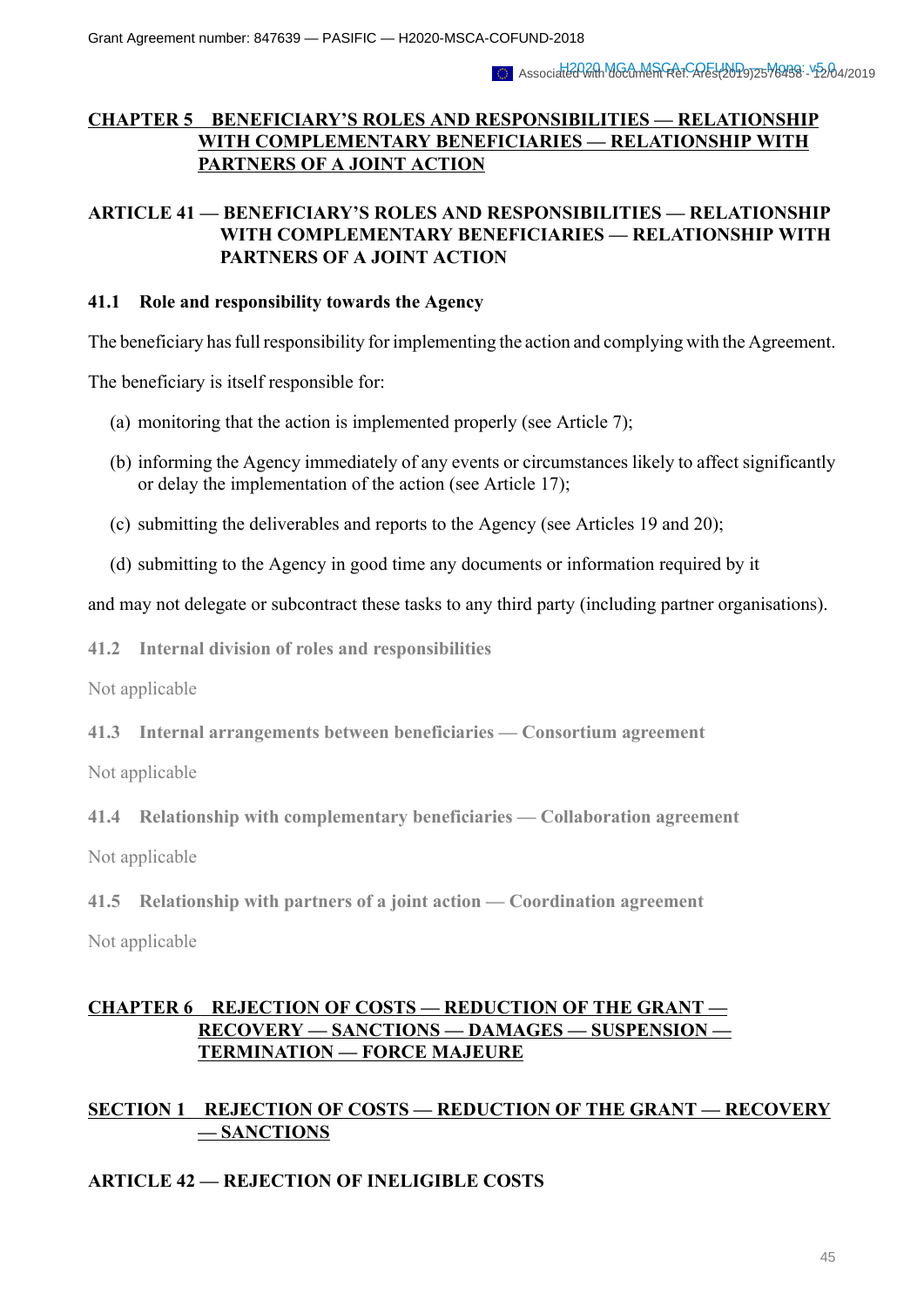# **42.1 Conditions**

The Agency will — at the time of an **interim payment,** at the **payment of the balance** or **afterwards** — reject any costs which are ineligible (see Article 6), in particular following checks, reviews, audits or investigations (see Article 22).

The rejection may also be based on the **extension of findings from other grants to this grant** (see Article 22.5.2).

# **42.2 Ineligible costs to be rejected — Calculation — Procedure**

Ineligible costs will be rejected in full.

If the rejection of costs does not lead to a recovery (see Article 44), the Agency will formally notify the beneficiary of the rejection of costs, the amounts and the reasons why (if applicable, together with the notification of amounts due; see Article 21.5). The beneficiary may — within 30 days of receiving notification — formally notify the Agency of its disagreement and the reasons why.

If the rejection of costs leads to a recovery, the Agency will follow the contradictory procedure with pre-information letter set out in Article 44.

# **42.3 Effects**

If the Agency rejects costs at the time of an **interim payment** or **the payment of the balance**, it will deduct them from the total eligible costs declared, for the action, in the periodic or final summary financial statement (see Articles 20.3 and 20.4). It will then calculate the interim payment or payment of the balance as set out in Articles 21.3 or 21.4.

If the Agency — **after an interim payment but before the payment of the balance** — rejects costs declared in a periodic summary financial statement, it will deduct them from the total eligible costs declared, for the action, in the next periodic summary financial statement or in the final summary financial statement. It will then calculate the interim payment or payment of the balance as set out in Articles 21.3 or 21.4.

If the Agency rejects costs **after the payment of the balance**, it will deduct the amount rejected from the total eligible costs declared, in the final summary financial statement. It will then calculate the revised final grant amount as set out in Article 5.4.

# **ARTICLE 43 — REDUCTION OF THE GRANT**

# **43.1 Conditions**

The Agency may — **at the payment of the balance** or **afterwards** — reduce the maximum grant amount (see Article 5.1), if:

- (a) the beneficiary (or a natural person who has the power to represent or take decisions on its behalf) has committed:
	- (i) substantial errors, irregularities or fraud or
	- (ii) serious breach of obligations under the Agreement or during the award procedure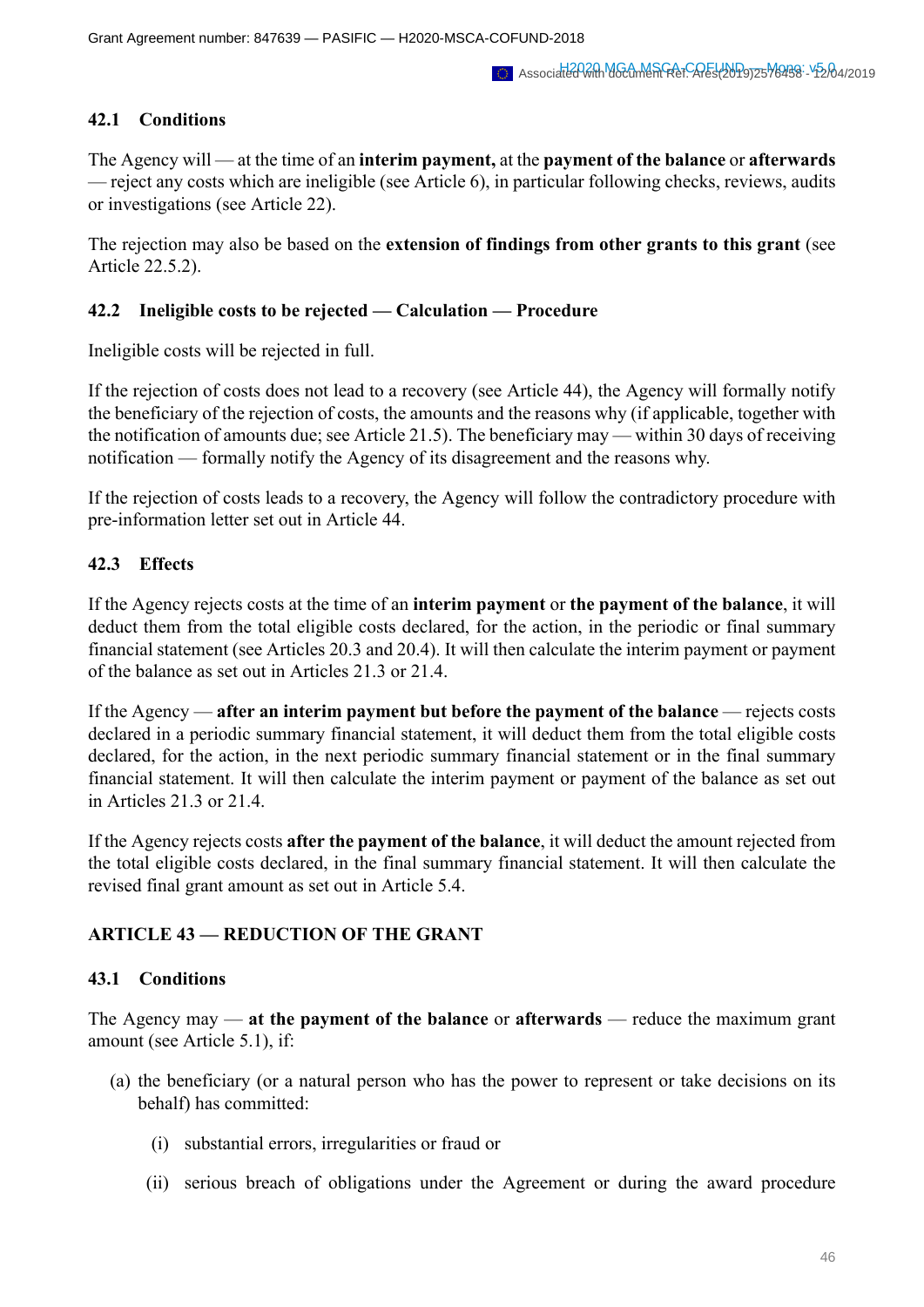(including improper implementation of the action, submission of false information, failure to provide required information, breach of ethical principles) or

(b) the beneficiary (or a natural person who has the power to represent or take decision on its behalf) has committed — in other EU or Euratom grants awarded to it under similar conditions — systemic or recurrent errors, irregularities, fraud or serious breach of obligations that have a material impact on this grant (**extension of findings from other grants to this grant**; see Article 22.5.2).

### **43.2 Amount to be reduced — Calculation — Procedure**

The amount of the reduction will be proportionate to the seriousness of the errors, irregularities or fraud or breach of obligations.

Before reduction of the grant, the Agency will formally notify a '**pre-information letter**' to the beneficiary:

- informing it of its intention to reduce the grant, the amount it intends to reduce and the reasons why and
- inviting it to submit observations within 30 days of receiving notification

If the Agency does not receive any observations or decides to pursue reduction despite the observations it has received, it will formally notify **confirmation** of the reduction (if applicable, together with the notification of amounts due; see Article 21).

# **43.3 Effects**

If the Agency reduces the grant at **the payment of the balance**, it will calculate the reduced grant amount for the action and then determine the amount due as payment of the balance (see Articles 5.3.4 and 21.4).

If the Agency reduces the grant **after the payment of the balance**, it will calculate the revised final grant amount (see Article 5.4). If the revised final grant amount is lower than the final grant amount, the Agency will recover the difference (see Article 44).

# **ARTICLE 44 — RECOVERY OF UNDUE AMOUNTS**

#### **44.1 Amount to be recovered — Calculation — Procedure**

The Agency will — **at the payment of the balance** or **afterwards** — claim back any amount that was paid, but is not due under the Agreement.

**44.1.1 Recovery after termination of a beneficiary's participation**

Not applicable

#### **44.1.2 Recovery at payment of the balance**

If the payment of the balance takes the form of a recovery (see Article 21.4), the Agency will formally notify a '**pre-information letter**' to the beneficiary: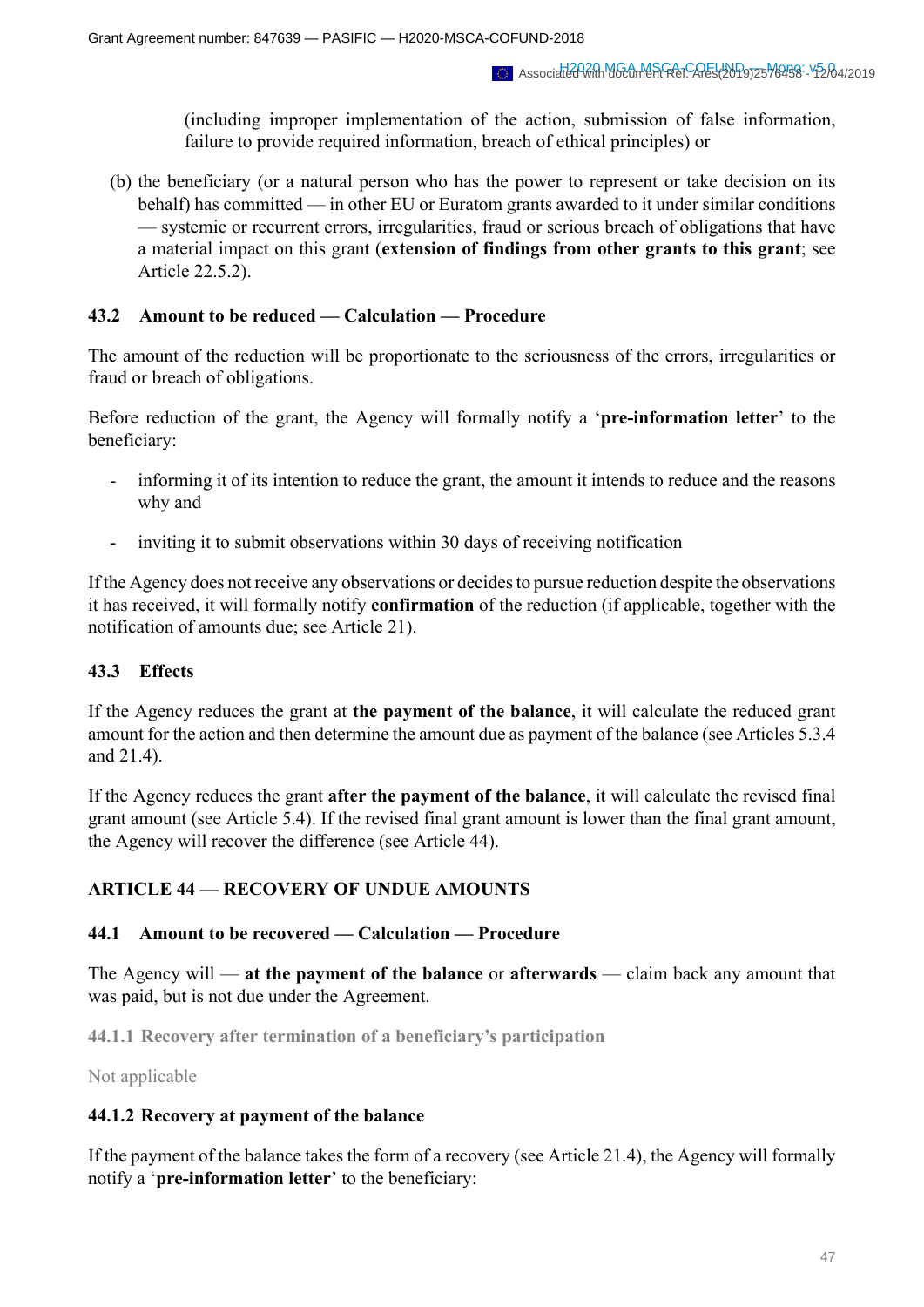- informing it of its intention to recover, the amount due as the balance and the reasons why;
- specifying that it intends to deduct the amount to be recovered from the amount retained for the Guarantee Fund; and
- inviting it to submit observations within 30 days of receiving notification.

If no observations are submitted or the Agency decides to pursue recovery despite the observations it has received, it will **confirm recovery** (together with the notification of amounts due; see Article 21.5) and:

- pay the difference between the amount to be recovered and the amount retained for the Guarantee Fund, **if the difference is positive** or
- formally notify to the beneficiary a **debit note** for the difference between the amount to be recovered and the amount retained for the Guarantee Fund, **if the difference is negative**. This note will also specify the terms and the date for payment.

If payment is not made by the date specified in the debit note, the Agency or the Commission will **recover** the amount:

(a) by '**offsetting**' it — without the beneficiary's consent — against any amounts owed to the beneficiary by the Agency, the Commission or another executive agency (from the EU or Euratom budget).

In exceptional circumstances, to safeguard the EU's financial interests, the Agency or the Commission may offset before the payment date specified in the debit note;

- (b) by **drawing on the Guarantee Fund**. The Agency or the Commission will formally notify the beneficiary the debit note on behalf of the Guarantee Fund and recover the amount:
	- (i) not applicable
	- (ii) by **taking legal action** (see Article 57) or by **adopting an enforceable decision** under Article 299 of the Treaty on the Functioning of the EU (TFEU) and Article 79(2) of the Financial Regulation No 966/2012.

If payment is not made by the date in the debit note, the amount to be recovered (see above) will be increased by **late-payment interest** at the rate set out in Article 21.11, from the day following the payment date in the debit note, up to and including the date the Agency or the Commission receives full payment of the amount.

Partial payments will be first credited against expenses, charges and late-payment interest and then against the principal.

Bank charges incurred in the recovery process will be borne by the beneficiary, unless Directive  $2007/64/EC^{14}$  applies.

#### **44.1.3 Recovery of amounts after payment of the balance**

<sup>&</sup>lt;sup>14</sup> Directive 2007/64/EC of the European Parliament and of the Council of 13 November 2007 on payment services in the internal market amending Directives 97/7/EC, 2002/65/EC, 2005/60/EC and 2006/48/EC and repealing Directive 97/5/EC (OJ L 319, 05.12.2007, p. 1).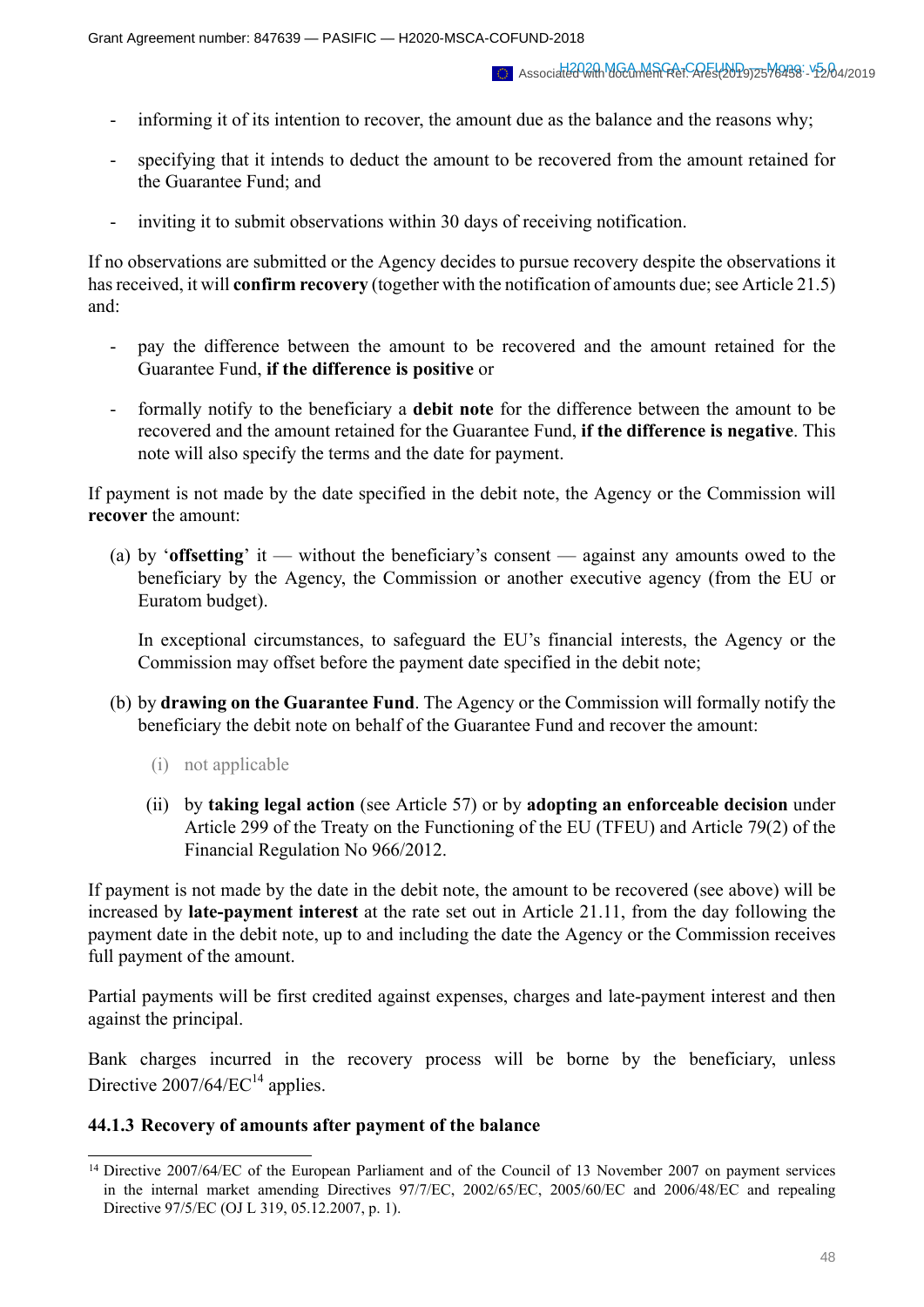If, the revised final grant amount (see Article 5.4) is lower than the final grant amount, the beneficiary must repay the difference to the Agency.

The Agency will formally notify a **pre-information letter** to the beneficiary:

- informing it of its intention to recover, the due amount and the reasons why and
- inviting it to submit observations within 30 days of receiving notification.

If no observations are submitted or the Agency decides to pursue recovery despite the observations it has received, it will **confirm** the amount to be recovered and formally notify to the beneficiary a **debit note**. This note will also specify the terms and the date for payment.

If payment is not made by the date specified in the debit note, the Agency or the Commission will **recover** the amount:

(a) by '**offsetting**' it — without the beneficiary's consent — against any amounts owed to the beneficiary by the Agency, the Commission or another executive agency (from the EU or Euratom budget).

In exceptional circumstances, to safeguard the EU's financial interests, the Agency or the Commission may offset before the payment date specified in the debit note;

- (b) by **drawing on the Guarantee Fund**. The Agency or the Commission will formally notify the beneficiary the debit note on behalf of the Guarantee Fund and recover the amount:
	- (i) not applicable
	- (ii) by **taking legal action** (see Article 57) or by **adopting an enforceable decision** under Article 299 of the Treaty on the Functioning of the EU (TFEU) and Article 79(2) of the Financial Regulation No 966/2012.

If payment is not made by the date in the debit note, the amount to be recovered (see above) will be increased by **late-payment interest** at the rate set out in Article 21.11, from the day following the date for payment in the debit note, up to and including the date the Agency or the Commission receives full payment of the amount.

Partial payments will be first credited against expenses, charges and late-payment interest and then against the principal.

Bank charges incurred in the recovery process will be borne by the beneficiary, unless Directive 2007/64/EC applies.

# **ARTICLE 45 — ADMINISTRATIVE SANCTIONS**

In addition to contractual measures, the Agency or the Commission may also adopt administrative sanctions under Articles 106 and 131(4) of the Financial Regulation No 966/2012 (i.e. exclusion from future procurement contracts, grants, prizes and expert contracts and/or financial penalties).

# **SECTION 2 LIABILITY FOR DAMAGES**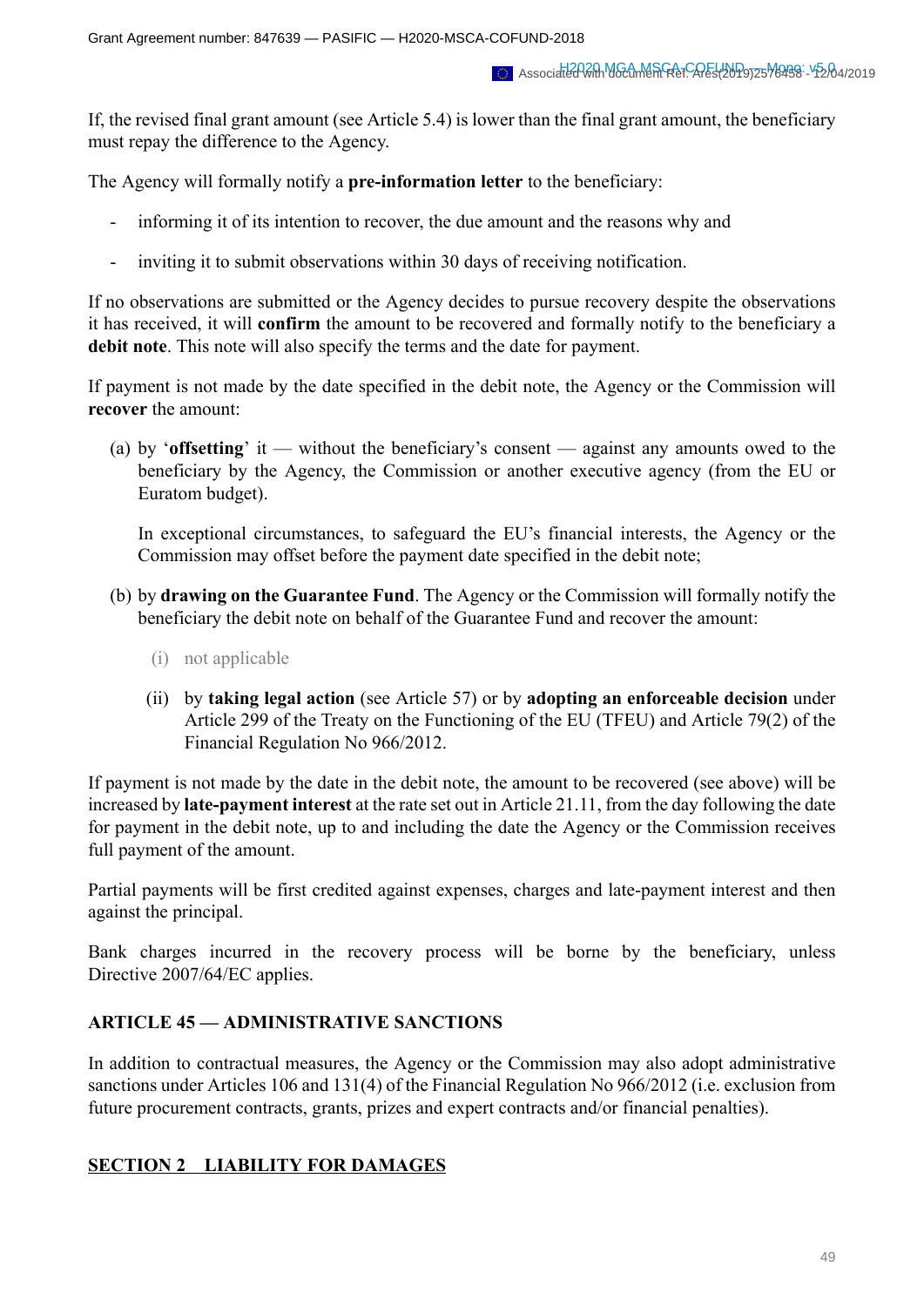# **ARTICLE 46 — LIABILITY FOR DAMAGES**

### **46.1 Liability of the Agency**

The Agency cannot be held liable for any damage caused to the beneficiary (or to third parties) as a consequence of implementing the Agreement, including for gross negligence.

The Agency cannot be held liable for any damage caused by the beneficiary or third parties involved in the action, as a consequence of implementing the Agreement.

### **46.2 Liability of the beneficiary**

Except in case of force majeure (see Article 51), the beneficiary must compensate the Agency for any damage it sustains as a result of the implementation of the action or because the action was not implemented in full compliance with the Agreement.

### **SECTION 3 SUSPENSION AND TERMINATION**

### **ARTICLE 47 — SUSPENSION OF PAYMENT DEADLINE**

#### **47.1 Conditions**

The Agency may — at any moment — suspend the payment deadline (see Article 21.2 to 21.4) if a request for payment (see Article 20) cannot be approved because:

- (a) it does not comply with the provisions of the Agreement (see Article 20);
- (b) the technical reports or financial reports have not been submitted or are not complete or additional information is needed, or
- (c) there is doubt about the eligibility of the costs declared in the financial statements and additional checks, reviews, audits or investigations are necessary.

# **47.2 Procedure**

The Agency will formally notify the beneficiary of the suspension and the reasons why.

The suspension will **take effect** the day notification is sent by the Agency (see Article 52).

If the conditions for suspending the payment deadline are no longer met, the suspension will be **lifted** — and the remaining period will resume.

If the suspension exceeds two months, the beneficiary may request the Agency if the suspension will continue.

If the payment deadline has been suspended due to the non-compliance of the technical or financial reports (see Article 20) and the revised report or statement is not submitted or was submitted but is also rejected, the Agency may also terminate the Agreement (see Article 50.3.1(l)).

#### **ARTICLE 48 — SUSPENSION OF PAYMENTS**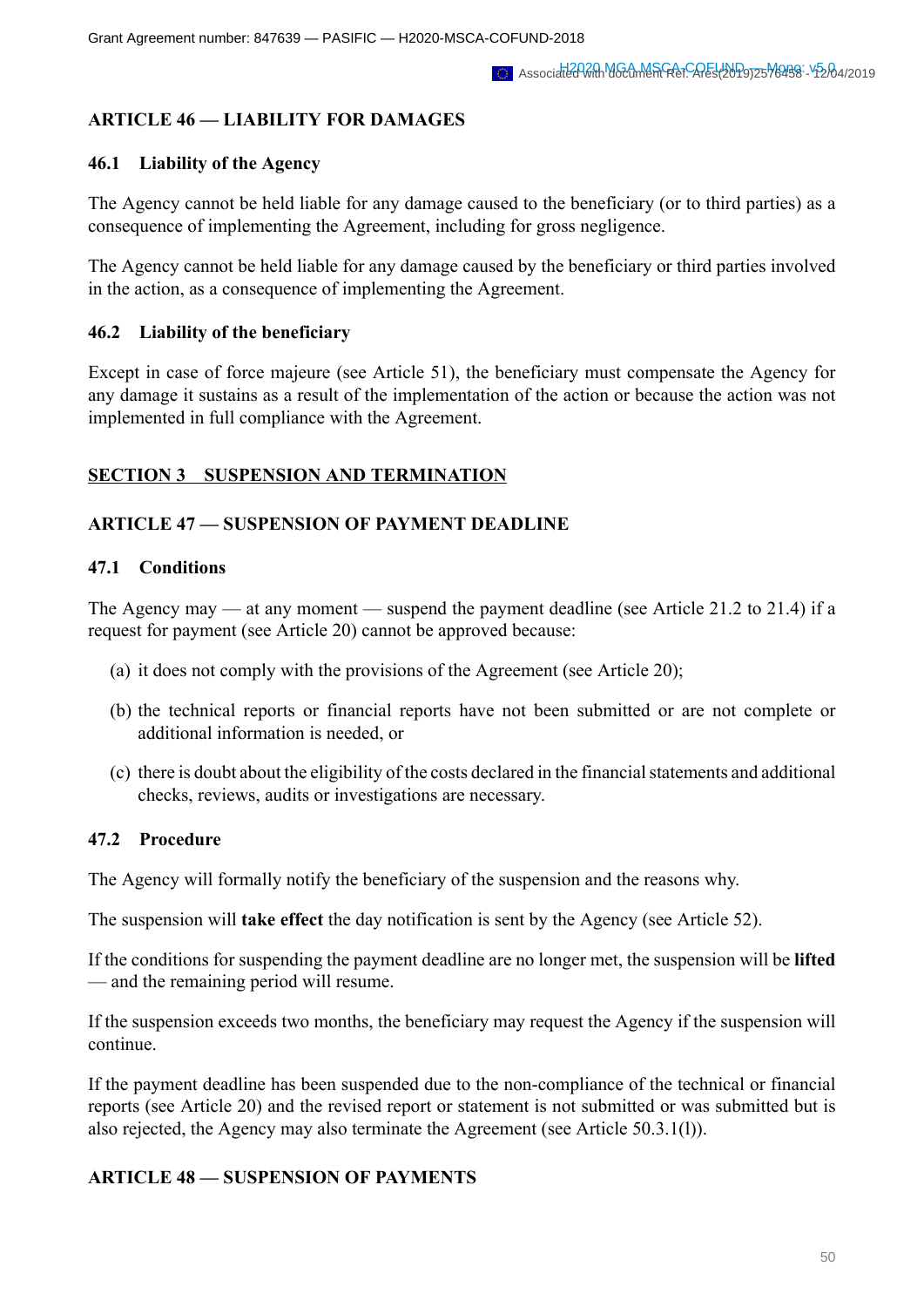### **48.1 Conditions**

The Agency may — at any moment — suspend payments, in whole or in part, if:

- (a) the beneficiary (or a natural person who has the power to represent or take decisions on its behalf) has committed or is suspected of having committed:
	- (i) substantial errors, irregularities or fraud or
	- (ii) serious breach of obligations under the Agreement or during the award procedure (including improper implementation of the action, submission of false information, failure to provide required information, breach of ethical principles) or
- (b) the beneficiary (or a natural person who has the power to represent or take decisions on its behalf) has committed — in other EU or Euratom grants awarded to it under similar conditions — systemic or recurrent errors, irregularities, fraud or serious breach of obligations that have a material impact on this grant (**extension of findings from other grants to this grant**; see Article 22.5.2).

If suspension concerns the payment of the balance, — once suspension is lifted — the payment or the recovery of the amount(s) concerned will be considered the payment of the balance that closes the action.

### **48.2 Procedure**

Before suspending payments, the Agency will formally notify the beneficiary:

- informing it of its intention to suspend payments and the reasons why and
- inviting it to submit observations within 30 days of receiving notification.

If the Agency does not receive observations or decides to pursue the procedure despite the observations it has received, it will formally notify **confirmation** of the suspension. Otherwise, it will formally notify that the suspension procedure is not continued.

The suspension will **take effect** the day the confirmation notification is sent by the Agency.

If the conditions for resuming payments are met, the suspension will be **lifted**. The Agency will formally notify the beneficiary.

During the suspension, the periodic report(s) for all reporting periods except the last one (see Article 20.3), must not contain any financial statements. The beneficiary must include them in the next periodic report after the suspension is lifted or — if suspension is not lifted before the end of the action — in the last periodic report.

The beneficiary may suspend implementation of the action (see Article 49.1) or terminate the Agreement (see Article 50.1 and 50.2).

# **ARTICLE 49 — SUSPENSION OF THE ACTION IMPLEMENTATION**

#### **49.1 Suspension of the action implementation, by the beneficiary**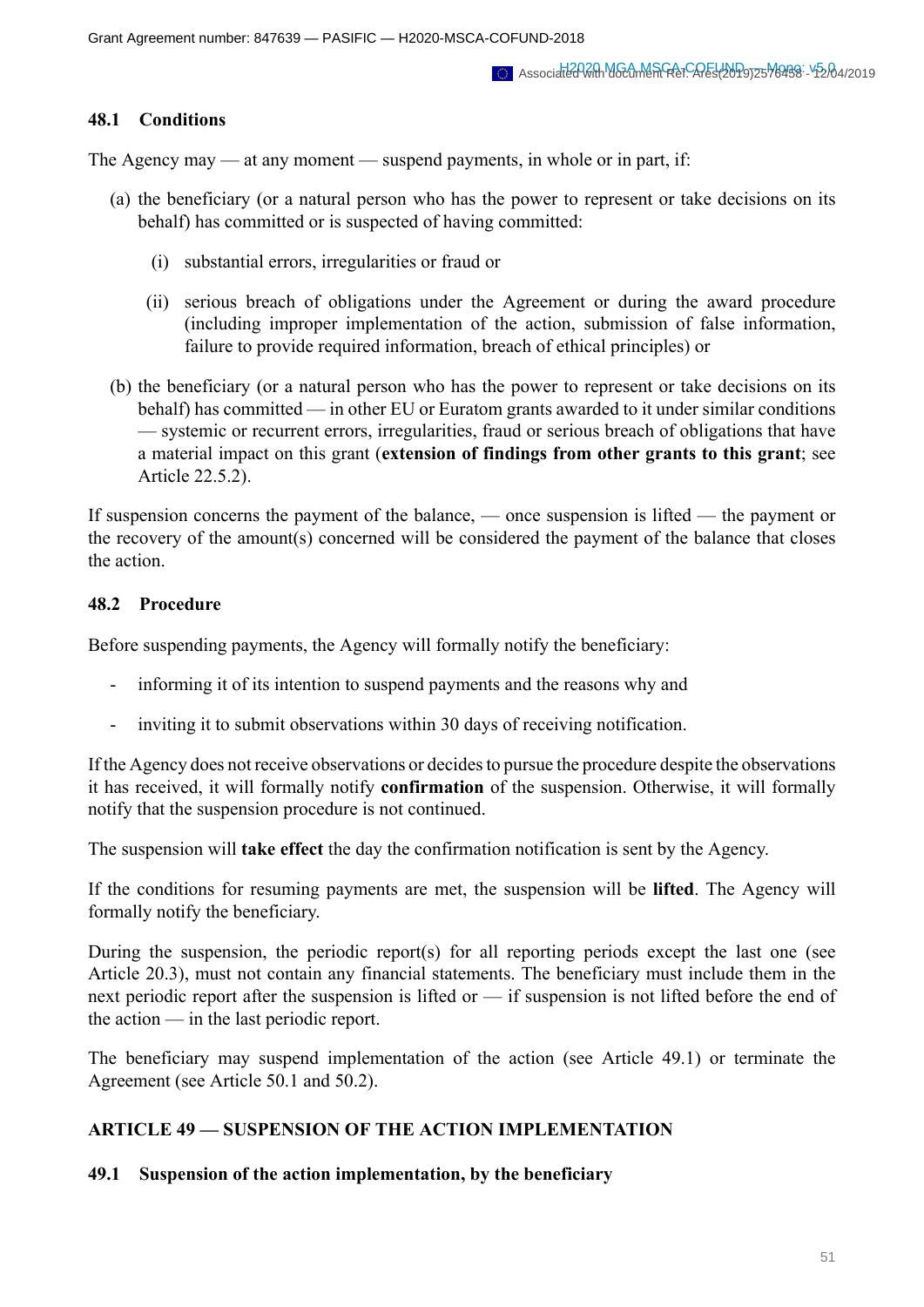# **49.1.1 Conditions**

The beneficiary may suspend implementation of the action or any part of it, if exceptional circumstances — in particular *force majeure* (see Article 51) — make implementation impossible or excessively difficult.

# **49.1.2 Procedure**

The beneficiary must immediately formally notify to the Agency the suspension (see Article 52), stating:

- the reasons why and
- the expected date of resumption.

The suspension will **take effect** the day this notification is received by the Agency.

Once circumstances allow for implementation to resume, the beneficiary must immediately formally notify the Agency and request an **amendment** of the Agreement to set the date on which the action will be resumed, extend the duration of the action and make other changes necessary to adapt the action to the new situation (see Article 55) — unless the Agreement has been terminated (see Article 50).

The suspension will be **lifted** with effect from the resumption date set out in the amendment. This date may be before the date on which the amendment enters into force.

Costs incurred during suspension of the action implementation are not eligible (see Article 6).

# **49.2 Suspension of the action implementation, by the Agency**

# **49.2.1 Conditions**

The Agency may suspend implementation of the action or any part of it, if:

- (a) the beneficiary (or a natural person who has the power to represent or take decisions on its behalf) has committed or is suspected of having committed:
	- (i) substantial errors, irregularities or fraud or
	- (ii) serious breach of obligations under the Agreement or during the award procedure (including improper implementation of the action, submission of false information, failure to provide required information, breach of ethical principles);
- (b) the beneficiary (or a natural person who has the power to represent or take decisions on its behalf) has committed — in other EU or Euratom grants awarded to it under similar conditions — systemic or recurrent errors, irregularities, fraud or serious breach of obligations that have a material impact on this grant (**extension of findings from other grants to this grant**; see Article 22.5.2), or
- (c) the action is suspected of having lost its scientific or technological relevance.

# **49.2.2 Procedure**

Before suspending implementation of the action, the Agency will formally notify the beneficiary: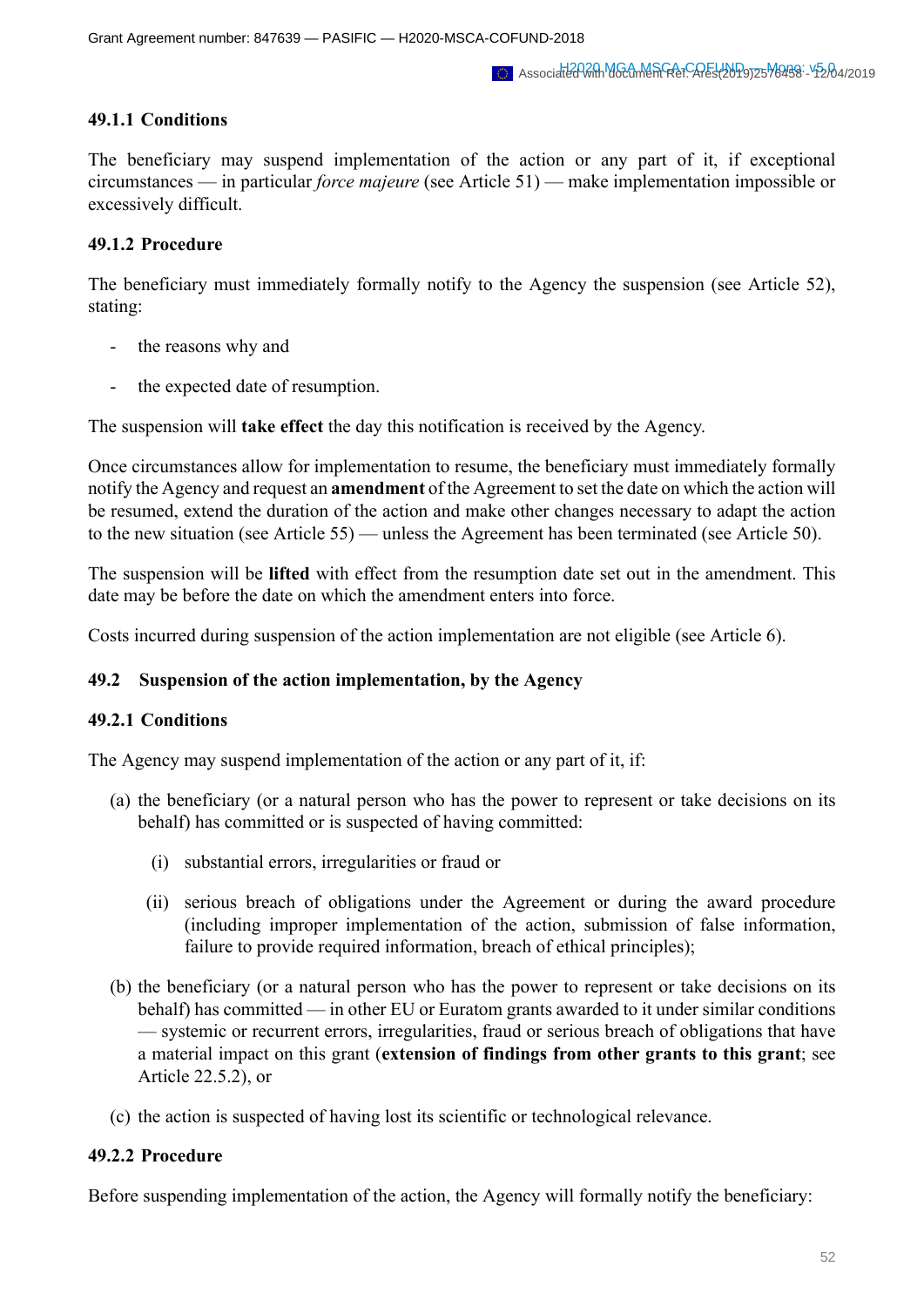- informing it of its intention to suspend the implementation and the reasons why and
- inviting it to submit observations within 30 days of receiving notification.

If the Agency does not receive observations or decides to pursue the procedure despite the observations it has received, it will formally notify **confirmation** of the suspension. Otherwise, it will formally notify that the procedure is not continued.

The suspension will **take effect** five days after confirmation notification is received by the beneficiary (or on a later date specified in the notification).

It will be **lifted** if the conditions for resuming implementation of the action are met.

The beneficiary will be formally notified of the lifting and the Agreement will be **amended** to set the date on which the action will be resumed, extend the duration of the action and make other changes necessary to adapt the action to the new situation (see Article 55) — unless the Agreement has already been terminated (see Article 50).

The suspension will be lifted with effect from the resumption date set out in the amendment. This date may be before the date on which the amendment enters into force.

Costs incurred during suspension are not eligible (see Article 6).

The beneficiary may not claim damages due to suspension by the Agency (see Article 46).

Suspension of the action implementation does not affect the Agency's right to terminate the Agreement (see Article 50), reduce the grant or recover amounts unduly paid (see Articles 43 and 44).

# **ARTICLE 50 — TERMINATION OF THE AGREEMENT**

# **50.1 Termination of the Agreement by the beneficiary**

# **50.1.1 Conditions and procedure**

The beneficiary may terminate the Agreement.

The beneficiary must formally notify termination to the Agency (see Article 52), stating:

- the reasons why and
- the date the termination will take effect. This date must be after the notification.

If no reasons are given or if the Agency considers the reasons do not justify termination, the Agreement will be considered to have been '**terminated improperly**'.

The termination will **take effect** on the day specified in the notification.

# **50.1.2 Effects**

The beneficiary must — within 60 days from when termination takes effect — submit:

(i) a periodic report (for the open reporting period until termination; see Article 20.3) and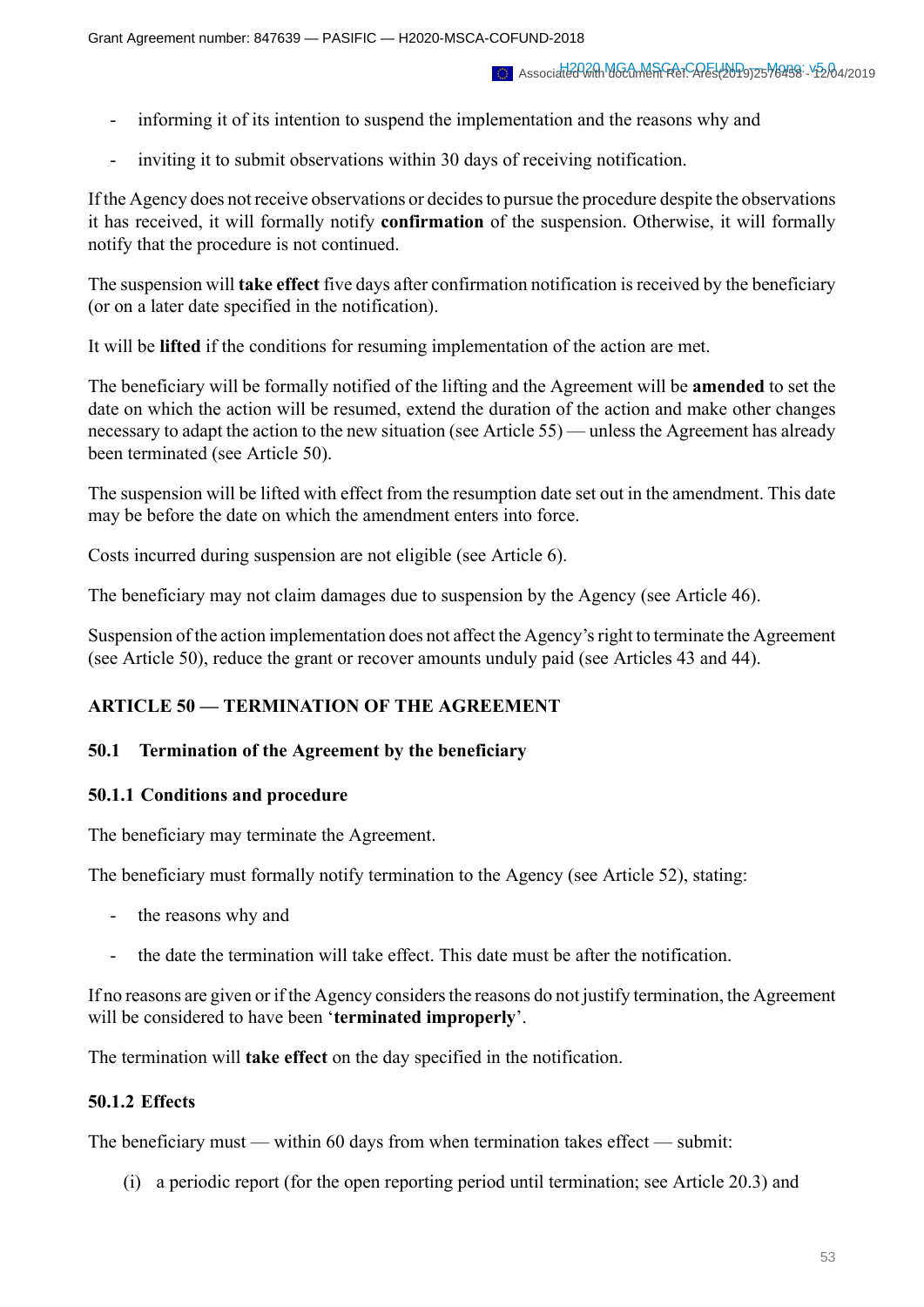(ii) the final report (see Article 20.4).

If the Agency does not receive the reports within the deadline (see above), only costs which are included in an approved periodic report will be taken into account.

The Agency will **calculate** the final grant amount (see Article 5.3) and the balance (see Article 21.4) on the basis of the reports submitted. Only costs incurred until termination are eligible (see Article 6). Costs relating to contracts due for execution only after termination are not eligible.

Improper termination may lead to a reduction of the grant (see Article 43).

After termination, the beneficiary's obligations (in particular Articles 20, 22, 23, Section 3 of Chapter 4, 36, 37, 38, 40, 42, 43 and 44) continue to apply.

**50.2 Termination of the participation of one or more beneficiaries, by the beneficiaries**

Not applicable

# **50.3 Termination of the Agreement, by the Agency**

### **50.3.1 Conditions**

The Agency may terminate the Agreement, if:

- (a) not applicable;
- (b) a change to the beneficiary's legal, financial, technical, organisational or ownership situation (or those of a partner organisation implementing the programme) is likely to substantially affect or delay the implementation of the action or calls into question the decision to award the grant;
- (c) not applicable;
- (d) implementation of the action is prevented by force majeure (see Article 51) or suspended by the beneficiary (see Article 49.1) and either:
	- (i) resumption is impossible, or
	- (ii) the necessary changes to the Agreement would call into question the decision awarding the grant or breach the principle of equal treatment of applicants;
- (e) the beneficiary is declared bankrupt, being wound up, having its affairs administered by the courts, has entered into an arrangement with creditors, has suspended business activities, or is subject to any other similar proceedings or procedures under national law;
- (f) the beneficiary (or a natural person who has the power to represent or take decisions on its behalf) has been found guilty of professional misconduct, proven by any means;
- (g) the beneficiary does not comply with the applicable national law on taxes and social security;
- (h) the action has lost scientific or technological relevance;
- (i) not applicable;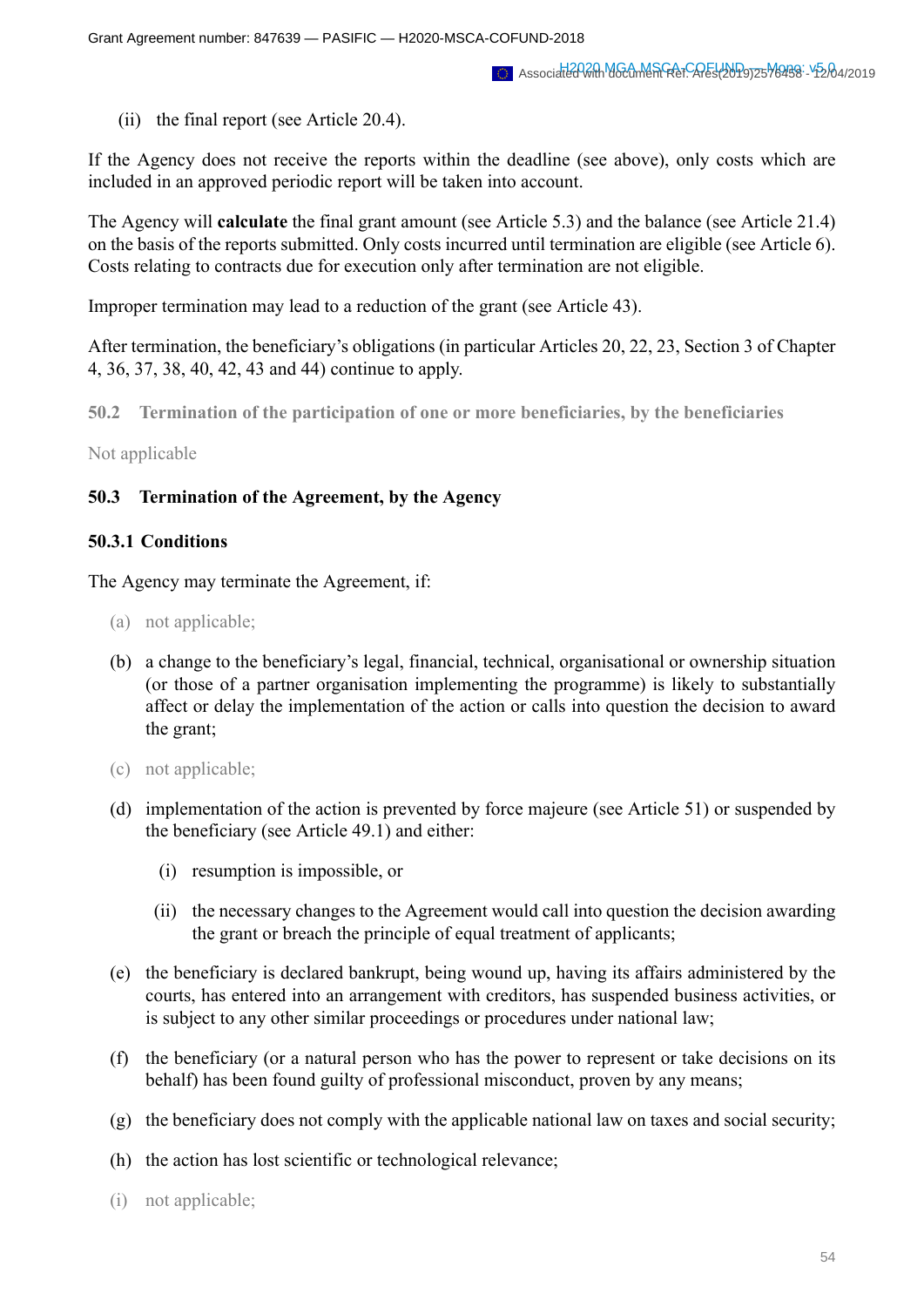- (j) not applicable;
- (k) the beneficiary (or a natural person who has the power to represent or take decisions on its behalf) has committed fraud, corruption, or is involved in a criminal organisation, money laundering or any other illegal activity;
- (l) the beneficiary (or a natural person who has the power to represent or take decisions on its behalf) has committed:
	- (i) substantial errors, irregularities or fraud or
	- (ii) serious breach of obligations under the Agreement or during the award procedure (including improper implementation of the action, submission of false information, failure to provide required information, breach of ethical principles);
- (m) the beneficiary (or the natural person who has the power to represent or take decisions on its behalf) has committed — in other EU or Euratom grants awarded to it under similar conditions — systemic or recurrent errors, irregularities, fraud or serious breach of obligations that have a material impact on this grant (**extension of findings from other grants to this grant**; see Article 22.5.2);
- (n) despite a specific request by the Agency, the beneficiary does not request an amendment to the Agreement to end the participation of a partner organisation implementing the programme that is in one of the situations under points (e), (f), (g), (k), (l) or (m) and to reallocate its tasks.

#### **50.3.2 Procedure**

Before terminating the Agreement, the Agency will formally notify the beneficiary:

- informing it of its intention to terminate and the reasons why and
- inviting it, within 30 days of receiving notification, to submit observations and in case of Point (l.ii) above — to inform the Agency of the measures to ensure compliance with the obligations under the Agreement.

If the Agency does not receive observations or decides to pursue the procedure despite the observations it has received, it will formally notify to the beneficiary **confirmation** of the termination and the date it will take effect. Otherwise, it will formally notify that the procedure is not continued.

The termination will **take effect**:

- for terminations under Points (b), (e), (g), (h), and (l.ii) above: on the day specified in the notification of the confirmation (see above);
- for terminations under Points (d), (f), (k), (l.i) and (m) above: on the day after the notification of the confirmation is received by the beneficiary.

#### **50.3.3 Effects**

The beneficiary must — within 60 days from when termination takes effect — submit:

(i) a periodic report (for the last open reporting period until termination; see Article 20.3) and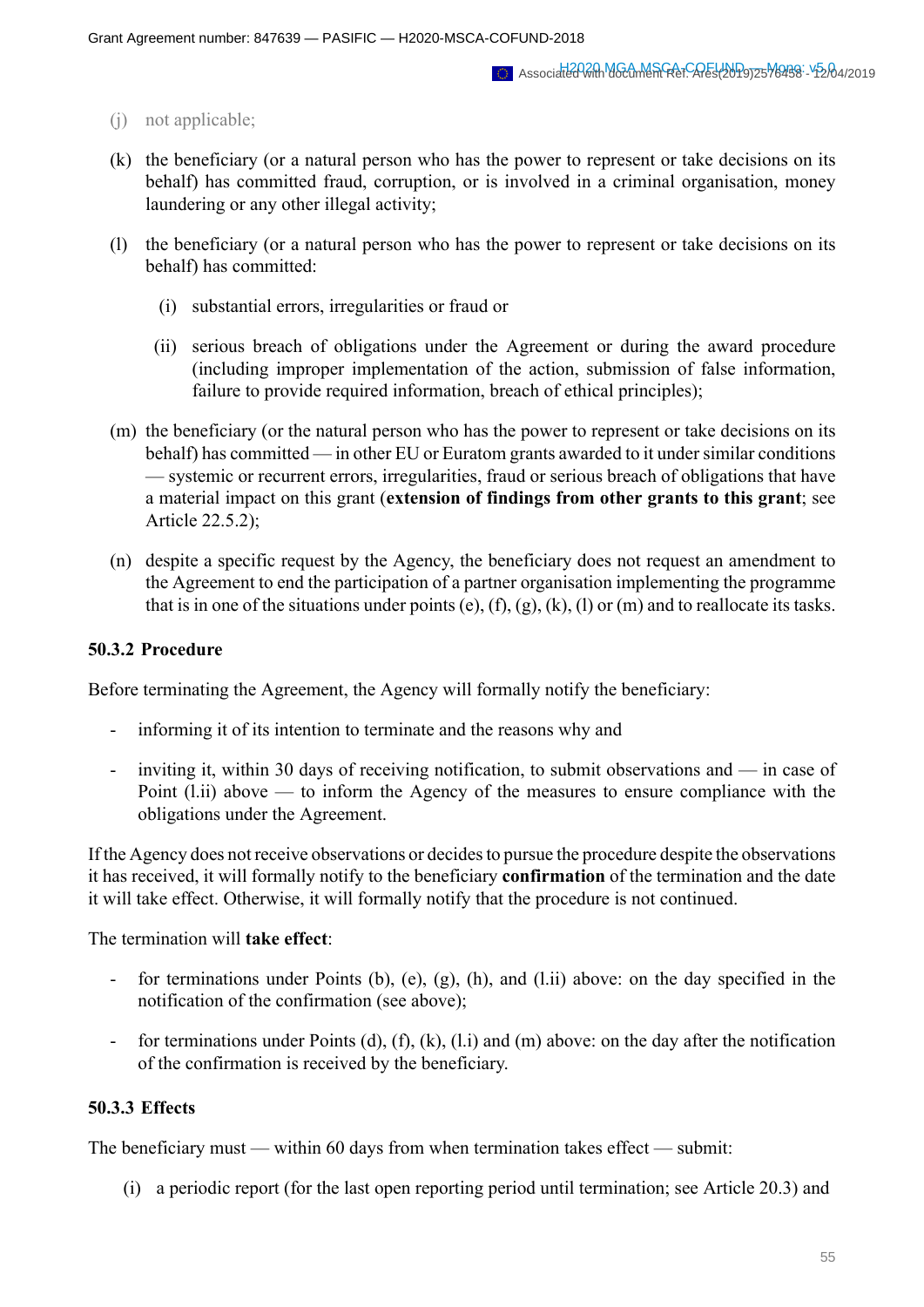(ii) a final report (see Article 20.4).

If the Agreement is terminated for breach of the obligation to submit reports (see Articles 20.8 and 50.3.1(l)), the beneficiary may not submit any reports after termination.

If the Agency does not receive the reports within the deadline (see above), only costs which are included in an approved periodic report will be taken into account.

The Agency will **calculate** the final grant amount (see Article 5.3) and the balance (see Article 21.4) on the basis of the reports submitted. Only costs incurred until termination takes effect are eligible (see Article 6). Costs relating to contracts due for execution only after termination are not eligible.

This does not affect the Agency's right to reduce the grant (see Article 43) or to impose administrative sanctions (Article 45).

The beneficiary may not claim damages due to termination by the Agency (see Article 46).

After termination, the beneficiary's obligations (in particular Articles 20, 22, 23, Section 3 of Chapter 4, 36, 37, 38, 40, 42, 43 and 44) continue to apply.

# **SECTION 4 FORCE MAJEURE**

# **ARTICLE 51 — FORCE MAJEURE**

'Force majeure' means any situation or event that:

- prevents either party from fulfilling their obligations under the Agreement,
- was unforeseeable, exceptional situation and beyond the parties' control,
- was not due to error or negligence on their part (or on the part of third parties involved in the action), and
- proves to be inevitable in spite of exercising all due diligence.

The following cannot be invoked as force majeure:

- any default of a service, defect in equipment or material or delays in making them available, unless they stem directly from a relevant case of force majeure,
- labour disputes or strikes, or
- financial difficulties.

Any situation constituting force majeure must be formally notified to the other party without delay, stating the nature, likely duration and foreseeable effects.

The parties must immediately take all the necessary steps to limit any damage due to force majeure and do their best to resume implementation of the action as soon as possible.

The party prevented by force majeure from fulfilling its obligations under the Agreement cannot be considered in breach of them.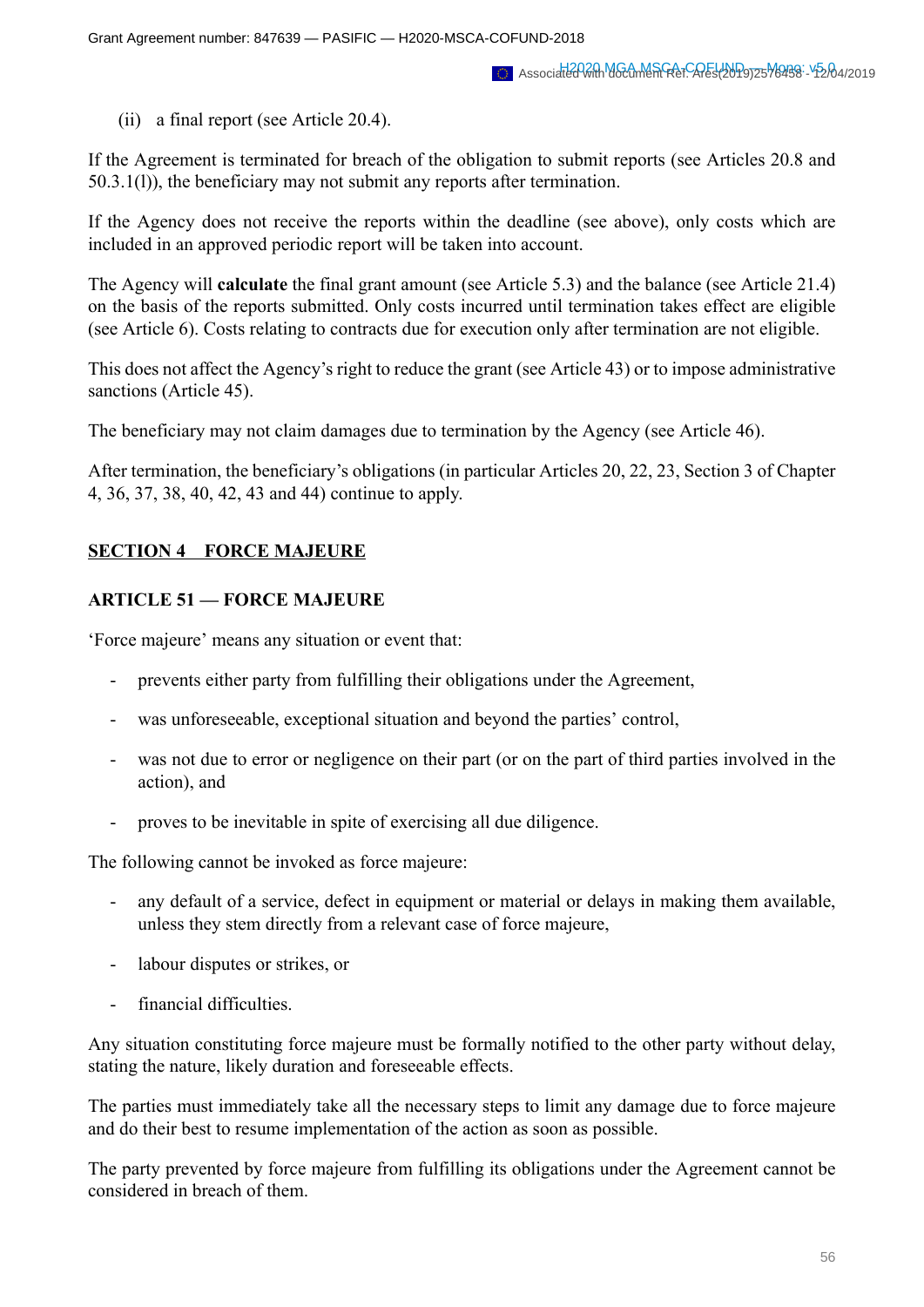# **CHAPTER 7 FINAL PROVISIONS**

# **ARTICLE 52 — COMMUNICATION BETWEEN THE PARTIES**

### **52.1 Form and means of communication**

Communication under the Agreement (information, requests, submissions, 'formal notifications', etc.) must:

- be made in writing and
- bear the number of the Agreement.

All communication must be made through the Participant Portal **electronic** exchange system and using the forms and templates provided there.

If — after the payment of the balance — the Agency finds that a formal notification was not accessed, a second formal notification will be made by registered post with proof of delivery ('formal notification on **paper**'). Deadlines will be calculated from the moment of the second notification.

Communications in the electronic exchange system must be made by persons authorised according to the Participant Portal Terms & Conditions. For naming the authorised persons, the beneficiary must have designated — before the signature of this Agreement — a 'legal entity appointed representative (LEAR)'. The role and tasks of the LEAR are stipulated in his/her appointment letter (see Participant Portal Terms & Conditions).

If the electronic exchange system is temporarily unavailable, instructions will be given on the Agency and Commission websites.

# **52.2 Date of communication**

**Communications** are considered to have been made when they are sent by the sending party (i.e. on the date and time they are sent through the electronic exchange system).

**Formal notifications** through the **electronic** exchange system are considered to have been made when they are received by the receiving party (i.e. on the date and time of acceptance by the receiving party, as indicated by the time stamp). A formal notification that has not been accepted within 10 days after sending is considered to have been accepted.

Formal notifications **on paper** sent by **registered post** with proof of delivery (only after the payment of the balance) are considered to have been made on either:

- the delivery date registered by the postal service or
- the deadline for collection at the post office.

If the electronic exchange system is temporarily unavailable, the sending party cannot be considered in breach of its obligation to send a communication within a specified deadline.

#### **52.3 Addresses for communication**

The **electronic** exchange system must be accessed via the following URL: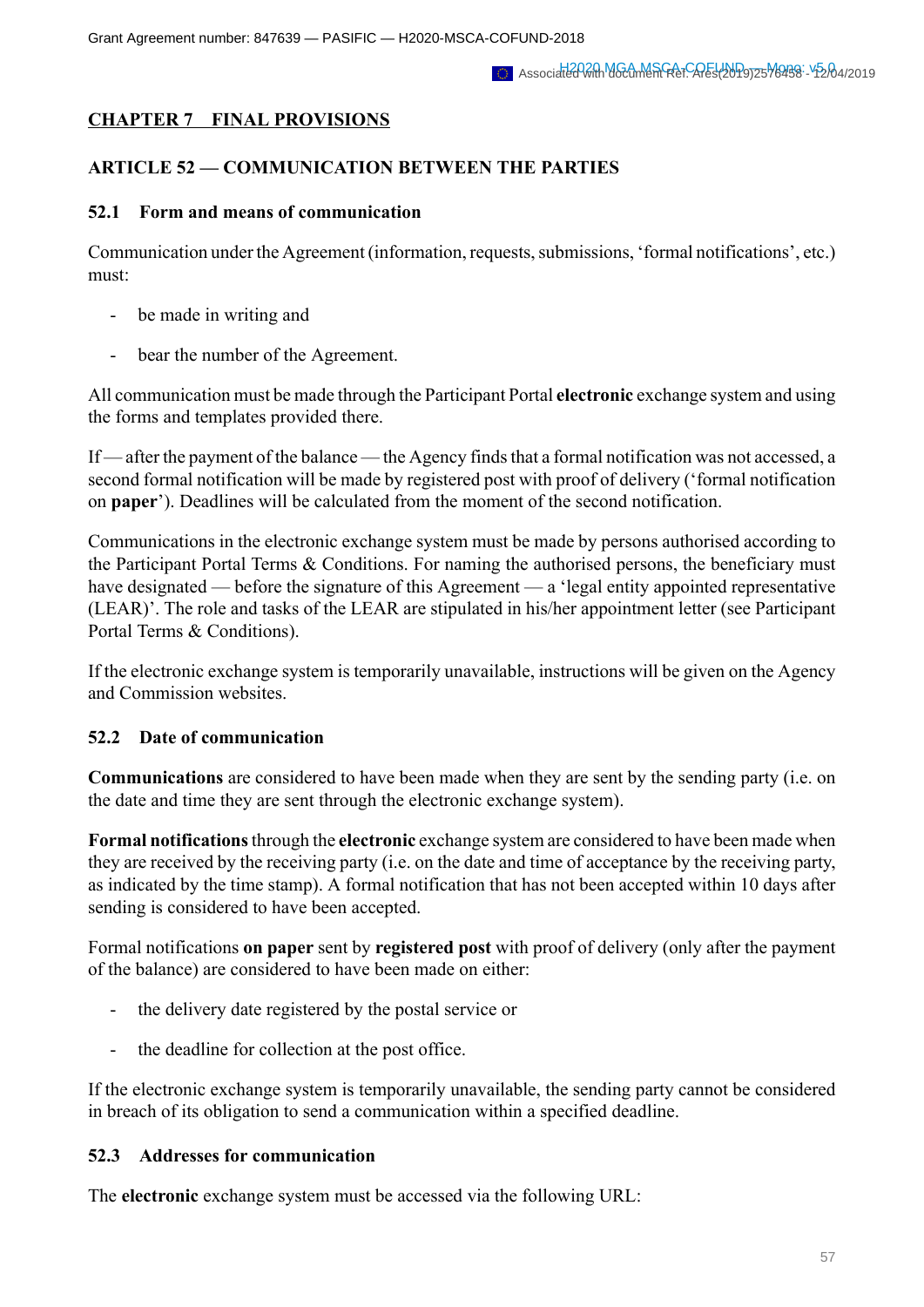https://ec.europa.eu/research/participants/portal/desktop/en/projects/

The Agency will formally notify the beneficiary in advance any changes to this URL.

**Formal notifications on paper** (only after the payment of the balance) addressed **to the Agency** must be sent to the official mailing address indicated on the Agency's website.

Formal notifications on paper (only after the payment of the balance) addressed **to the beneficiary** must be sent to its legal address as specified in the Participant Portal Beneficiary Register.

# **ARTICLE 53 — INTERPRETATION OF THE AGREEMENT**

### **53.1 Precedence of the Terms and Conditions over the Annexes**

The provisions in the Terms and Conditions of the Agreement take precedence over its Annexes.

Annex 2 takes precedence over Annex 1.

### **53.2 Privileges and immunities**

Not applicable

# **ARTICLE 54 — CALCULATION OF PERIODS, DATES AND DEADLINES**

In accordance with Regulation No 1182/71<sup>15</sup>, periods expressed in days, months or years are calculated from the moment the triggering event occurs.

The day during which that event occurs is not considered as falling within the period.

# **ARTICLE 55 — AMENDMENTS TO THE AGREEMENT**

#### **55.1 Conditions**

The Agreement may be amended, unless the amendment entails changes to the Agreement which would call into question the decision awarding the grant or breach the principle of equal treatment of applicants.

Amendments may be requested by any of the parties.

# **55.2 Procedure**

The party requesting an amendment must submit a request for amendment signed in the electronic exchange system (see Article 52).

The request for amendment must include:

- the reasons why;
- the appropriate supporting documents.

<sup>&</sup>lt;sup>15</sup> Regulation (EEC, Euratom) No 1182/71 of the Council of 3 June 1971 determining the rules applicable to periods, dates and time-limits (OJ L 124, 8.6.1971, p. 1).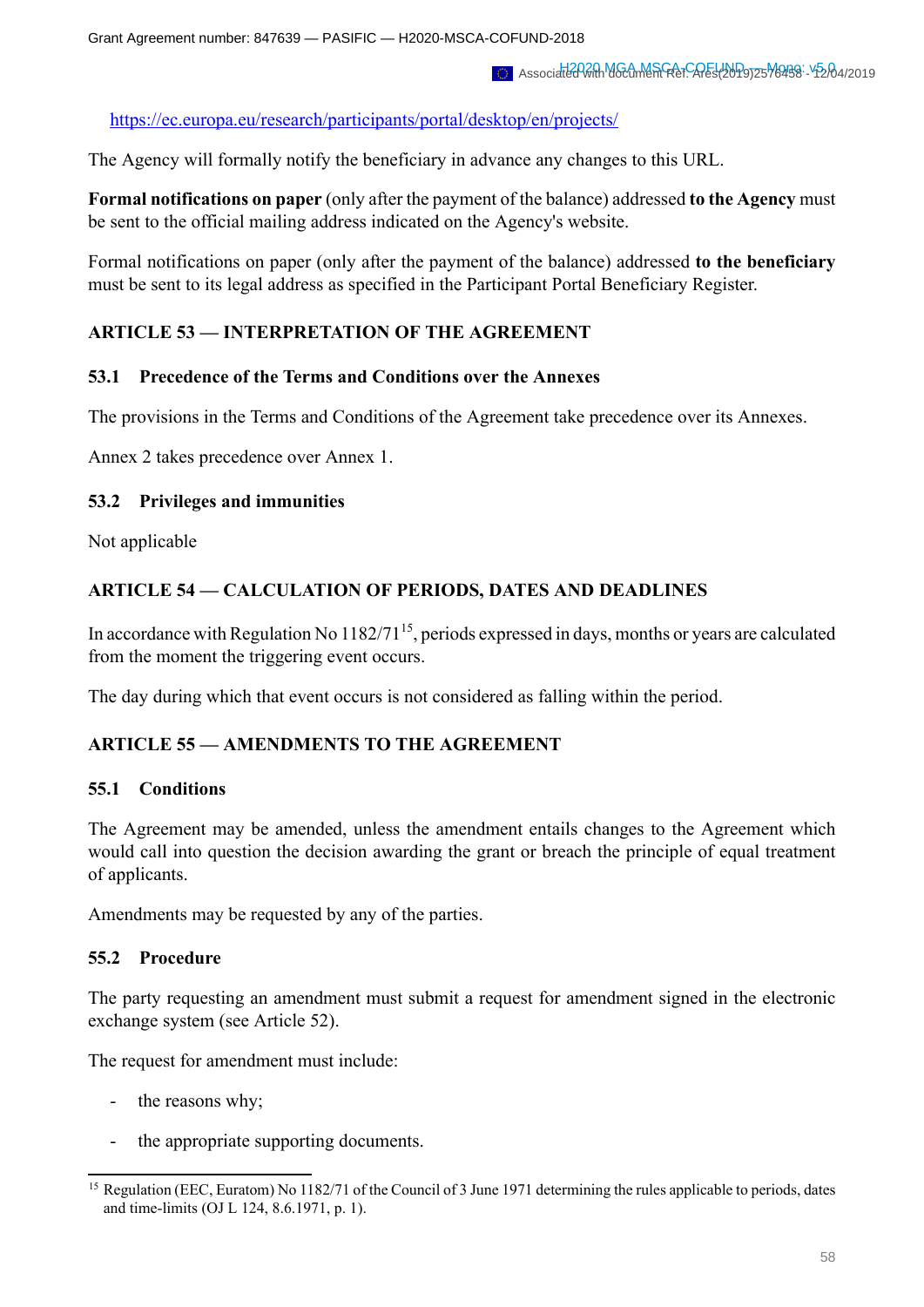The Agency may request additional information.

If the party receiving the request agrees, it must sign the amendment in the electronic exchange system within 45 days of receiving notification (or any additional information the Agency has requested). If it does not agree, it must formally notify its disagreement within the same deadline. The deadline may be extended, if necessary for the assessment of the request. If no notification is received within the deadline, the request is considered to have been rejected.

An amendment **enters into force** on the day of the signature of the receiving party.

An amendment **takes effect** on the date agreed by the parties or, in the absence of such an agreement, on the date on which the amendment enters into force.

**ARTICLE 56 — ACCESSION TO THE AGREEMENT**

Not applicable

# **ARTICLE 57 — APPLICABLE LAW AND SETTLEMENT OF DISPUTES**

# **57.1 Applicable law**

The Agreement is governed by the applicable EU law, supplemented, if necessary by the law of Belgium.

### **57.2 Dispute settlement**

If a dispute concerning the interpretation, application or validity of the Agreement cannot be settled amicably, the General Court — or, on appeal, the Court of Justice of the European Union — has sole jurisdiction. Such actions must be brought under Article 272 of the Treaty on the Functioning of the EU (TFEU).

If a dispute concerns administrative sanctions, offsetting or an enforceable decision under Article 299 TFEU (see Articles 44, 45 and 46), the beneficiary must bring action before the General Court or, on appeal, the Court of Justice of the European Union — under Article 263 TFEU. Actions against offsetting and enforceable decisions must be brought against the Commission (not against the Agency).